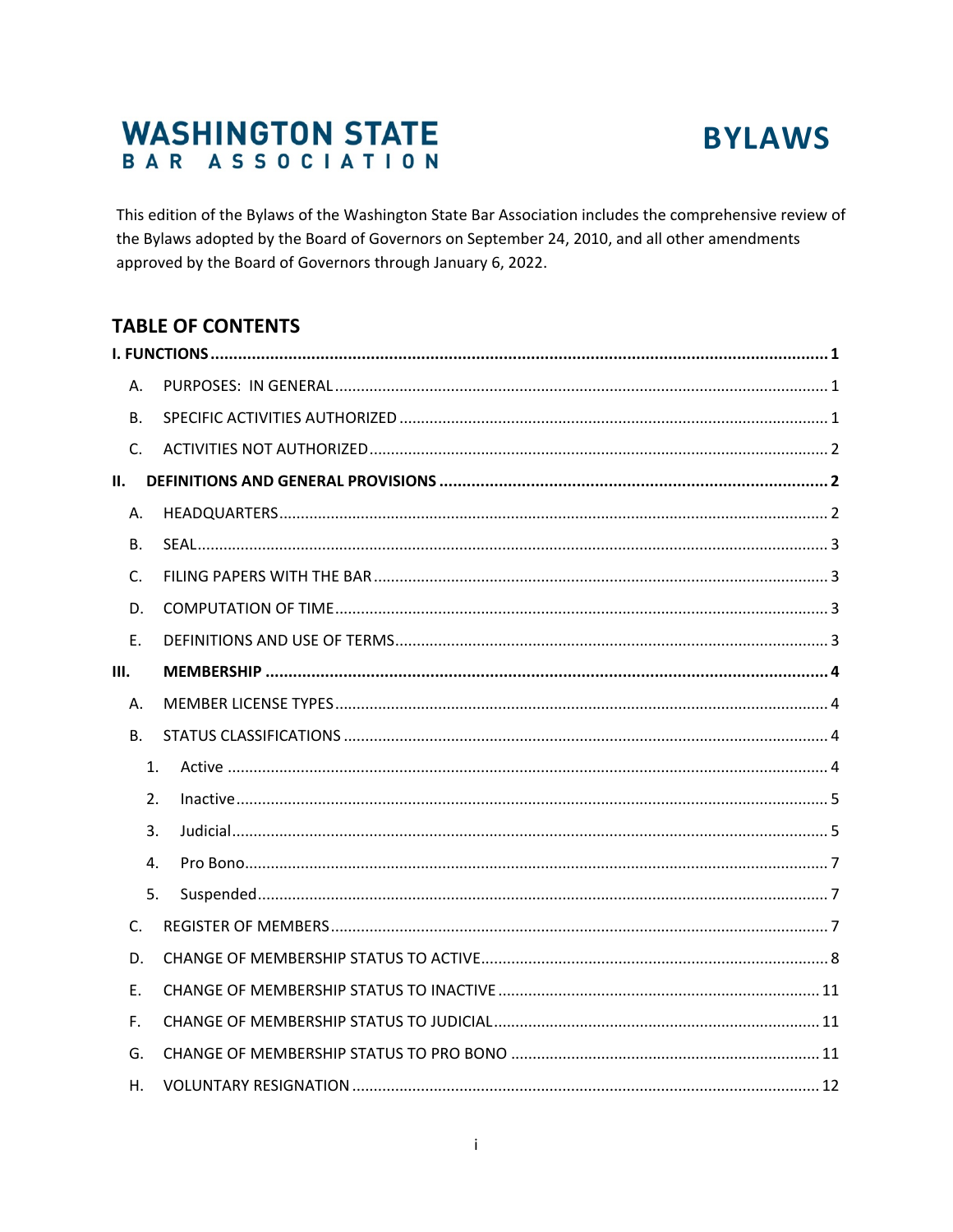| $\mathsf{L}$   |           |                                                                                       |  |
|----------------|-----------|---------------------------------------------------------------------------------------|--|
|                | 1.        |                                                                                       |  |
|                | 2.        |                                                                                       |  |
|                | 3.        |                                                                                       |  |
|                | 4.        |                                                                                       |  |
|                | 5.        |                                                                                       |  |
|                | 6.        |                                                                                       |  |
| $\mathsf{J}$ . |           |                                                                                       |  |
|                | 1.        |                                                                                       |  |
|                | 2.        |                                                                                       |  |
|                | 3.        |                                                                                       |  |
|                | 4.        |                                                                                       |  |
|                | K.        |                                                                                       |  |
| L.             |           |                                                                                       |  |
|                |           | M.REINSTATEMENT AFTER RESIGNATION IN LIEU OF DISCIPLINE, DISBARMENT, OR REVOCATION 17 |  |
|                | N.        |                                                                                       |  |
|                | 0.        |                                                                                       |  |
| IV.            |           |                                                                                       |  |
| А.             |           |                                                                                       |  |
|                | <b>B.</b> |                                                                                       |  |
| $C_{\cdot}$    |           |                                                                                       |  |
|                | D.        |                                                                                       |  |
|                | E.        |                                                                                       |  |
| V.             |           |                                                                                       |  |
| Α.             |           |                                                                                       |  |
|                | <b>B.</b> |                                                                                       |  |
| VI.            |           |                                                                                       |  |
| Α.             |           |                                                                                       |  |
| В.             |           |                                                                                       |  |
|                |           |                                                                                       |  |
| C.             |           |                                                                                       |  |
|                | D.        |                                                                                       |  |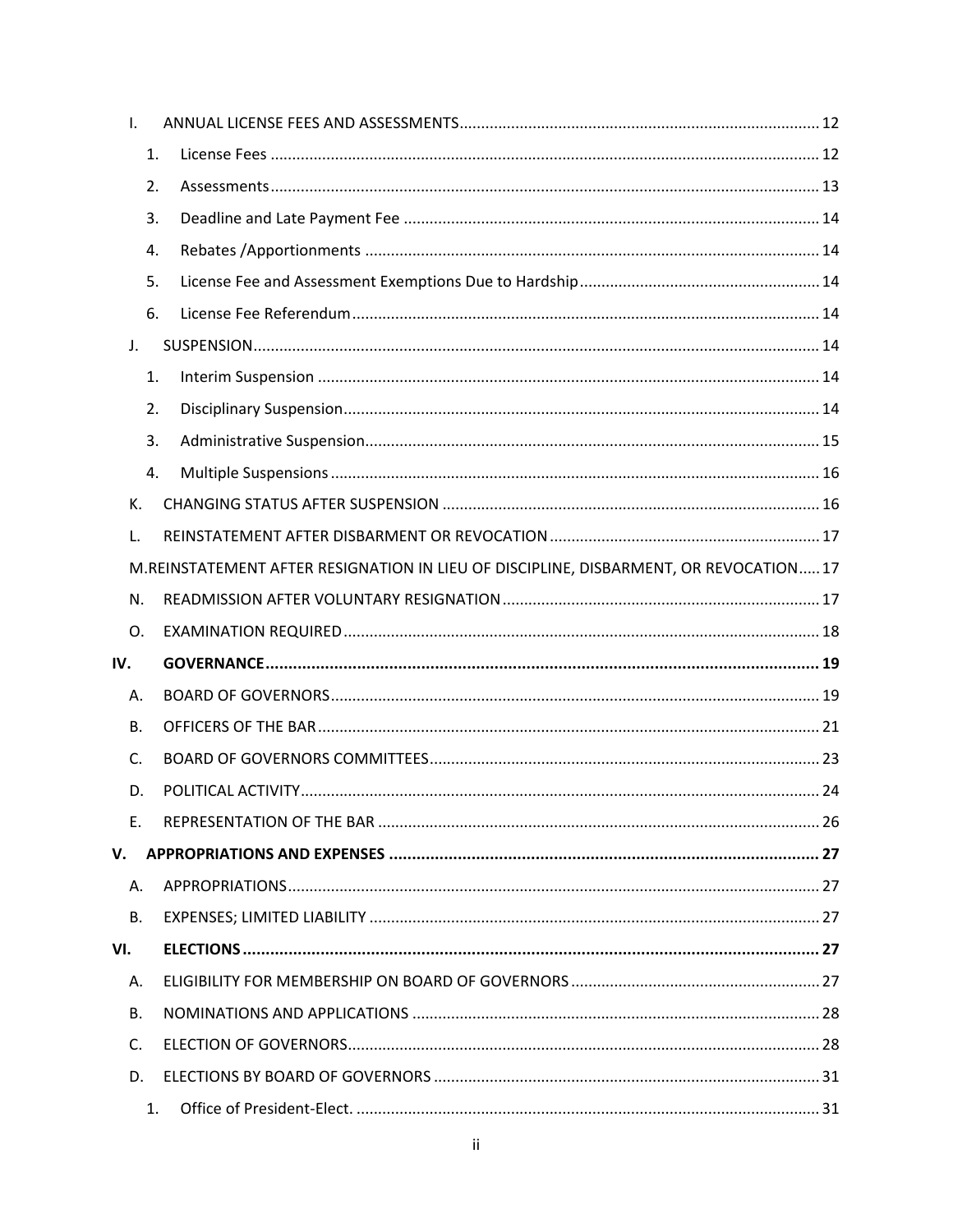| 2.          |  |
|-------------|--|
| 3.          |  |
| E.          |  |
| F.          |  |
| G.          |  |
| VII.        |  |
| A.          |  |
| 1.          |  |
| 2.          |  |
| <b>B.</b>   |  |
| C.          |  |
| 1.          |  |
| 2.          |  |
| 3.          |  |
| 4.          |  |
| 5.          |  |
| D.          |  |
| E.          |  |
| VIII.       |  |
| Α.          |  |
| В.          |  |
| C.          |  |
| D.          |  |
| Ε.          |  |
| IX.         |  |
| Α.          |  |
| В.          |  |
| $C_{\cdot}$ |  |
| Х.          |  |
| XI.         |  |
| A.          |  |
| В.          |  |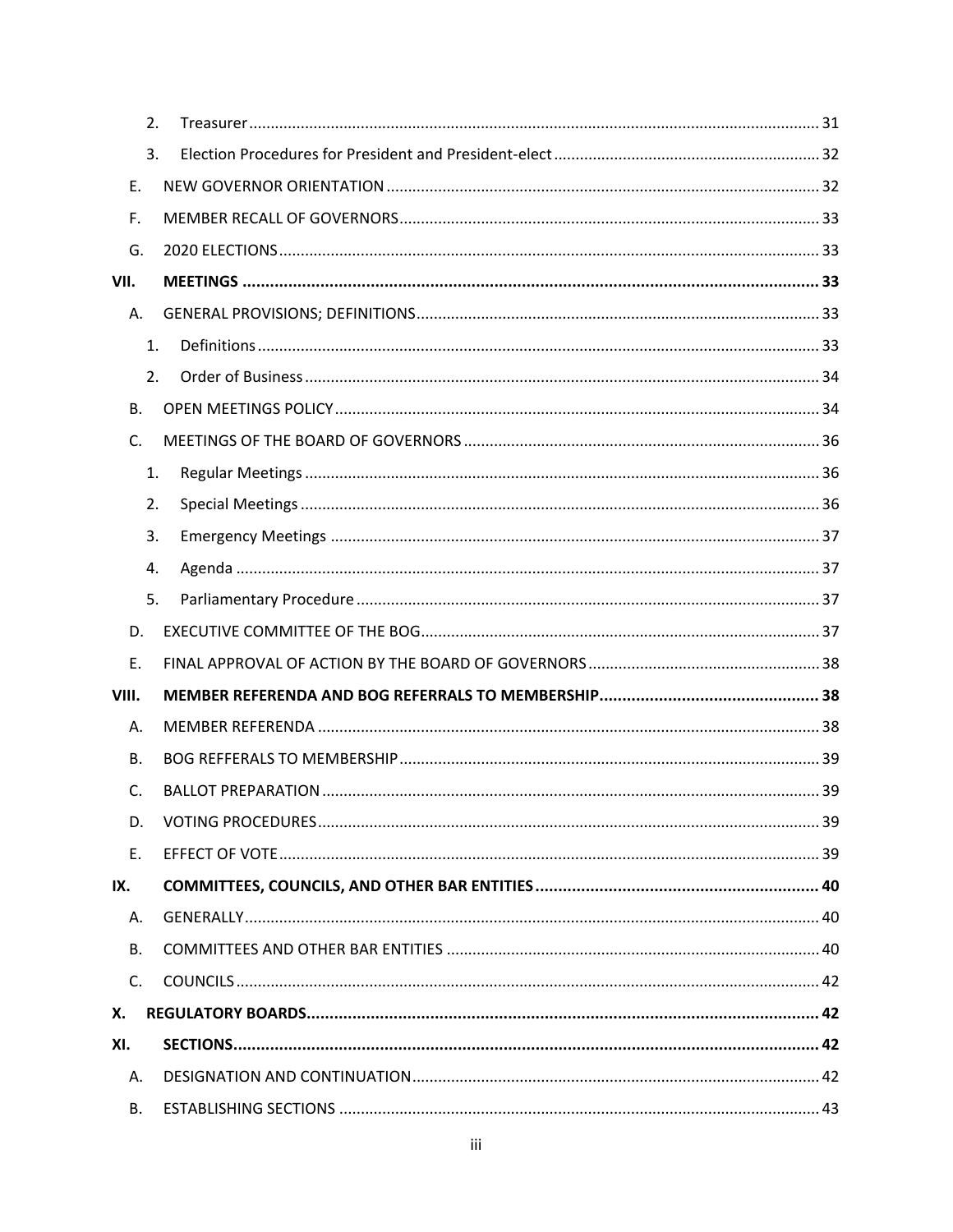| $\mathsf{C}$ . |                                                                              |
|----------------|------------------------------------------------------------------------------|
| D.             |                                                                              |
| E.             |                                                                              |
| F.             |                                                                              |
| G.             |                                                                              |
| $H_{\odot}$    |                                                                              |
| $\mathsf{L}$   |                                                                              |
| $\mathsf{J}$ . |                                                                              |
| K.             |                                                                              |
| L.             |                                                                              |
| XII.           |                                                                              |
| Α.             |                                                                              |
| B.             |                                                                              |
| XIII.          |                                                                              |
| XIV.           |                                                                              |
| Α.             |                                                                              |
| <b>B.</b>      |                                                                              |
| XV.            |                                                                              |
| XVI.           |                                                                              |
| XVII.          | <b>EMERGENCY AMENDMENT; PRESIDENTIAL AUTHORITY DURING COVID-19 EMERGENCY</b> |
|                |                                                                              |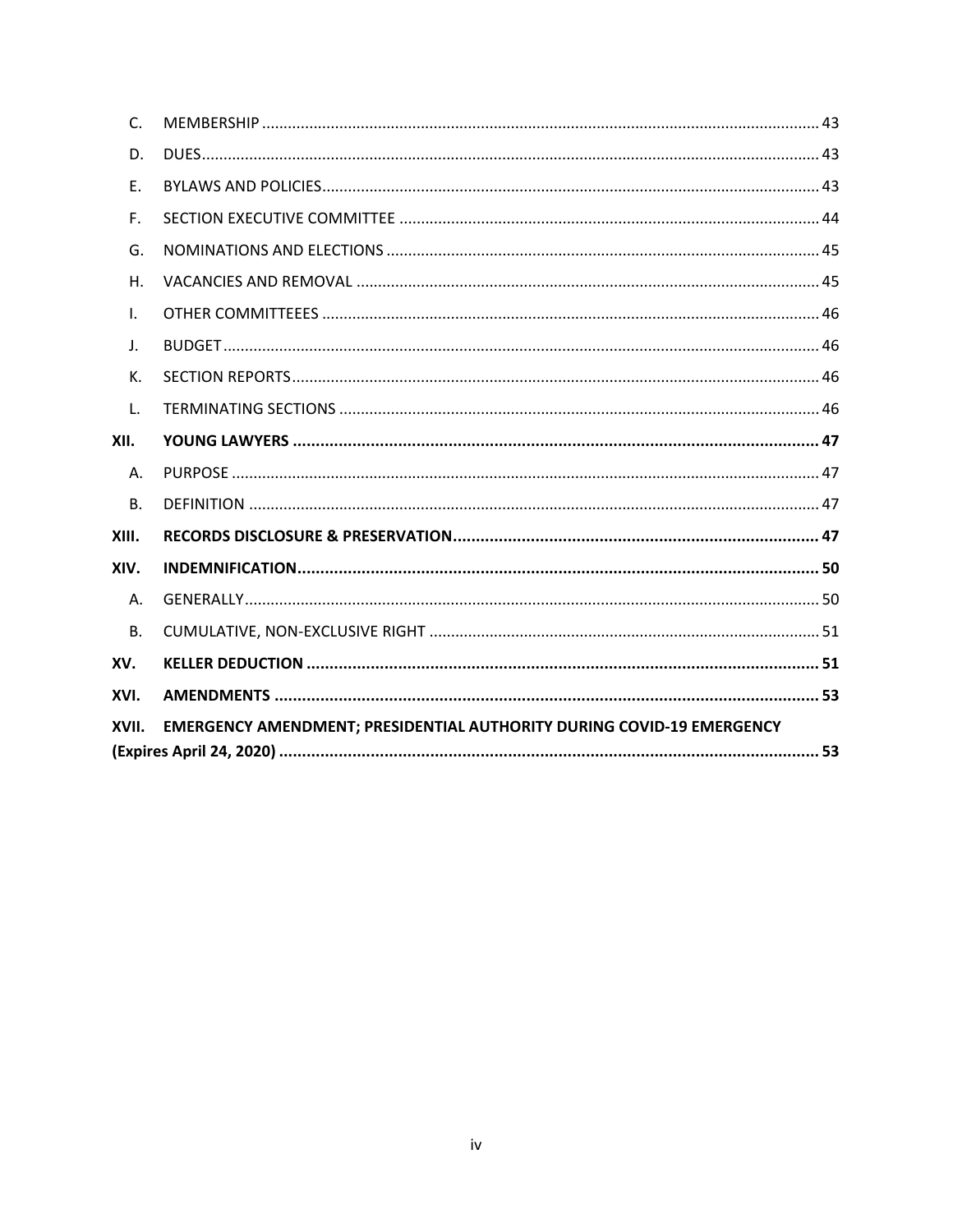# <span id="page-4-1"></span><span id="page-4-0"></span>**I. FUNCTIONS**

## **A. PURPOSES: IN GENERAL**

In general, the Washington State Bar Association (Bar) strives to:

- 1. Promote independence of the judiciary and the legal profession;
- 2. Promote an effective legal system, accessible to all;
- 3. Provide services to its members and the public;
- 4. Foster and maintain high standards of competence, professionalism, and ethics among its members;
- 5. Foster collegiality among its members and goodwill between the legal profession and the public;
- 6. Promote diversity and equality in the courts and the legal profession;
- 7. Administer admissions, regulation, and discipline of lawyers, Limited License Legal Technicians (LLLTs), and Limited Practice Officers (LPOs) in a manner that protects the public and respects the rights of the applicant or member;
- 8. Administer programs of legal education;
- 9. Promote understanding of and respect for our legal system and the law;
- 10. Operate a well-managed and financially sound organization, with a positive work environment for its employees;
- 11. Serve as a statewide voice to the public and to the branches of government on matters relating to these purposes and the activities of the organization and the legal profession.

# <span id="page-4-2"></span>**B. SPECIFIC ACTIVITIES AUTHORIZED**

In pursuit of these purposes, the Washington State Bar Association may:

- 1. Sponsor and maintain committees and sections whose activities further these purposes;
- 2. Support the judiciary in maintaining the integrity and fiscal stability of an independent and effective judicial system;
- 3. Provide periodic reviews and recommendations concerning court rules and procedures;
- 4. Administer examinations and review applicants' character and fitness to practice law;
- 5. Inform and advise its members regarding their ethical obligations;
- 6. Administer an effective system of discipline of lawyers, LLLTs, and LPOs, including receiving and investigating complaints of misconduct, taking and recommending appropriate punitive and remedial measures, and diverting less serious misconduct to alternatives outside the formal discipline system;
- 7. Maintain a program, pursuant to court rule, requiring members to submit fee disputes to arbitration;
- 8. Maintain a program for mediation of disputes between members and others;
- 9. Maintain a program for legal professional practice assistance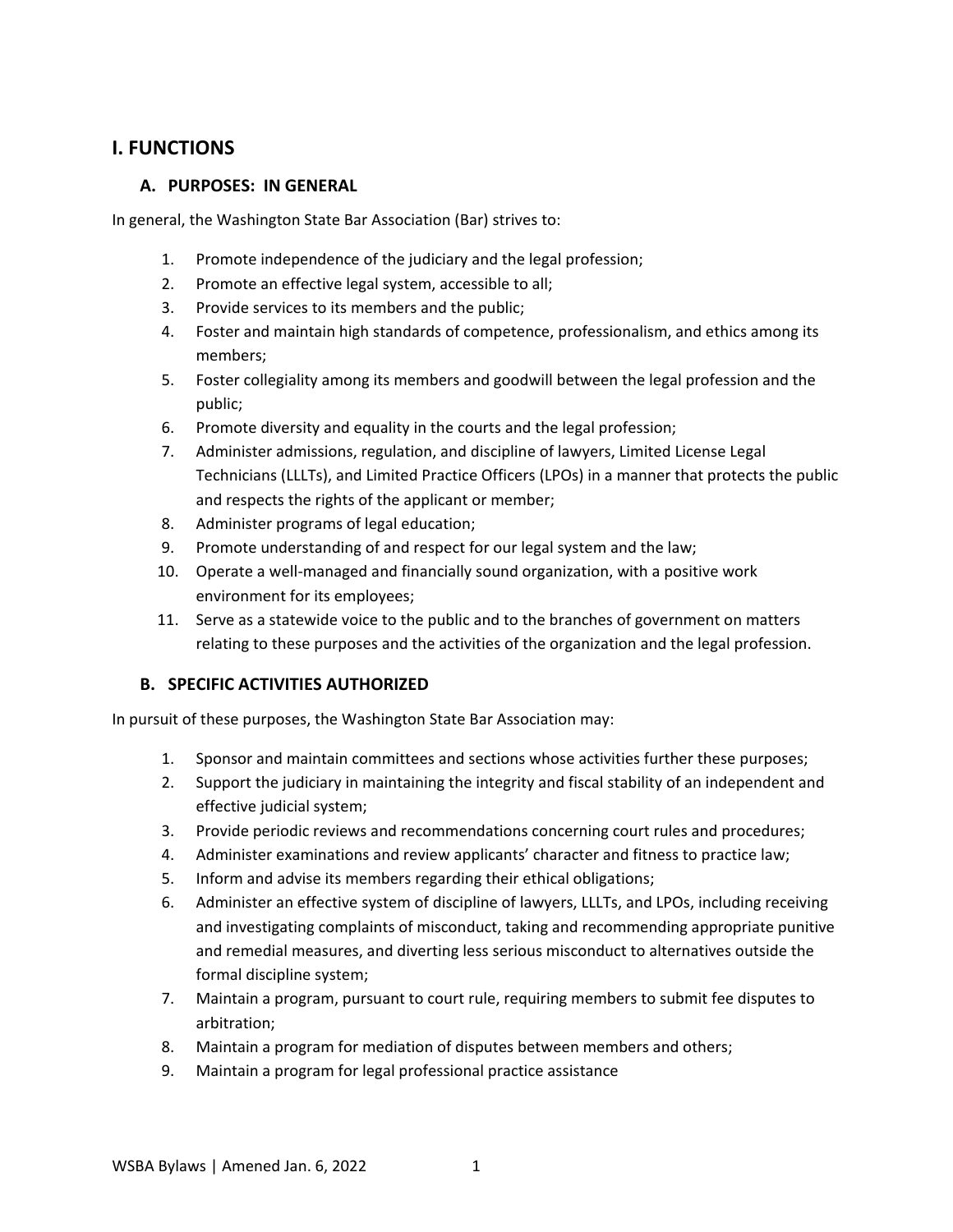# **I. FUNCTIONS; II. DEFINITIONS AND GENERAL PROVISIONS**

- 10. Sponsor, conduct, and assist in producing programs and products of continuing legal education;
- 11. Maintain a system for accrediting programs of continuing legal education;
- 12. Conduct examinations of lawyer, LLLT, and LPO trust accounts;
- 13. Maintain a client protection fund in accordance with the Admission and Practice Rules;
- 14. Maintain a program for the aid and rehabilitation of impaired members;
- 15. Disseminate information about the organization's activities, interests, and positions;
- 16. Monitor, report on, and advise public officials about matters of interest to the organization and the legal profession;
- 17. Maintain a legislative presence to inform members of new and proposed laws and to inform public officials about the organization's positions and concerns;
- 18. Encourage public service by members and support programs providing legal services to those in need;
- 19. Maintain and foster programs of public information and education about the law and the legal system;
- 20. Provide, sponsor, and participate in services to its members;
- 21. Hire and retain employees to facilitate and support its mission, purposes, and activities, including in the organization's discretion, authorizing collective bargaining;
- 22. Establish the amount of all license, application, investigation, and other related fees, as well as charges for services provided by the Bar, and collect, allocate, invest, and disburse funds so that its mission, purposes, and activities may be effectively and efficiently discharged. The amount of any license fee is subject to review by the Supreme Court for reasonableness and may be modified by order of the Court if the Court determines that it is not reasonable;
- 23. Administer Supreme Court-created boards in accordance with General Rule 12.3.

## <span id="page-5-0"></span>**C. ACTIVITIES NOT AUTHORIZED**

The Washington State Bar Association will not:

- 1. Take positions on issues concerning the politics or social positions of foreign nations;
- 2. Take positions on political or social issues which do not relate to or affect the practice of law or the administration of justice; or
- 3. Support or oppose, in an election, candidates for public office.

# <span id="page-5-2"></span><span id="page-5-1"></span>**II. DEFINITIONS AND GENERAL PROVISIONS**

## **A. HEADQUARTERS**

The office of the Bar will be maintained in the State of Washington.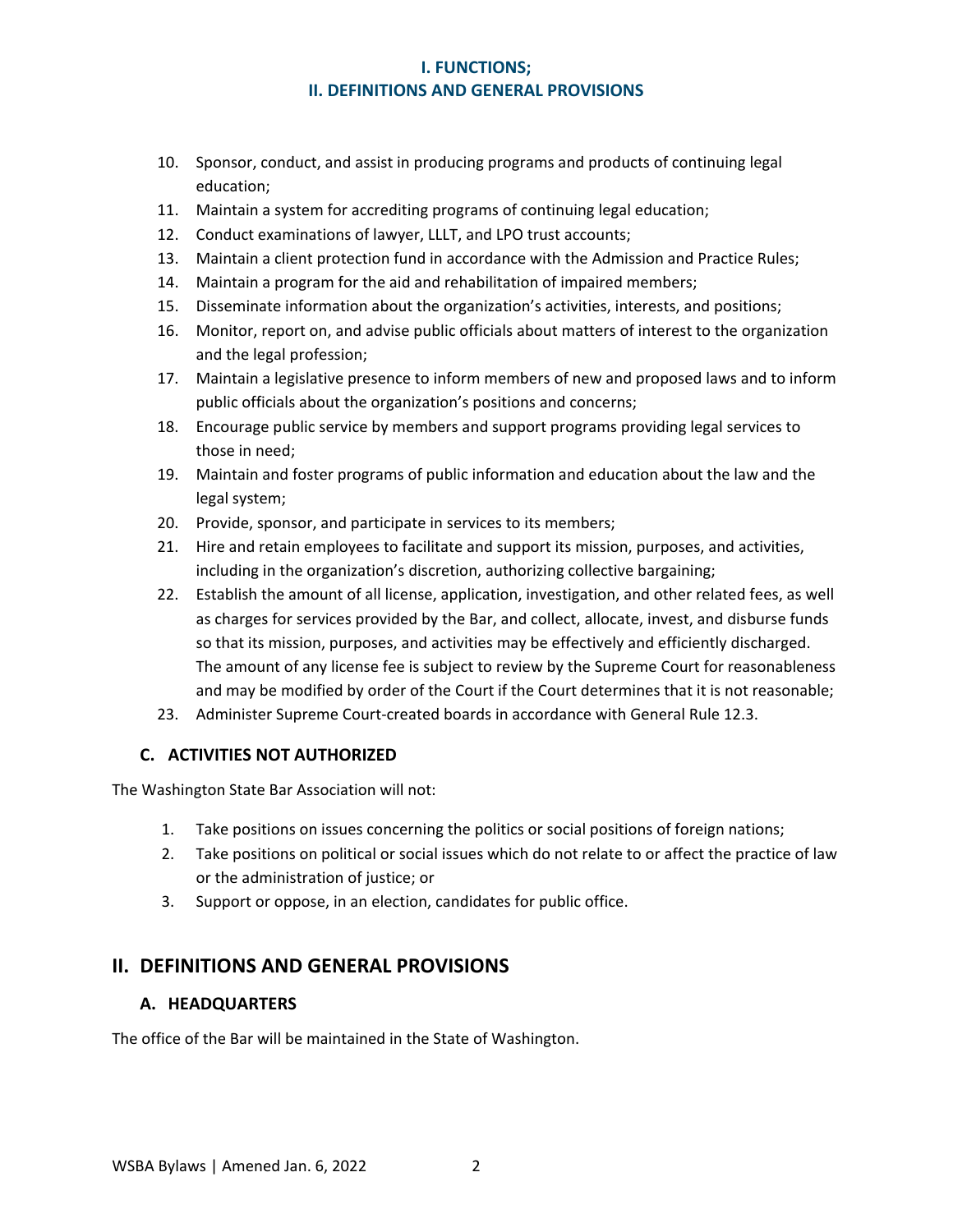# <span id="page-6-0"></span>**B. SEAL**

The Bar will have a Seal having the words and figures of "The Washington State Bar Association—June 7, 1933." The Seal will remain in the control of the Executive Director at the office of the Bar.

## <span id="page-6-1"></span>**C. FILING PAPERS WITH THE BAR**

Whenever these Bylaws require that petitions, notices, or other documents be filed with the Bar, or served upon the Board of Governors (BOG) or the Executive Director, they must be filed at the office of the Bar.

# <span id="page-6-2"></span>**D. COMPUTATION OF TIME**

If any date specified in these Bylaws is a Saturday, Sunday, or legal holiday observed by the Bar, it refers to the next regular business day. Legal holidays observed by the Bar may differ from the legal holidays statutorily designated by the state Legislature.

# <span id="page-6-3"></span>**E. DEFINITIONS AND USE OF TERMS**

Unless otherwise specifically stated herein,

- 1. "Days" means calendar days.
- 2. "Quorum" means the presence of a majority of the voting membership (i.e., more than half the voting members). A quorum must be present when votes are taken.
- 3. "Excused absence" means an absence excused by the President or presiding officer.
- 4. "Writing" includes email and fax.
- 5. "Electronic means" includes email, fax, video conferencing, and telephone; however, in the context of meetings, "electronic means" is limited to video conferencing and telephone.
- 6. "Bar records" and/or "Bar documents" means documents or records maintained by the Bar, whether in printed or electronic form.
- 7. When used in connection with a particular act or event, the terms "active membership" or "active members" refers to the Active membership at the time of the act or event.
- 8. "APR" refers to the Admission and Practice Rules.
- 9. "ELC" refers to the Rules for Enforcement of Lawyer Conduct.
- 10. "ELLLTC" refers to the Rules for Enforcement of LLLT Conduct.
- 11. "ELPOC" refers to the Rules for Enforcement of LPO Conduct.
- 12. "Member" means an individual in any of the groups of licensed legal professionals specified in Article III(A) of these Bylaws, unless otherwise specified.
- 13. "May" means "has discretion to," "has a right to," or "is permitted to."
- 14. "Must" means "is required to."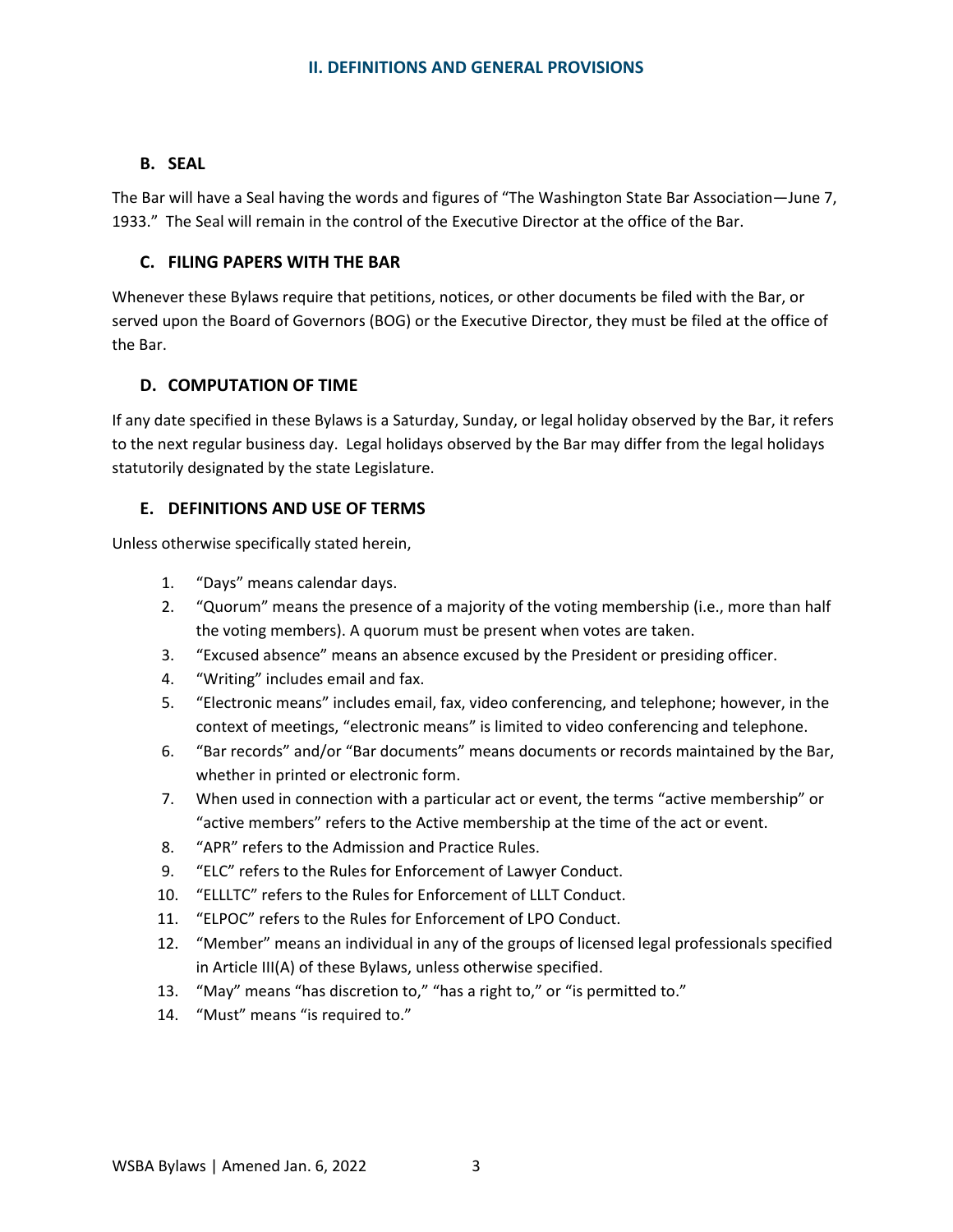### <span id="page-7-1"></span><span id="page-7-0"></span>**A. MEMBER LICENSE TYPES**

- 1. Members of the Washington State Bar consist of these types of licensed legal professionals:
	- a. Lawyers admitted to the Bar and licensed to practice law pursuant to APR 3 and APR 5;
	- b. Limited License Legal Technicians; and
	- c. Limited Practice Officers.

Members of one type do not automatically qualify to be or become a member of another type, and in order to become a member of another type the member must comply with the requirements for admission as a member of that type.

- 2. Lawyers licensed to practice law in Washington pursuant to APR 8 and APR 14, or who are permitted to practice law pursuant to RPC 5.5 without being licensed in Washington are not members of the Bar.
- 3. Membership in the Bar ends when a member is disbarred or the equivalent, the member resigns or otherwise terminates his or her license, or when the member's license is revoked or terminated for any reason.

### <span id="page-7-2"></span>**B. STATUS CLASSIFICATIONS**

Membership status classifications have the qualifications, privileges, and restrictions specified.

#### **1. Active**

<span id="page-7-3"></span>Any member who has been duly admitted by the Supreme Court to the practice of law in Washington State who complies with these Bylaws and the Supreme Court rules applicable to the member's license type, and who has not changed to another status classification or had his or her license suspended is an Active member.

- a. Active membership in the Bar grants the privilege to engage in the practice of law consistent with the rules governing the member's license type. Upon payment of the Active annual license fee and assessments required for the member's license type, compliance with these Bylaws and the applicable Supreme Court rules, and compliance with all other applicable licensing requirements, Active members are fully qualified to vote, hold office and otherwise participate in the affairs of the Bar as provided in these Bylaws.
- b. Active members may:
	- 1) Engage in the practice of law consistent with the rules governing their license type;
	- 2) Be appointed to serve on any committee, board, panel, council, task force, or other Bar entity;
	- 3) Vote in Bar matters and hold office therein, as provided in these Bylaws;
	- 4) Join Bar sections as voting members; and
	- 5) Receive member benefits available to Active members.
- c. All persons who become members of the Bar must first do so as an Active member.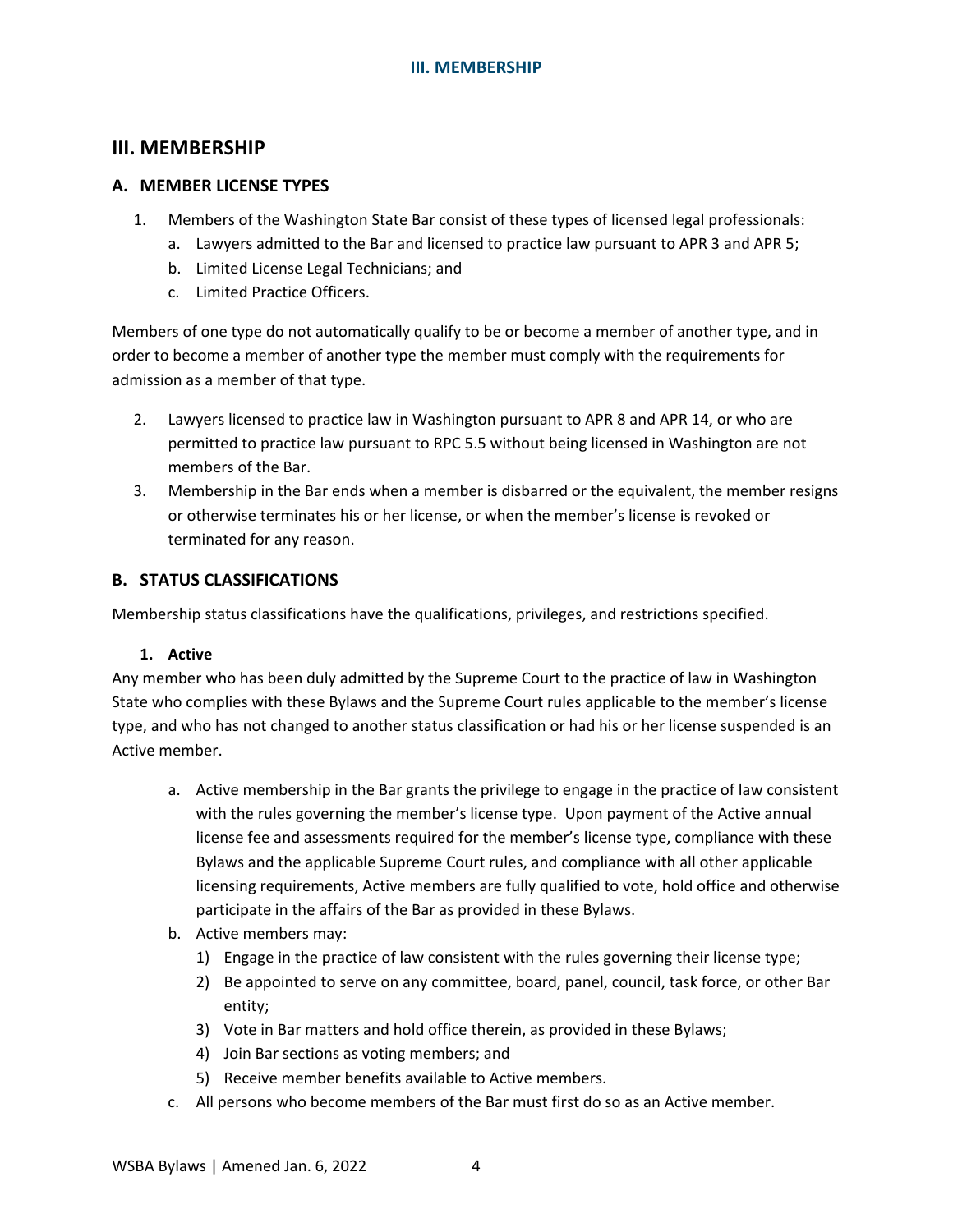#### <span id="page-8-0"></span>**2. Inactive**

Inactive members must not practice law in Washington, nor engage in employment or duties that constitute the practice of law. Inactive members are not eligible to vote in Bar matters or hold office therein, or serve on any committee or board, except an inactive member may vote and hold office in a Bar section if a section's bylaws permit.

- a. Inactive members may:
	- 1) Join Bar sections,
	- 2) Continue their affiliation with the Bar;
	- 3) Change their membership status to Active pursuant to these Bylaws and any applicable court rule;
	- 4) Request a free subscription to the Bar's official publication; and
	- 5) Receive member benefits available to Inactive members.
- b. Types of Inactive membership:
	- 1) Inactive Member: Inactive members must pay an annual license fee in an amount established by the BOG and approved by the Supreme Court. They are not required to earn or report MCLE credits while Inactive, but may choose to do so, and may be required to do so to return to Active membership.
	- 2) Disability: Disability inactive members are not required to pay a license fee, or earn or report MCLE credits while in this status, but they may choose to do so, and they may be required to earn and report MCLE credits to return to Active membership.
	- 3) Honorary: All members who have been Active or Judicial, or a combination of Active and Judicial, members for 50 years may elect to become Honorary members of the Bar. Honorary members are not required to pay a license fee. A member who otherwise qualifies for Honorary membership but wants to continue to practice law in any manner must be an Active member or, if applicable, a Pro Bono member.

#### <span id="page-8-1"></span>**3. Judicial**

- a. A member may qualify to become a Judicial member if the member is one of the following:
	- 1) A current judge, commissioner, or magistrate judge of the courts of record in the State of Washington, or the courts of the United States, including Bankruptcy courts;
	- 2) A current judge, commissioner, or magistrate in the district or municipal courts in the State of Washington, provided that such position requires the person to be a lawyer;
	- 3) A current senior status or recall judge in the courts of the United States;
	- 4) An administrative law judge, which is defined as either:
		- (a) Current federal judges created under Article I and Article II of the United States Constitution, excluding Bankruptcy court judges, or created by the Code of Federal Regulations, who by virtue of their position are prohibited by the United States Code and/or the Code of Federal Regulations from practicing law; or
		- (b) Full-time Washington State administrative law judges in positions created by either the Revised Code of Washington or the Washington Administrative Code; or
	- 5) A current Tribal Court judge in the State of Washington.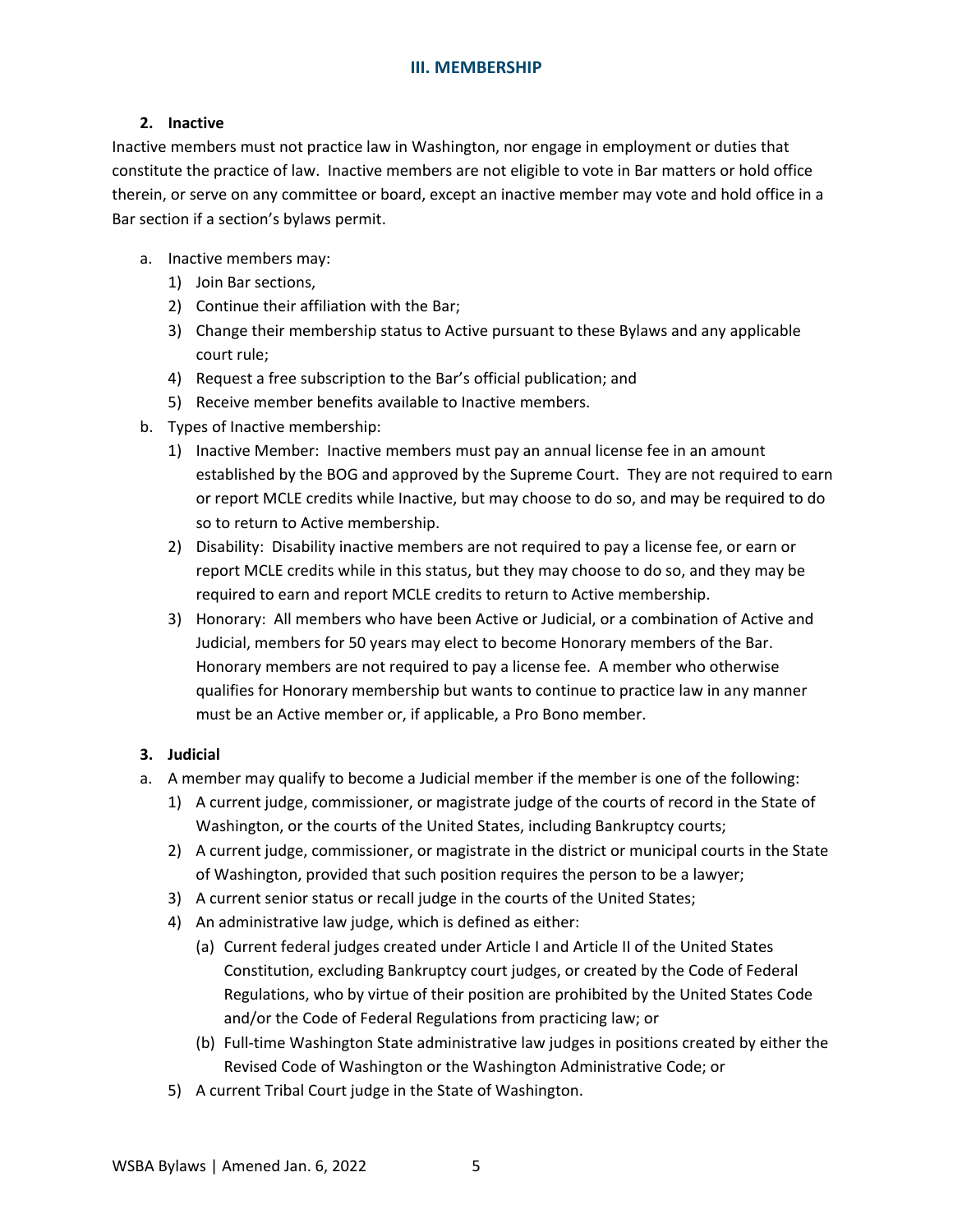- b. Members not otherwise qualified for Judicial membership under (1) through (5) above and who serve full-time, part-time or ad hoc as pro tempore judges, commissioners or magistrates are not eligible for Judicial membership.
- c. Judicial members, whether serving as a judicial officer full-time or part-time, must not engage in the practice of law and must not engage in mediation or arbitration for remuneration outside of their judicial duties.
- d. Judicial members:
	- 1) May practice law only where permitted by the then current Washington State Code of Judicial Conduct as applied to full-time judicial officers;
	- 2) May be appointed to serve on any task force, council or Institute of the Bar;
	- 3) May receive member benefits provided to Judicial members; and
	- 4) May be non-voting members in Bar sections, if allowed under the section's bylaws.
	- 5) Judicial members are not eligible to vote in Bar matters or to hold office therein.
- e. Nothing in these Bylaws will be deemed to prohibit Judicial members from carrying out their judicial duties.
- f. Judicial members who wish to preserve eligibility to transfer to another membership status upon leaving service as a judicial officer:
	- 1) must provide the member registry information required of other members each year unless otherwise specified herein, and provide the Bar with any changes to such information within 10 days of any change; and
	- 2) must annually pay any required license fee that may be established by the Bar, subject to approval by the Supreme Court, for this membership status. Notices, deadlines, and late fees will be consistent with those established for Active members.
- g. Judicial members must inform the Bar within 10 days when they retire or when their employment situation has otherwise changed so as to cause them to be ineligible for Judicial membership, and must apply to change to another membership status or to resign.
	- 1) Failure to apply to change membership status or to resign within ten days of becoming ineligible for Judicial membership, when a Judicial member has annually maintained eligibility to transfer to another membership status, is cause for administrative suspension of the member.
	- 2) A Judicial member who has not annually complied with the requirements to maintain eligibility to transfer to another membership status and who is no longer eligible for Judicial membership who fails to change to another membership status will be deemed to have voluntarily resigned.
- h. Administrative law judges who are judicial members must continue to comply with APR 11 regarding MCLE. Either judicial continuing education credits or lawyer continuing legal education credits may be applied to the credit requirement for judicial members; if judicial continuing education credits are applied, the standards for determining accreditation for judicial continuing education courses will be accepted as establishing compliance.
- i. Legal, legislative, and policy positions and resolutions taken by the BOG are not taken on behalf of Judicial members, are not considered to be those of Judicial members, and are not binding on Judicial members.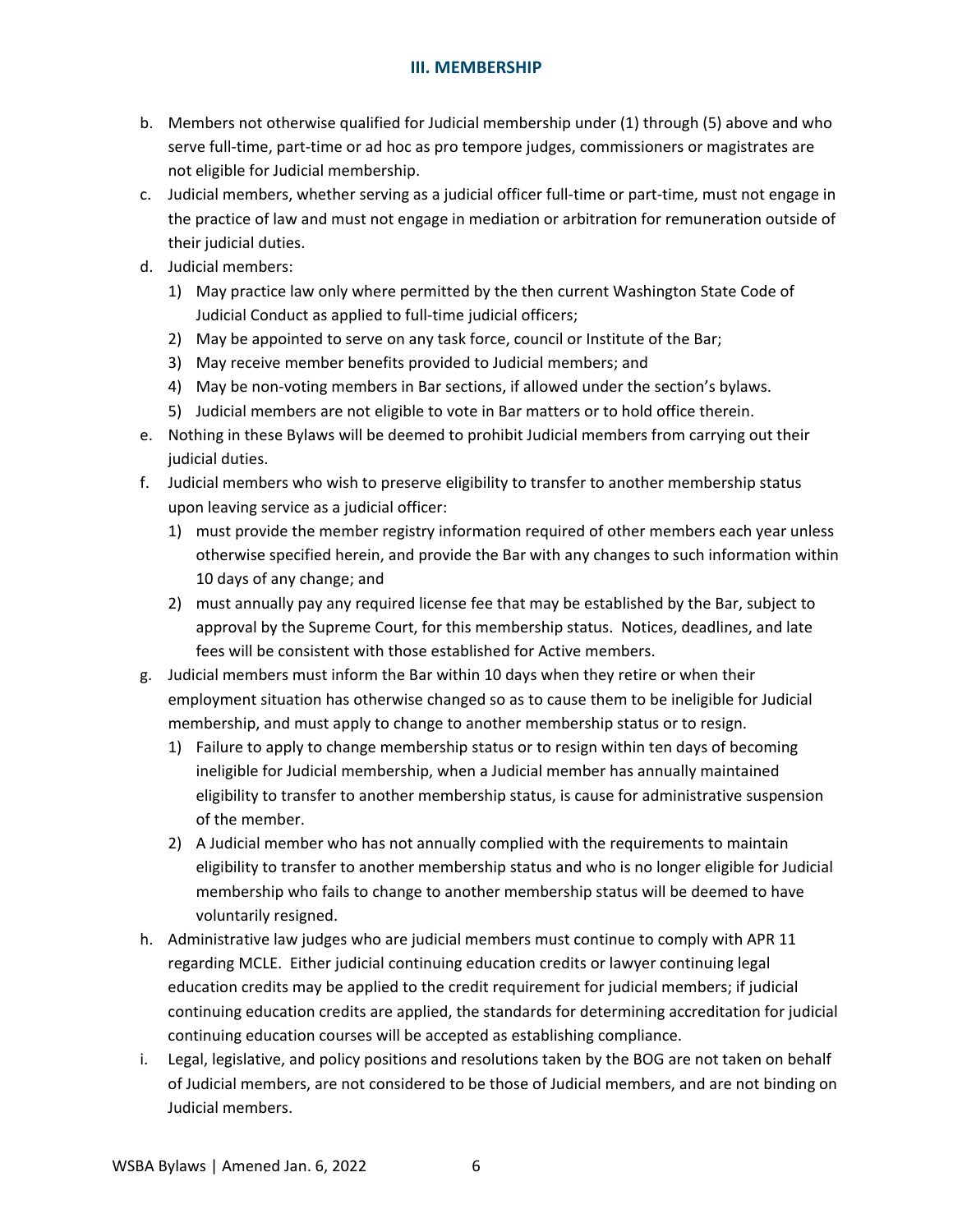j. The Bar's disciplinary authority over Judicial members is governed exclusively by ELC 1.2 and RPC 8.5.

### <span id="page-10-0"></span>**4. Pro Bono**

A member may become a Pro Bono member by complying with the requirements of APR 3(g), including payment of any required license fee and passing a character and fitness review.

Pro Bono members must not engage in the practice of law except as permitted under APR 3(g), but may:

- a. Be appointed to serve on any task force, council, or Institute of the Bar. In addition, up to two Pro Bono members are permitted to serve on the Pro Bono and Public Service Committee (PBPSC) and may be appointed to serve as Chair, Co-Chair, or Vice-Chair of that committee;
- b. Join Bar sections;
- c. Request a free subscription to the Bar's official publication; and
- d. Receive member benefits available to Pro Bono members.

### <span id="page-10-1"></span>**5. Suspended**

Members of any type and status can have their membership suspended by order of the Washington Supreme Court. Although suspended members remain members of the Bar, they lose all rights and privileges associated with that membership, including their authorization and license to practice law in Washington.

### <span id="page-10-2"></span>**C. REGISTER OF MEMBERS**

- 1. All Bar members, including Judicial members who wish to preserve eligibility to transfer to another membership status upon leaving service as a judicial officer, must furnish the information below to the Bar:
	- a. physical residence address;
	- b. physical street address for a resident agent if required to have one pursuant to these Bylaws or by court rule;
	- c. principal office address, telephone number, and email address;
	- d. such other data as the BOG or Washington Supreme Court may from time to time require of each member

and must promptly advise the Executive Director in writing of any change in this information within 10 days of such change. Judicial members are not required to provide a physical residence address.

- 2. The Executive Director will keep records of all members of the Washington State Bar Association, including, but not limited to:
	- a. physical residence address furnished by the member;
	- b. principal office address, telephone number, and email address furnished by the member;
	- c. physical street address of any resident agent for the member;
	- d. date of admittance;
	- e. type and status of membership;
	- f. date of transfer(s) from one status to another, if any;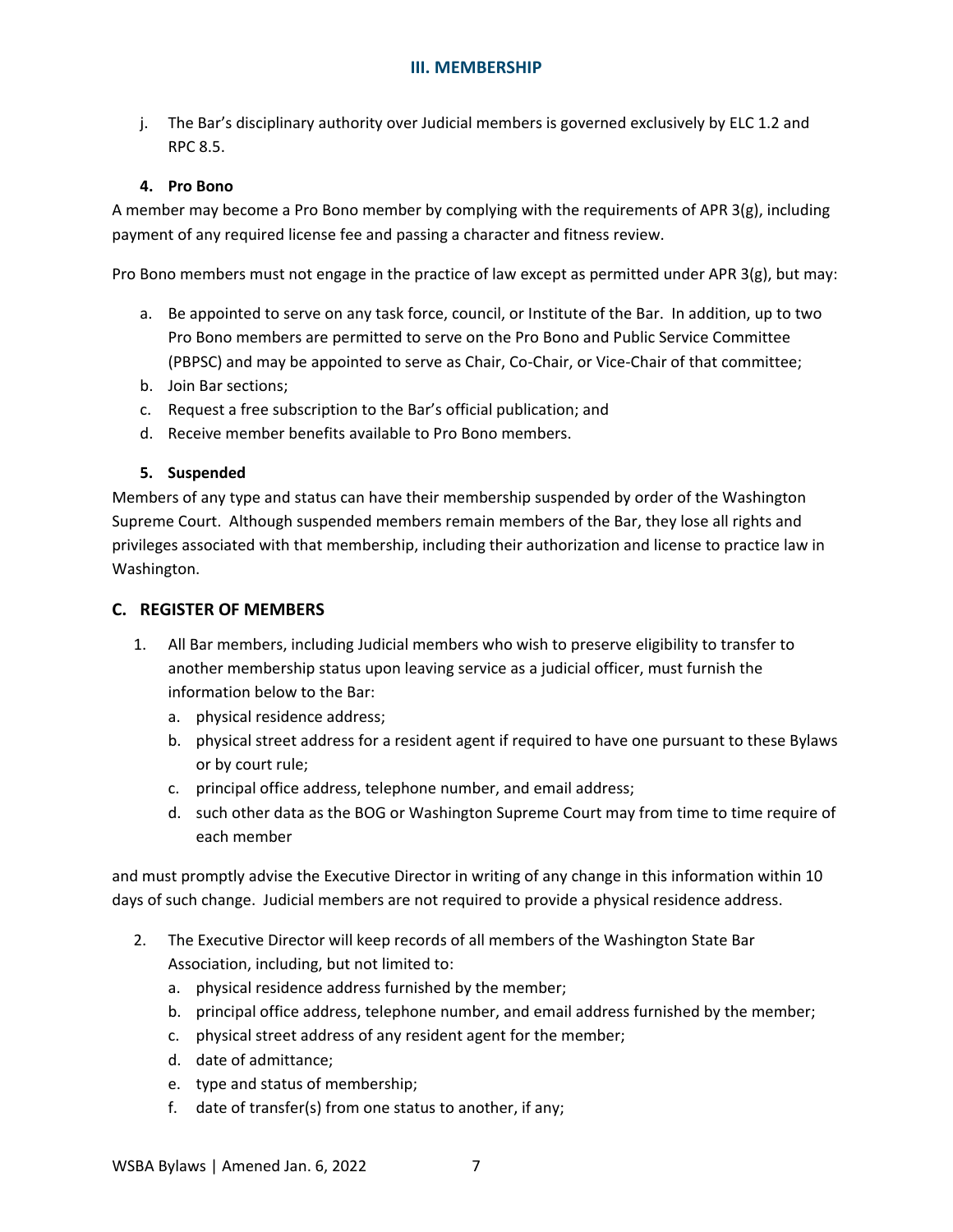- g. date and period(s) of administrative suspensions, if any;
- h. date and period of disciplinary actions or sanctions, if any, including suspension, disbarment, and revocation;
- i. such other data as the BOG or Washington Supreme Court may from time to time require of each member.
- 3. Any Active member residing out-of-state must file with the Bar, in such form and manner as the Bar may prescribe, the name and physical street address of a designated resident agent within Washington State. The member must notify the Bar of any change in resident agent within 10 days of any such change.
- 4. Any member who fails to provide the Bar with the information required to be provided pursuant to these Bylaws, or to notify the Bar of any changes in such information within 10 days, will be subject to administrative suspension pursuant to these Bylaws and/or the Admission and Practice Rules. Judicial members are exempt from suspension pursuant to this provision while eligible for Judicial membership and serving as a judicial officer.

# <span id="page-11-0"></span>**D. CHANGE OF MEMBERSHIP STATUS TO ACTIVE**

- 1. Members may change membership status as provided below.
	- **a. Transfer from Inactive to Active.**
		- 1) An Inactive member or Honorary member may transfer to Active by:
			- (a) paying an application and/or investigation fee and completing and submitting an application form, all required licensing forms, and any other required information. The fee in this paragraph is not required from an LPO or LLLT who has been inactive for 90 days or less;
			- (b) earning, within the six years preceding the return to Active status, and reporting the total number of approved MCLE credits required for one reporting period for an Active member with the same license type, and paying any outstanding MCLE late fees that are owed. If the member has been Inactive or a combination of Suspended and Inactive for less than one year, and the member would have been required to report during the time the member was Inactive and/or Suspended, the member must establish that the member is compliant with the MCLE reporting requirements for that reporting period before the member can change to Active. This paragraph does not apply to members transferring back to Active during their first MCLE reporting period;
			- (c) passing a character and fitness review essentially equivalent to that required of all applicants for admission to the Bar, pursuant to APR 20-24.3; and
			- (d) paying the current Active license fee, including any mandatory assessments, less any license fee (not including late fees) and assessments paid as an Inactive member for the same year.
		- 2) If a member was Inactive or any combination of Suspended and Inactive in Washington for more than six consecutive years, the member must earn MCLE credits in a manner consistent with the requirement for one reporting period for an Active member of the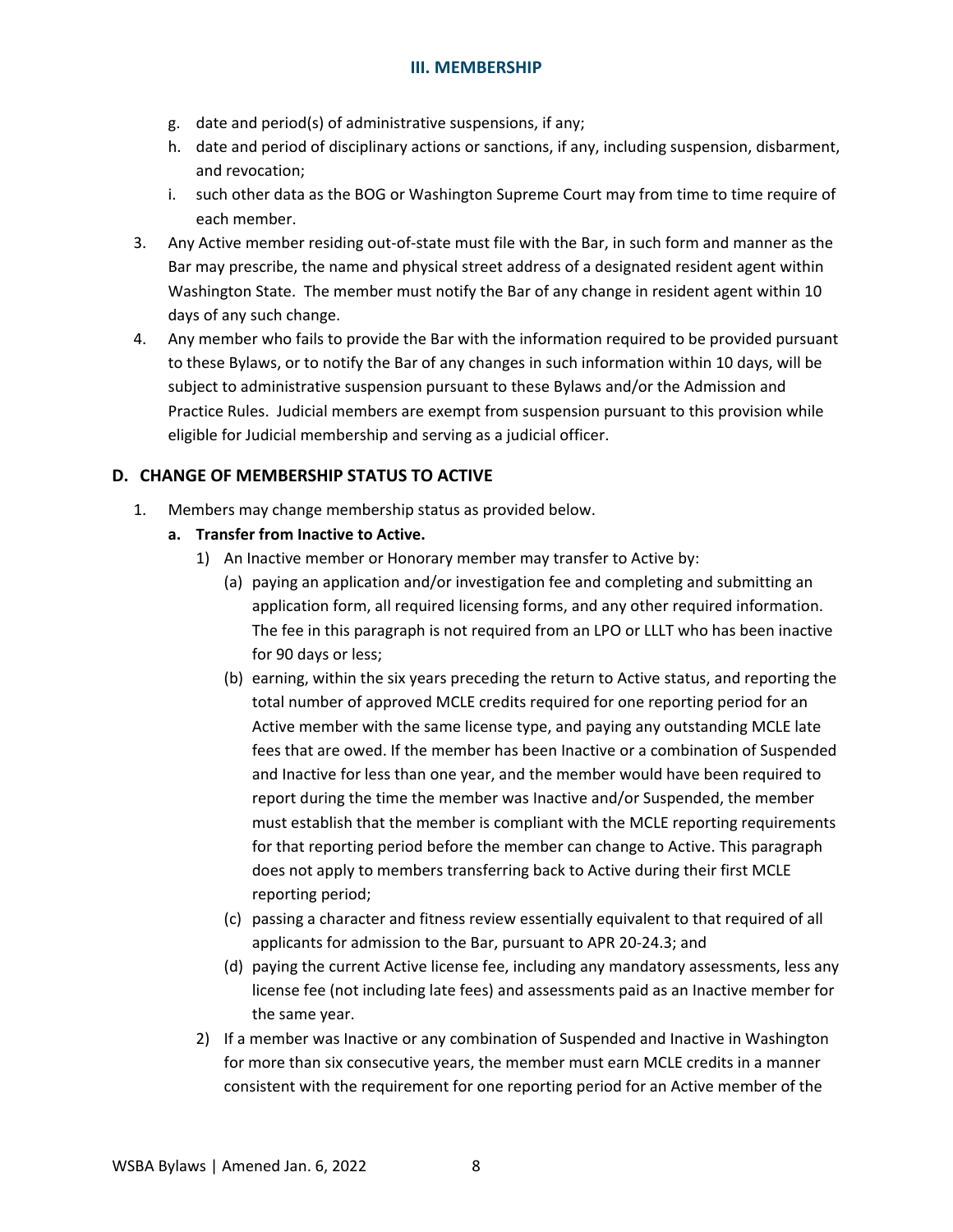same license type, and these credits must be earned and reported within the three years preceding the return to Active status. In addition, the member must complete a reinstatement/readmission course sponsored by the Bar, which must consist of education on law office management and professional responsibility (including the applicable RPC for the member's license type, proper handling of client funds and trust accounts, and client communications), legal research and writing, and changes in the law that apply to the member's license type, as follows:

- (a) For lawyer members, a minimum of 15 live CLE credits, consisting of at least four credit hours on law office management and professional responsibility, at least three credit hours on legal research and writing, and the remaining credit hours on recent significant changes in the law;
- (b) For LLLT members, a minimum of seven live CLE credits, consisting of at least two credit hours on law office management and professional responsibility, at least one credit hour on legal research and writing, and the remaining credit hours on recent significant changes in the law in approved LLLT practice or core educations areas;
- (c) For LPO members, a minimum of seven live CLE credits, consisting of at least two credit hours on professional responsibility, and the remaining credit hours on recent significant changes in the law covered by the approved LPO Study Topics.

The member is required to pay the cost of the course. Any member completing such course will be entitled to credit towards mandatory continuing legal education requirements for all CLE credits for which such reinstatement/readmission course is accredited. The member must comply with all registration, payment, attendance, and other requirements for such course, and will be responsible for obtaining proof of attendance at the entire course and submitting or having such proof submitted to the Bar.

Periods of administrative and/or disciplinary suspension occurring immediately before or after a change to Inactive will be included when determining whether a member is required to take the readmission course. For purposes of determining whether a member has been Inactive and/or Suspended for more than six consecutive years, the period continues to run until the change to Active membership is completed, regardless of when the application is submitted to the Bar.

- 3) Any member seeking to change to Active who was Inactive or any combination of Suspended and Inactive in Washington and does not have active legal experience as defined in APR 1(e) in any jurisdiction for more than ten consecutive years, is required to complete the requirements in Art. III. Sec.D.1.a.1)(a), (c) and (d), above, and is also required to take and pass the examinations required for admission to the Bar for the member's license type.
- 4) A Disability Inactive status member may be reinstated to Active pursuant to the disciplinary rules applicable to their license type. Before being transferred to Active, after establishing compliance with the disciplinary rules, the member also must comply with the requirements in these Bylaws for Inactive members transferring to Active status.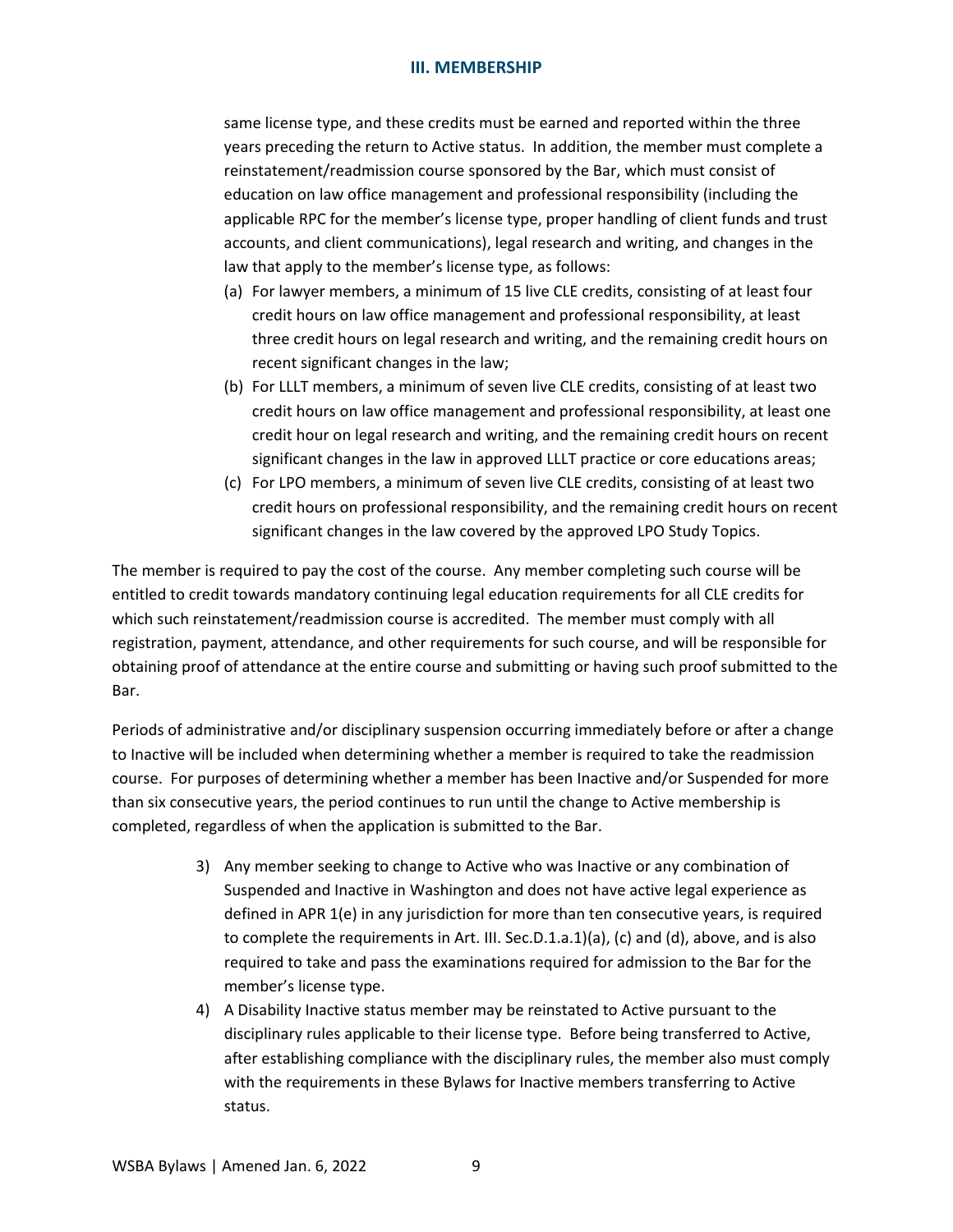5) A member of any type who has transferred to Inactive status during the pendency of a grievance or disciplinary proceedings may not be transferred to Active except as provided herein and may be subject to such discipline by reason of any grievance or complaint as may be imposed under the ELC, ELPOC, or ELLLTC.

# **b. Transfer from Judicial to Active.**

A Judicial member may request to transfer to any other status, including Active. Upon a Judicial member's resignation, retirement, or completion of such member's term of judicial office, such member must notify the Bar within 10 days, and any Judicial member desiring to continue his or her affiliation with the Bar must change to another membership status within the Bar.

- 1) A Judicial member who has complied with all requirements for maintaining eligibility to return to another membership status may transfer to Active by submitting an application for change to Active membership status and
	- (a) paying the then current Active license fee for the member's license type, including any mandatory assessments, less any license fee (not including late fees) and assessments paid as a Judicial member for the same licensing year; and
	- (b) complying with the MCLE requirements for members returning from Inactive to Active. Either judicial continuing education credits or lawyer continuing education credits may be applied to the credit requirement for Judicial members transferring to Active. If judicial continuing education credits are applied, the standards for determining accreditation for judicial continuing education courses will be accepted as establishing compliance.
- 2) A Judicial member wishing to transfer to Active upon leaving service as a judicial officer who has failed in any year to provide the annual member registry information or pay the annual license fee required of Judicial members to maintain eligibility to transfer to another membership status shall, prior to transfer to Active, be required to pay the Active license fee for the member's license type any years the registry information was not provided or the Judicial fee was not paid, in addition to complying with the requirements of (a) above.

## **c. Transfer from Pro Bono to Active**

A Pro Bono member may transfer to Active by complying with the requirements for members returning from Inactive to Active. There is no limit on how long a member may be Pro Bono before returning to Active status.

## **d. Referral to Character and Fitness Board**

All applications for readmission, reinstatement or transfer to Active status will be reviewed by Bar staff and handled consistent with the provisions of APR 20-24.3. In all cases reviewed by it, the Character and Fitness Board has broad authority to recommend withholding a transfer to Active status or imposing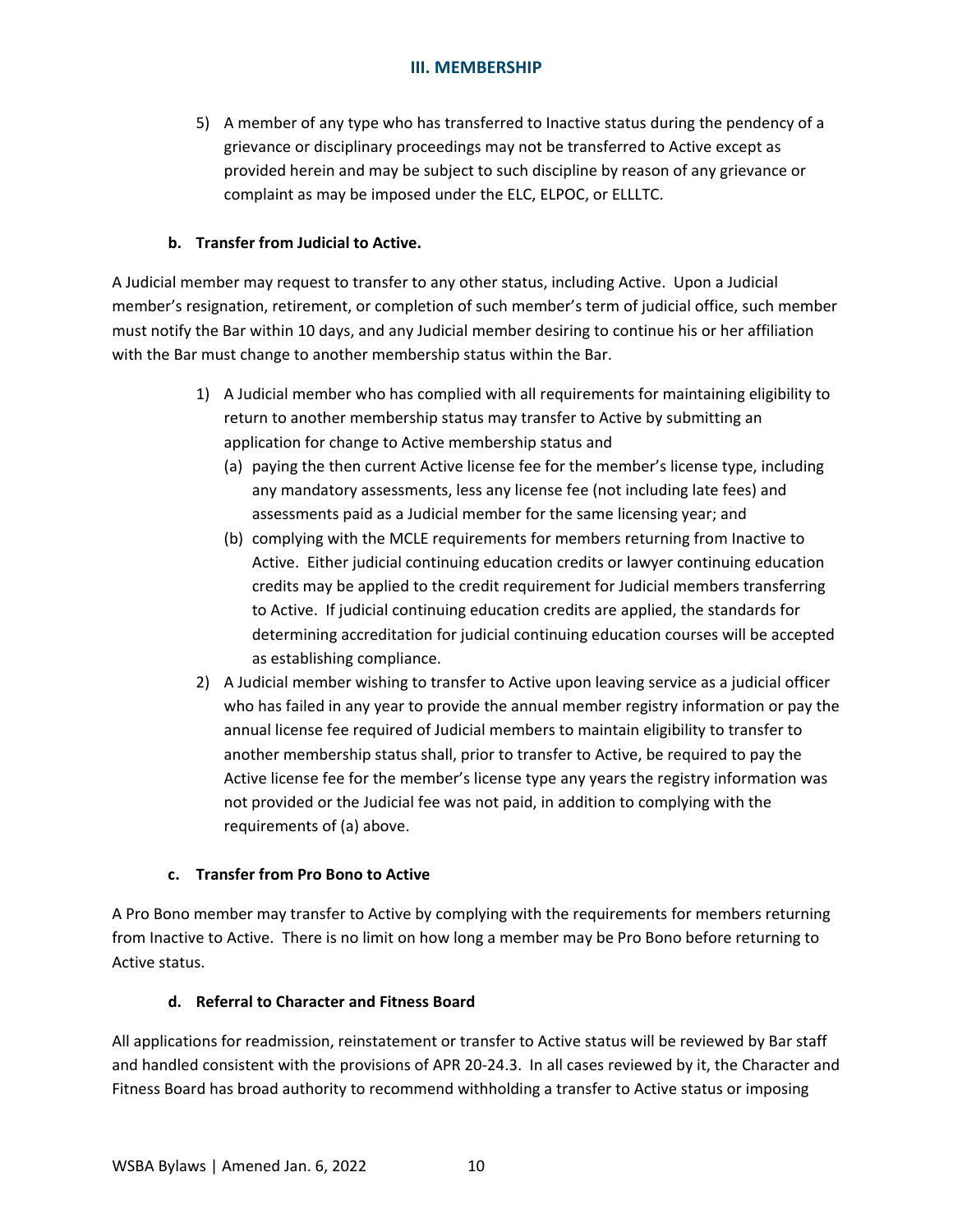conditions on readmission to Active status, which may include retaking and passing the licensing examination applicable to the member's license type. The member will be responsible for the costs of any investigation, examination, or proceeding before the Character and Fitness Board and the Washington Supreme Court.

# <span id="page-14-0"></span>**E. CHANGE OF MEMBERSHIP STATUS TO INACTIVE**

1. Any member who is an Active, Judicial, or Pro Bono member and who is not Suspended will become an Inactive member when the member files a request for Inactive membership with the Bar, in such form and manner as the Bar may require, and that request is approved.

Effective January 1, 2012, a Judicial member wishing to transfer to Inactive member status upon leaving service as a judicial officer, who has failed in any year to provide the annual member registry information or to pay the annual licensing fee required of Judicial members to maintain eligibility to transfer to another membership status shall, prior to transfer to Inactive, be required to pay the Active license fee for lawyer members for any years the registry information was not provided or the Judicial fee was not paid.

- 2. Members are transferred to Disability Inactive pursuant to Title 8 of the ELC, ELPOC, or ELLLTC. Any member seeking to transfer from Disability Inactive to Inactive member status must first establish that the member has complied with the requirements of Title 8 of the ELC, ELPOC, or ELLLTC, and then must submit a written request to make the change and comply with all applicable licensing requirements for Inactive members.
- 3. All members who have been Active or Judicial, or a combination of Active and Judicial, members for 50 years may qualify for Honorary status. A qualified member may request to change to Honorary status by submitting a written request and any required application.
- 4. An Active member may apply to change from Active to Inactive status while grievances or disciplinary proceedings are pending against such member. Such transfer, however, shall not terminate, stay or suspend any pending grievance or proceeding against the member.

## <span id="page-14-1"></span>**F. CHANGE OF MEMBERSHIP STATUS TO JUDICIAL**

An Active member may request to become a Judicial member of the Bar by submitting a written request on judicial letterhead and any required application, and complying with the provisions of these Bylaws.

# <span id="page-14-2"></span>**G. CHANGE OF MEMBERSHIP STATUS TO PRO BONO**

A member may become a Pro Bono member by complying with the requirements of APR  $3(g)$ , including payment of any required license fee, and passing a character and fitness review.

Effective January 1, 2012, a Judicial member wishing to transfer to Pro Bono status upon leaving service as a judicial officer who has failed in any year to provide the annual member registry information or to pay the annual licensing fee required of Judicial members to maintain eligibility to transfer to another membership status shall, prior to transfer to Pro Bono, be required to pay the Active license fee for any years the registry information was not provided or the Judicial fee was not paid.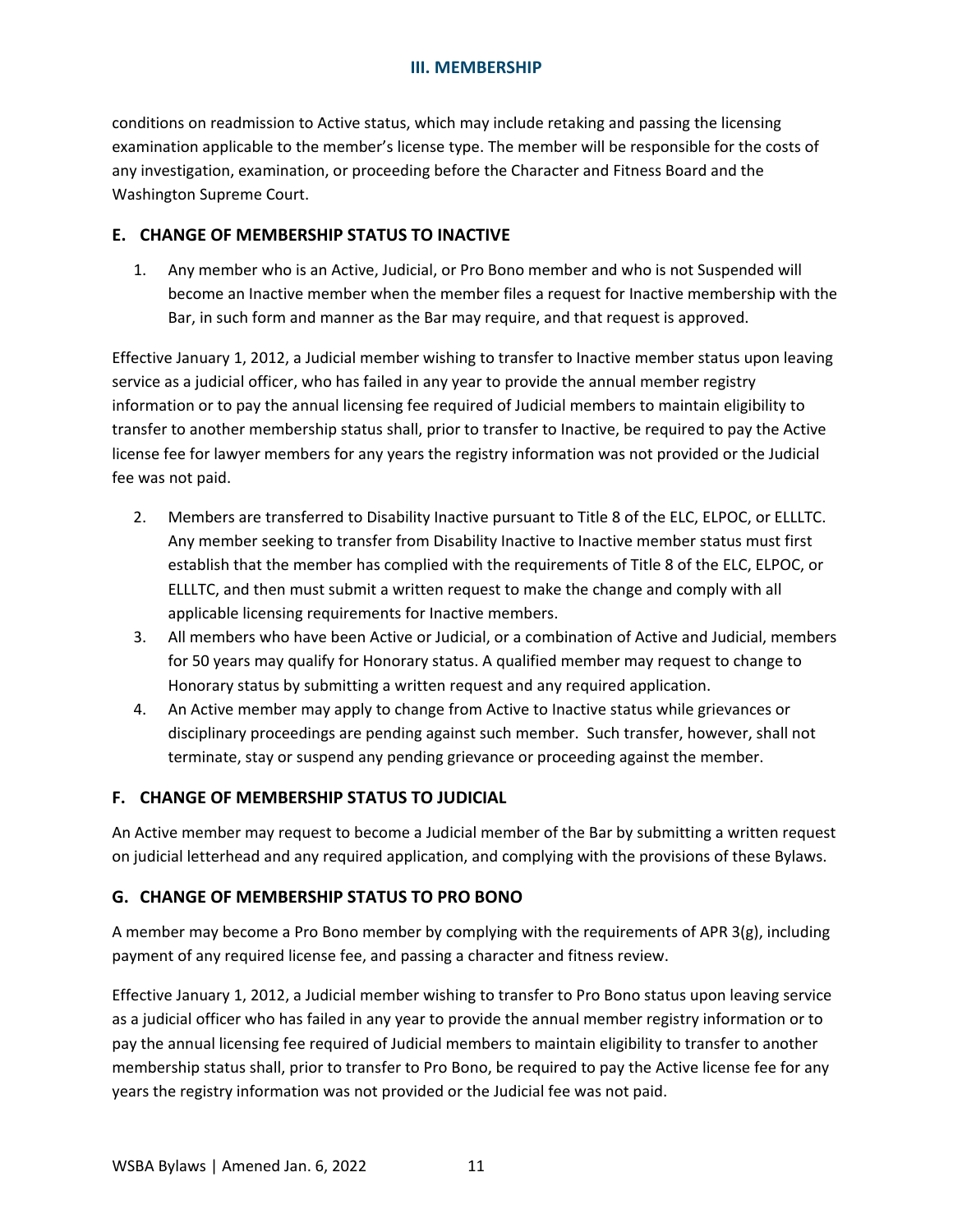## <span id="page-15-0"></span>**H. VOLUNTARY RESIGNATION**

Voluntary resignation may apply in any situation in which a member does not want to continue practicing law in Washington for any reason (including retirement from practice) and for that reason does not want to continue membership in the Bar. A member may voluntarily resign from the Bar by submitting a written request for voluntary resignation to the Bar in such form and manner as the Bar may require. If there is a disciplinary investigation or proceeding then pending against the member, or if at the time the member submits the written request the member has knowledge that the filing of a grievance of substance against such member is imminent, resignation is permitted only under the provisions of the ELC, ELPOC, or ELLLTC. A member who resigns from the Bar cannot practice law in Washington in any manner. A member seeking readmission after resignation must comply with these Bylaws.

## <span id="page-15-1"></span>**I. ANNUAL LICENSE FEES AND ASSESSMENTS**

### <span id="page-15-2"></span>**1. License Fees**

Unless established otherwise by order of the Washington Supreme Court, the following provisions apply to member license fees.

### **a. Active Members**

- 1) Effective 2010, and all subsequent years, the annual license fees for Active members will be as established by resolution of the BOG, subject to review by the Washington Supreme Court.
- 2) First time admittees who are not admitted or licensed to practice law elsewhere, who take and pass the required examination for admission to practice law in Washington and are admitted in the first six months of the calendar year in which they took the exam, will pay 50% of the applicable full Active license fee for that year.
- 3) First time admittees who are not admitted or licensed to practice law elsewhere, who take and pass the required examination for admission to practice law in Washington and are admitted in the last six months of the calendar year in which they took the exam, will pay 25% of the applicable full Active license fee for that year.
- 4) First time admittees who are not admitted elsewhere, who take and pass the required examination for admission to practice law in Washington in one year but are not admitted until a subsequent year, shall pay 50% of the applicable full Active license fee for their first two license years after admission.
- 5) First time admittees who are admitted as a lawyer in one calendar year in another state or territory of the United States or in the District of Columbia by taking and passing a bar examination for that state, territory, or district, who become admitted as a lawyer in Washington in the same calendar year in which they took and passed the examination, will pay 50% of the full Active lawyer license fee if admitted in Washington in the first six months of that calendar year and 25% of the full active license fee if admitted in Washington in the last six months of that calendar year.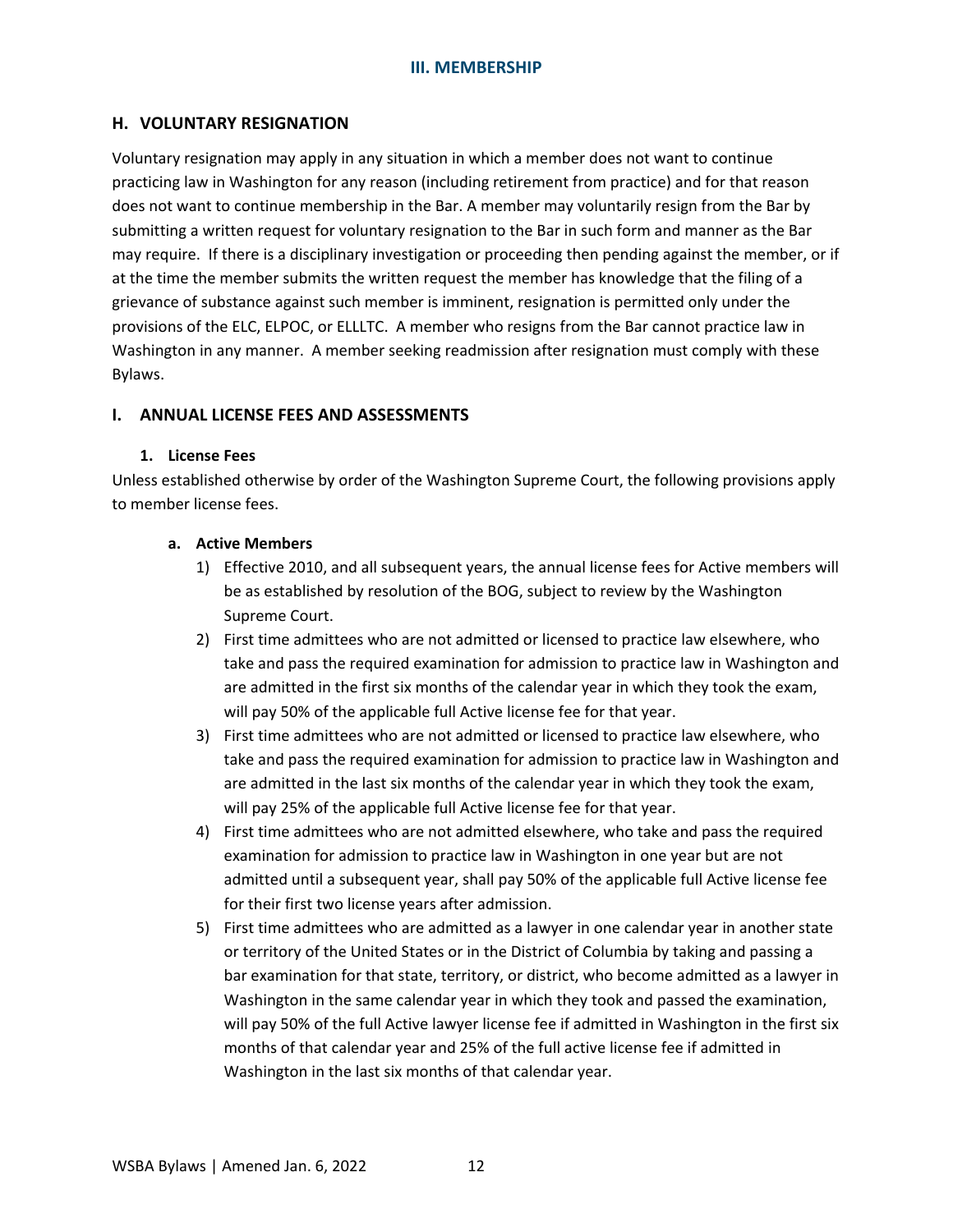- 6) All members in their first two full licensing years after admission or licensure to practice law in any jurisdiction will pay 50% of the applicable full Active license fee.
- 7) An Active member of the Bar who is activated from reserve duty status to full-time active duty in the Armed Forces of the United States for more than 60 days in any calendar year, or who is deployed or stationed outside the United States for any period of time for full-time active military duty in the Armed Forces of the United States will be exempt from the payment of license fees and assessments for the Client Protection Fund upon submitting to the Executive Director satisfactory proof that he or she is so activated, deployed or stationed. All requests for exemption must be postmarked or delivered to the Bar's offices on or before February 1st of the year for which the exemption is requested. Eligible members must apply every year they wish to claim the exemption. Each exemption applies for only the calendar year in which it is granted, and exemptions may be granted for a maximum total of five years for any member. Granting or denying an exemption under this provision is within the sole discretion of the Executive Director and is not appealable.

### **b. Inactive Members**

- 1) The annual license fee for Inactive members will be as established by resolution of the BOG and as approved by the Washington Supreme Court. Except for the amount of the license fee itself, the annual license fee payment requirements, including deadlines and late payment fees, for Active members will apply to Inactive members.
- 2) Honorary and Disability Inactive status members will be exempt from license fees and assessments, unless otherwise provided by Supreme Court order.

## **c. Judicial Members [Effective January 1, 2012]**

Judicial members who wish to preserve eligibility to transfer to another membership status upon leaving service as a judicial officer must pay the annual license fee established by the Bar and as approved by the Supreme Court. Except for the amount of the license fee itself, the annual license fee payment requirements, including deadlines and late payment fees, for Active members apply to Judicial members; however, Judicial members are not subject to administrative suspension for nonpayment of license or late payment fees.

## **d. Pro Bono Members**

Pro Bono members must pay the annual license fee required of Inactive members with the same type of license unless the member qualifies for the license fee waiver as provided for in APR 3(g). Except for the amount of the license fee itself, the annual license fee payment requirements, including deadlines and late payment fees, for Active members apply to Pro Bono members.

#### <span id="page-16-0"></span>**2. Assessments**

Members must pay any Client Protection Fund assessment, and any other assessments, as ordered by the Washington Supreme Court.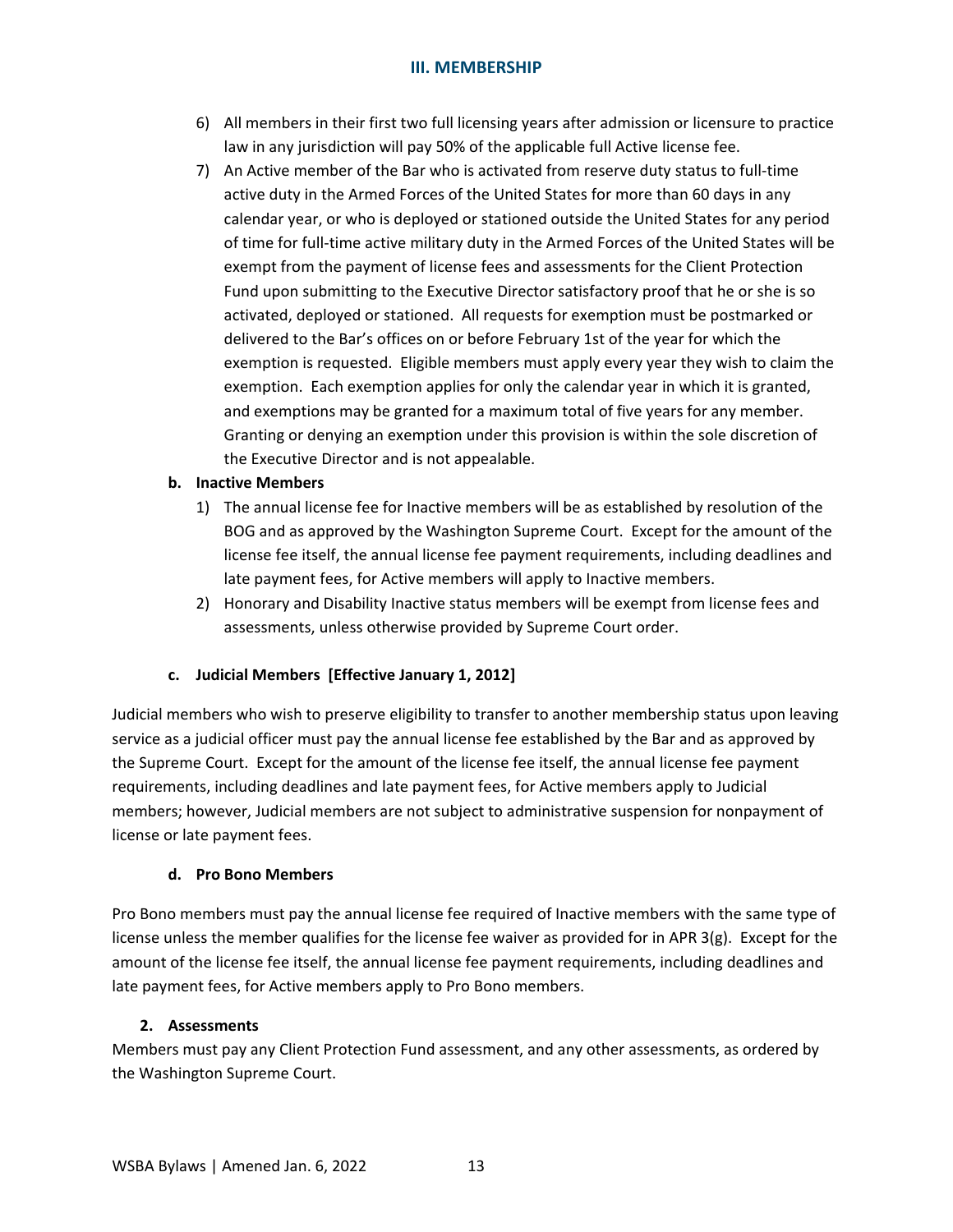### <span id="page-17-0"></span>**3. Deadline and Late Payment Fee**

License fees and mandatory assessments are due and payable on or before February 1st of each year, in such form and manner as required by the Bar, unless otherwise established by these Bylaws or the APR. Members who pay their license fees on or after February 2nd will be assessed a late payment fee of 30% of the total amount of the license fees required for that membership type and status. License fees for newly admitted members are due and payable at the time of admission and registration, and are not subject to the late payment fee.

### <span id="page-17-1"></span>**4. Rebates /Apportionments**

No part of the license fees will be apportioned to fractional parts of the year, except as provided for new admittees by the BOG. After February 1st of any year, no part of the license fees will be rebated for any reason, including but not limited to death, resignation, suspension, disbarment, license termination, cancellation or revocation, or change of membership status.

#### <span id="page-17-2"></span>**5. License Fee and Assessment Exemptions Due to Hardship**

In case of proven extreme financial hardship, which must entail a current annual household income equal to or less than 200% of the federal poverty level as determined based on the member's household income for the calendar year immediately preceding the calendar year for which the member is seeking to be exempted from license fees, the Executive Director may grant an exemption from payment of annual license fees and assessments by any Active member. Hardship exemptions are for one licensing period only, and a request must be submitted on or before February 1st of the year for which the exemption is requested. Denial of an exemption request is not appealable. A member may be granted a hardship exemption a maximum of two times, on the basis of separate exemption requests, and the exemptions may be granted for consecutive or non-consecutive calendar years.

#### <span id="page-17-3"></span>**6. License Fee Referendum**

Once approved by the BOG, license fees shall be subject to the same referendum process as other BOG actions, but may not be modified or reduced as part of a referendum on the Bar's budget. The membership shall be timely notified of the BOG resolutions setting license fees both prior to and after the decision, by posting on the Bar's website, e-mail, and publication in the Bar's official publication.

## <span id="page-17-4"></span>**J. SUSPENSION**

#### <span id="page-17-5"></span>**1. Interim Suspension**

Interim suspensions may be ordered during the course of a disciplinary or disability investigation or proceeding, as provided in the ELC, ELPOC, or ELLLTC, and are not considered disciplinary sanctions.

#### <span id="page-17-6"></span>**2. Disciplinary Suspension**

Suspensions ordered as a disciplinary sanction pursuant to the ELC, ELPOC, or ELLLTC are considered disciplinary suspensions.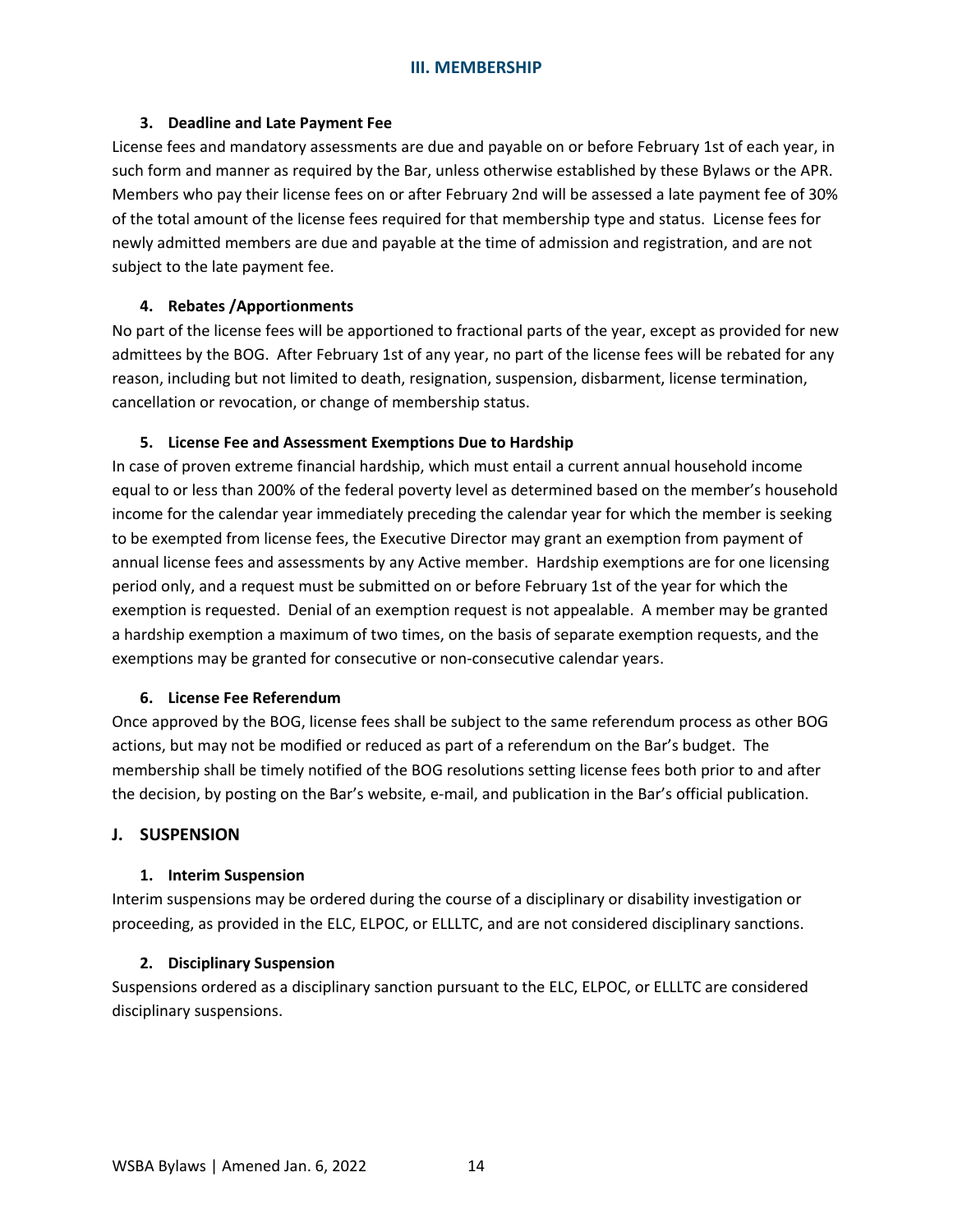### <span id="page-18-0"></span>**3. Administrative Suspension**

- a. Administrative suspensions are neither interim nor disciplinary suspensions, nor are they disciplinary sanctions. Except as otherwise provided in the APR and these Bylaws, a member may be administratively suspended for the following reasons:
	- 1) Nonpayment of license fees or late-payment fees;
	- 2) Nonpayment of any mandatory assessment (including without limitation the assessment for the Client Protection Fund);
	- 3) Failure to file a trust account declaration;
	- 4) Failure of a lawyer to file a professional liability insurance disclosure;
	- 5) Failure of a LLLT or LPO to provide proof of financial responsibility;
	- 6) Failure to comply with mandatory continuing legal education requirements;
	- 7) Nonpayment of child support;
	- 8) Failure to designate a resident agent or notify the Bar of change in resident agent or the agent's address;
	- 9) Failure to provide current information required by APR 13 or to notify the Bar of a change of information required by APR 13 within 10 days after the change; and
	- 10) For such other reasons as may be approved by the BOG and the Washington Supreme Court.
- b. Unless requirement for hearing and/or notice of suspension are otherwise stated in these Bylaws or the APR, ELC, ELPOC or ELLLTC, a member will be provided notice of the member's failure to comply with requirements and of the pendency of administrative suspension if the member does not cure the failure within 60 days of the date of the written notice, as follows:
	- 1) Written notice of non-compliance will be sent one time by the Bar to a member at the member's address of record with the Bar by registered or certified mail. Such written notice will inform the member that the Bar will recommend to the Washington Supreme Court that the member be suspended from membership and the practice of law if the member has not corrected the deficiency within 60 days of the date of the notice.
	- 2) In addition to the written notice described above, the Bar will make one attempt to contact the member at the telephone number(s) the member has made of record with the Bar and will speak to the member or leave a message, if possible. The Bar will also make one attempt to contact the member at the member's e-mail address of record with the Bar.
- c. Although not required to provide any additional notice beyond what is described above, the Bar may, in its sole discretion, make such other attempt(s) to contact delinquent members as it deems appropriate for that member's situation.
- d. A member failing to correct any deficiency after two months' written notice as provided above must be suspended from membership. The Executive Director must certify to the Clerk of the Supreme Court the name of any member who has failed to correct any deficiency, and when so ordered by the Supreme Court, the member will be suspended from membership in the Bar and from the practice of law in Washington. The list of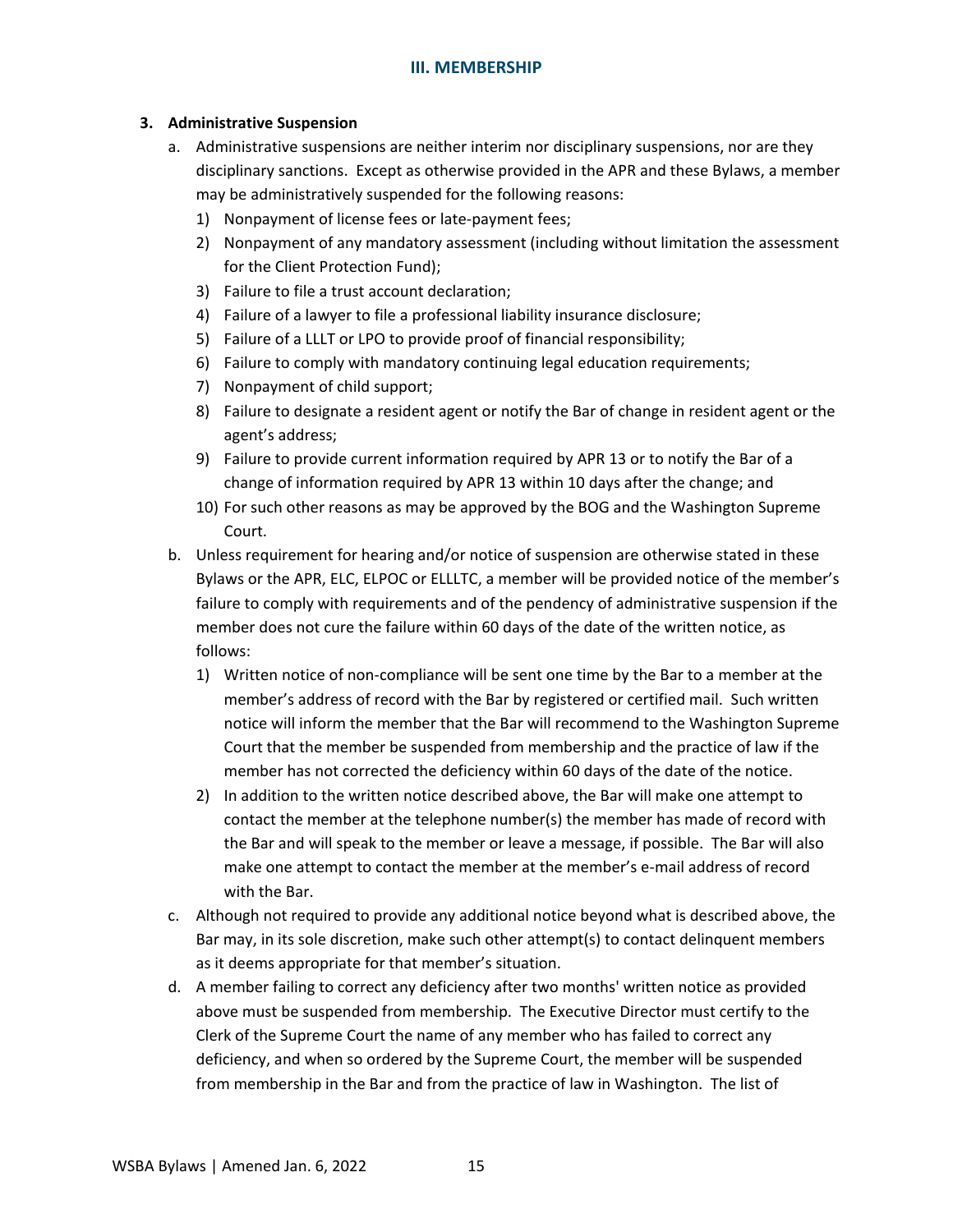suspended members may be provided to the relevant courts or otherwise published at the discretion of the BOG.

#### <span id="page-19-0"></span>**4. Multiple Suspensions**

A member may be suspended from membership and from the practice of law for more than one reason at any given time.

## <span id="page-19-1"></span>**K. CHANGING STATUS AFTER SUSPENSION**

- 1. Upon the completion of an ordered disciplinary or interim suspension, or at any time after entry of an order for an administrative suspension, a suspended member may seek to change status from suspended to any other membership status for which the member qualifies at the time the change in status would occur.
- 2. Before changing from suspended status, a member who is suspended pursuant to an interim or disciplinary suspension must comply with all requirements imposed by the Washington Supreme Court and/or the applicable disciplinary rules in connection with the disciplinary or interim suspension. Additionally, such member must comply with all other requirements as stated in these Bylaws and in the applicable APR.
- 3. If a member was suspended from practice for more than one reason, all requirements associated with each type of suspension must be met before the change from suspended status can occur.
- 4. Unless otherwise provided in the applicable APR, a suspended member may seek to change status by:
	- a. paying the required license fee and any assessments for the licensing year in which the status change is sought, for the membership status to which the member is seeking to change. For members seeking to change to Active or any other status from suspension for nonpayment of license fees, the required license fee will be the current year's license fee and assessments, the assessments for the year of suspension, and double the amount of the delinquent license fee and late fees for the license year that resulted in the member's suspension;
	- b. completing and submitting to the Bar an application for change of status, any required or requested additional documentation, and any required application or investigation fee, and cooperating with any additional character and fitness investigation or hearing that may be required pursuant to APR 20-24.3; and
	- c. completing and submitting all licensing forms required for the license year for the membership status to which the member is seeking to change.
	- d. In addition to the above requirements:
		- 1) Any member seeking to change to Active who was Suspended, or any combination of Suspended and Inactive, for less than six consecutive years must establish that within the six years prior to the return to active status, the member has earned and reported approved MCLE in a manner consistent with the requirements for one reporting period for an Active member with the same license type. However, if the member has been Suspended and/or Inactive for one year or less and the member was required to report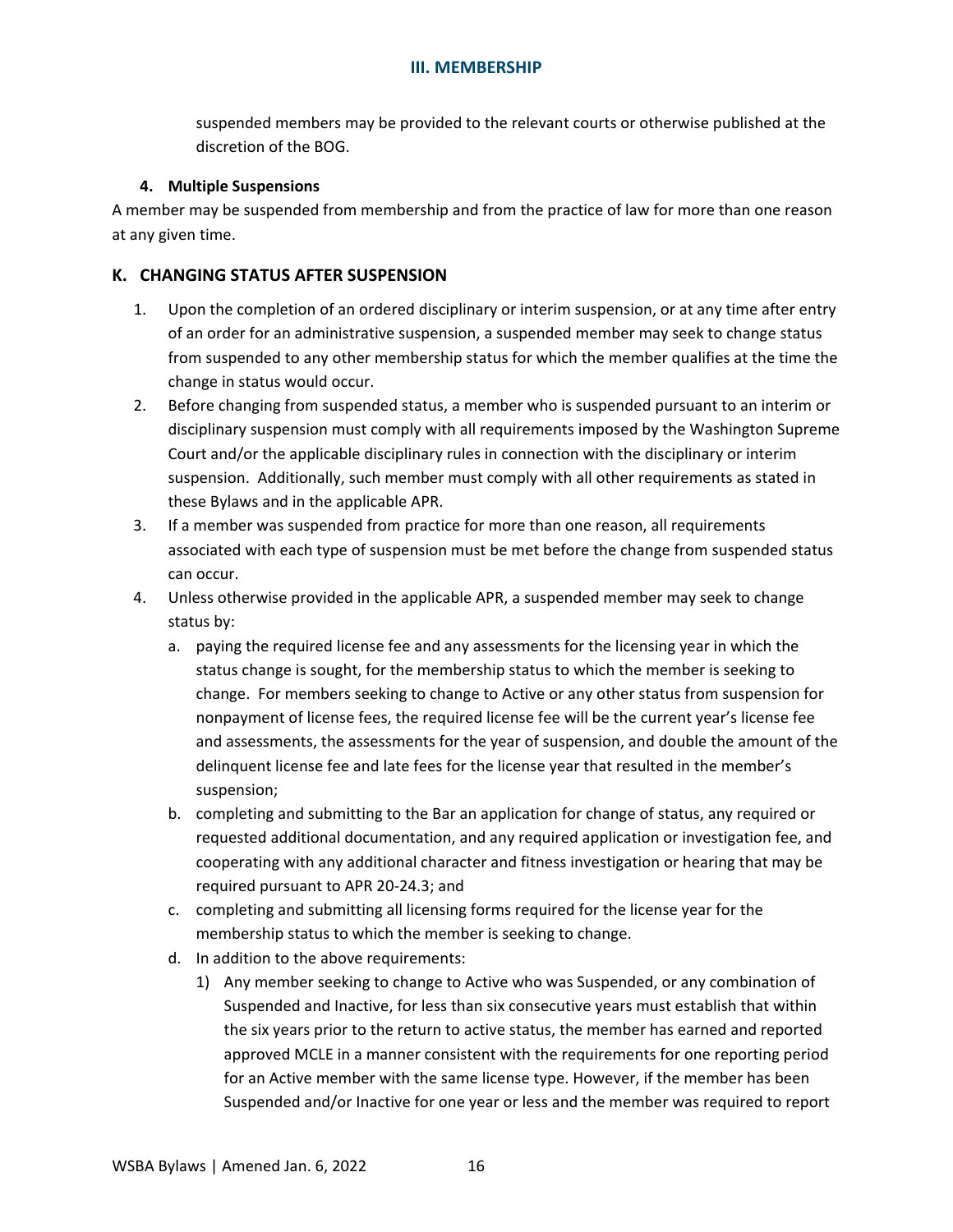MCLE compliance during the time the member was Suspended and/or Inactive, the member must establish that the member is compliant with the MCLE credits the member would have been required to report that period.

2) Any member seeking to change to Active who was Suspended, or any combination of Suspended and Inactive, for six or more consecutive years must establish that within the three years prior to the return to Active status, the member has earned and reported approved MCLE credits in a manner consistent with the requirement for one reporting period for an Active member with the same license type. In addition, the member must have completed the applicable readmission/reinstatement course as set forth in Art. III. Sec.D.1.a)(2).

Any member completing such course will be entitled to credit towards mandatory continuing legal education requirement for all CLE credits for which such reinstatement/readmission course is accredited. It is the member's responsibility to pay the cost of attending the course. The member must comply with all registration, payment, attendance, and other requirements for such course, and will be responsible for obtaining proof of attendance at the entire course and submitting or having such proof submitted to the Bar.

# <span id="page-20-0"></span>**L. REINSTATEMENT AFTER DISBARMENT OR REVOCATION**

Applicants seeking reinstatement after disbarment or revocation must file a petition for reinstatement and otherwise comply with the requirements of the APR relating to reinstatement after disbarment or revocation. If the petition is granted and reinstatement is recommended, the petitioner must take and pass the required examination for admission and comply with all other admission and licensing requirements applicable to the member's license type for the year in which the petitioner is reinstated.

# <span id="page-20-1"></span>**M. REINSTATEMENT AFTER RESIGNATION IN LIEU OF DISCIPLINE, DISBARMENT, OR REVOCATION**

No former member will be allowed to be readmitted to membership of any type after entering into a resignation in lieu of discipline, disbarment, or revocation pursuant to the ELC, ELPOC, or ELLLTC. Persons who were allowed to resign with discipline pending under former provisions of these Bylaws prior to October 1, 2002, may be readmitted on such terms and conditions as the BOG determines, provided that if the person resigned with discipline pending and a prior petition for reinstatement or readmission has been denied, no petition may be filed or accepted for a period of two years after an adverse decision on the prior petition for reinstatement or readmission.

## <span id="page-20-2"></span>**N. READMISSION AFTER VOLUNTARY RESIGNATION**

Any former member who has resigned and who seeks readmission to membership must do so in one of two ways: by filing an application for readmission in the form and manner prescribed by the Bar, including a statement detailing the reasons the member resigned and the reasons the member is seeking readmission, or by seeking admission by motion pursuant to APR 3(c) (if the former member is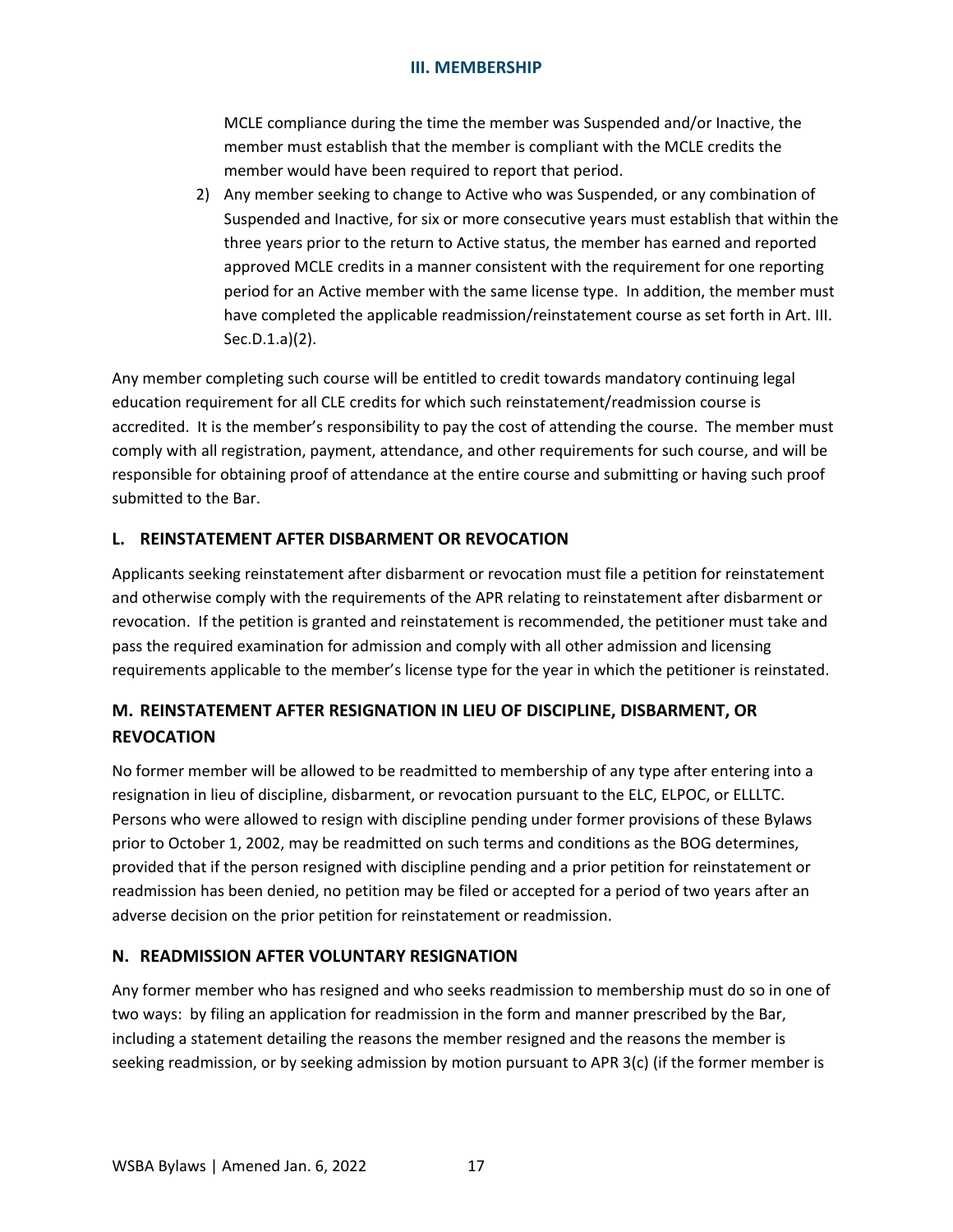licensed as a lawyer in another U.S. jurisdiction and would otherwise qualify for admission under that rule).

- 1. A former member filing an application for readmission after voluntary resignation must:
	- a. pay the application fee, together with such amount as the BOG may establish to defray the cost of processing the application and the cost of investigation; and
	- b. establish that such person is morally, ethically and professionally qualified to be licensed as the applicable member type and is of good moral character and has the requisite fitness to practice law consistent with the requirements for other applicants for admission to practice law as the applicable member type. An application for readmission will be subject to character and fitness investigation and review as described in APR 20-24.3, consistent with other applications for admission.
	- c. In addition to the above requirements, if an application for readmission is granted and:
		- 1) it has been less than four consecutive years since the voluntary resignation, the applicant must establish:
			- (a) that within the three years prior to readmission the former member has earned and reported approved MCLE credits in a manner consistent with the requirement for one reporting period for an Active member of the same license type, without including the credits that might otherwise be available from the reinstatement/readmission course; and
			- (b) attend and complete the applicable Bar-sponsored reinstatement/readmission course as set forth in Art. III.Sec.D.1.a)(2).
		- 2) it has been four or more consecutive years since the voluntary resignation, the applicant must take and pass the applicable examination required for admission.
	- d. Upon successful completion of the above requirements, the former member must satisfy the preadmission requirements and be admitted by Supreme Court order as set forth in APR 5, except that:
		- 1) A lawyer who has been resigned for less than four years need not take and pass the Washington Law Component; and
		- 2) A LLLT applicant who has been resigned less than four consecutive years need not demonstrate completion of substantive law-related work experience.
- 2. A voluntarily resigned former member seeking readmission through admission by motion pursuant to APR 3(c) must comply with all requirements for filing such application and for admission upon approval of such application.

# <span id="page-21-0"></span>**O. EXAMINATION REQUIRED**

All applications for reinstatement after disbarment or revocation will be subject to character and fitness review, and taking and passing the examination for admission for the applicable license type, pursuant to the provisions of APR 25-25.6. All applications for readmission after voluntary resignation will be subject to character and fitness review pursuant to the provisions of APR 20-24.3. All applications for reinstatement to Active status from Suspended status will be handled in a similar fashion to applications for a return to Active status from Inactive status. The Character and Fitness Board, and (on review) the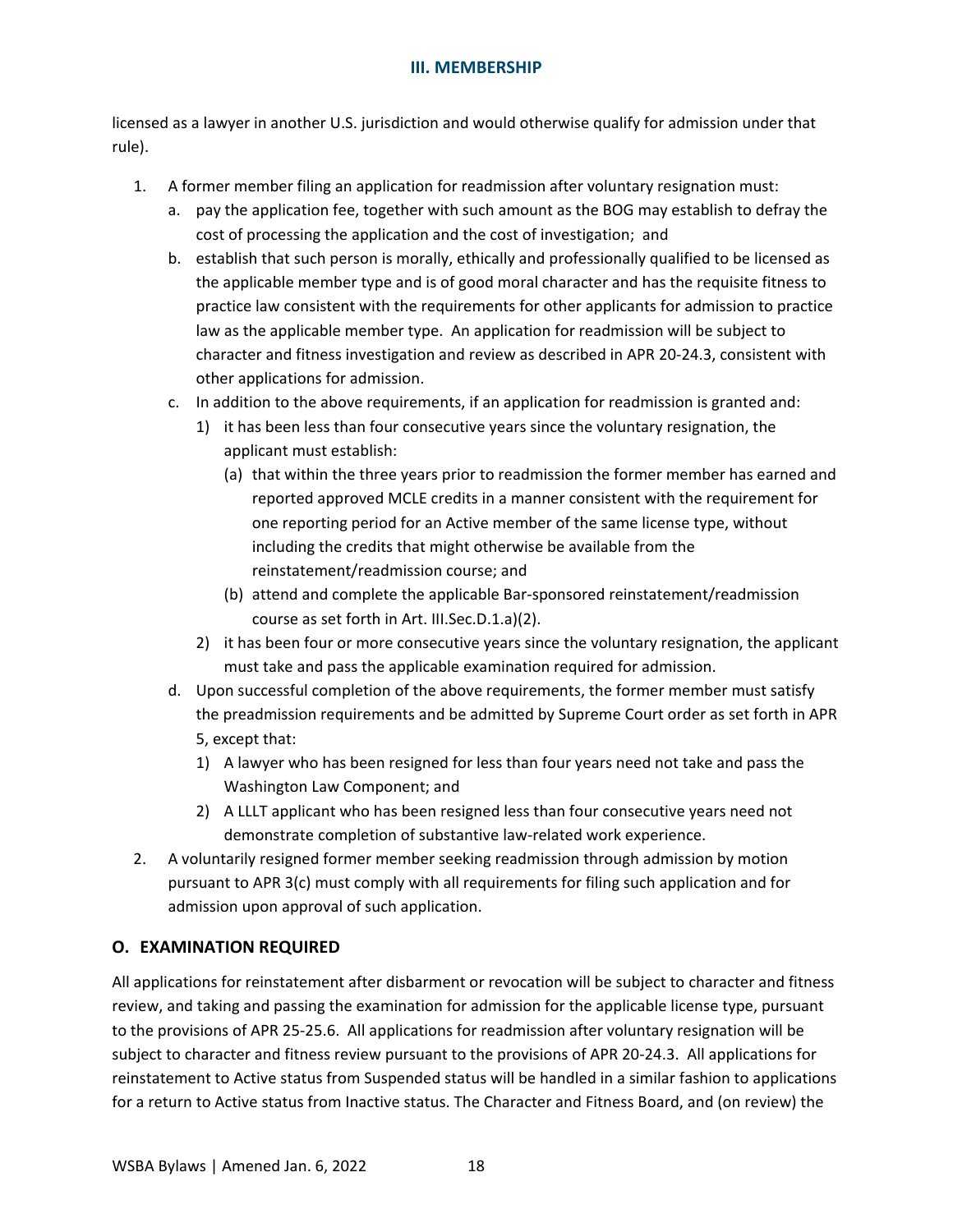### **III. MEMBERSHIP; IV. GOVERNANCE**

Washington Supreme Court, have broad authority to withhold a transfer to Active or to impose conditions on reinstatement or readmission to Active membership, which may include taking and passing the applicable examination for admission, in cases where the applicant fails to meet the burden of proof required by APR 20-24.3. The member/former member will be responsible for the costs of any investigation, bar examination, or proceeding before the Character and Fitness Board and the Washington Supreme Court.

# <span id="page-22-0"></span>**IV. GOVERNANCE**

### <span id="page-22-1"></span>**A. BOARD OF GOVERNORS**

The Board of Governors (BOG) is the governing body of the Bar. It determines the policies of the Bar and approves its budget each year. Subject to the plenary authority and supervision of the Washington Supreme Court and limitations imposed by Statute, Court Rule, Court Order, or case law, the Board possesses all power and discretion on all matters concerning the WSBA. The Board may delegate the exercise of its authority but that does not constitute a transfer of it. The Board's authority is retained and may be exercised at any time upon a majority vote of the Board.

#### **1. Composition of the Board of Governors**

The BOG will consist of (a) the President; (b) one Governor elected from each Congressional District, except in the Seventh Congressional District where members will be elected from separate geographic regions designated as North and South, and identified by postal zip codes as established by the Bar in accordance with these Bylaws and BOG policy; and (c) three Governors elected at-large pursuant to these Bylaws.

#### **2. Duties**

- a. The BOG elects the President-elect of the Bar.
- b. The BOG selects the Bar's Executive Director and annually reviews the Executive Director's performance.
- c. Regardless of the method by which any person is selected to serve on the BOG, each Governor will act in the best interest of all members of the Bar and the public. Each Governor is primarily obligated to ensure that the Bar fulfills the mandate set forth in General Rule 12.1, carries out the mission of the Bar, and operates in accordance with the Bar's Guiding Principles.
- d. Each Governor is expected to engage with members about BOG actions and issues, and to convey member viewpoints to the Board. In representing a Congressional District, a Governor will at a minimum: (1) bring to the BOG the perspective, values and circumstances of her or his district to be applied in the best interests of all members, the public and the Bar; and (2) bring information to the members in the district that promotes appreciation of actions and issues affecting the membership as a whole, the public and the organization.
- e. Each Governor appointed to serve as a BOG liaison to a committee, task force, council, section, board, or other entity has the responsibility to fulfill those liaison duties on behalf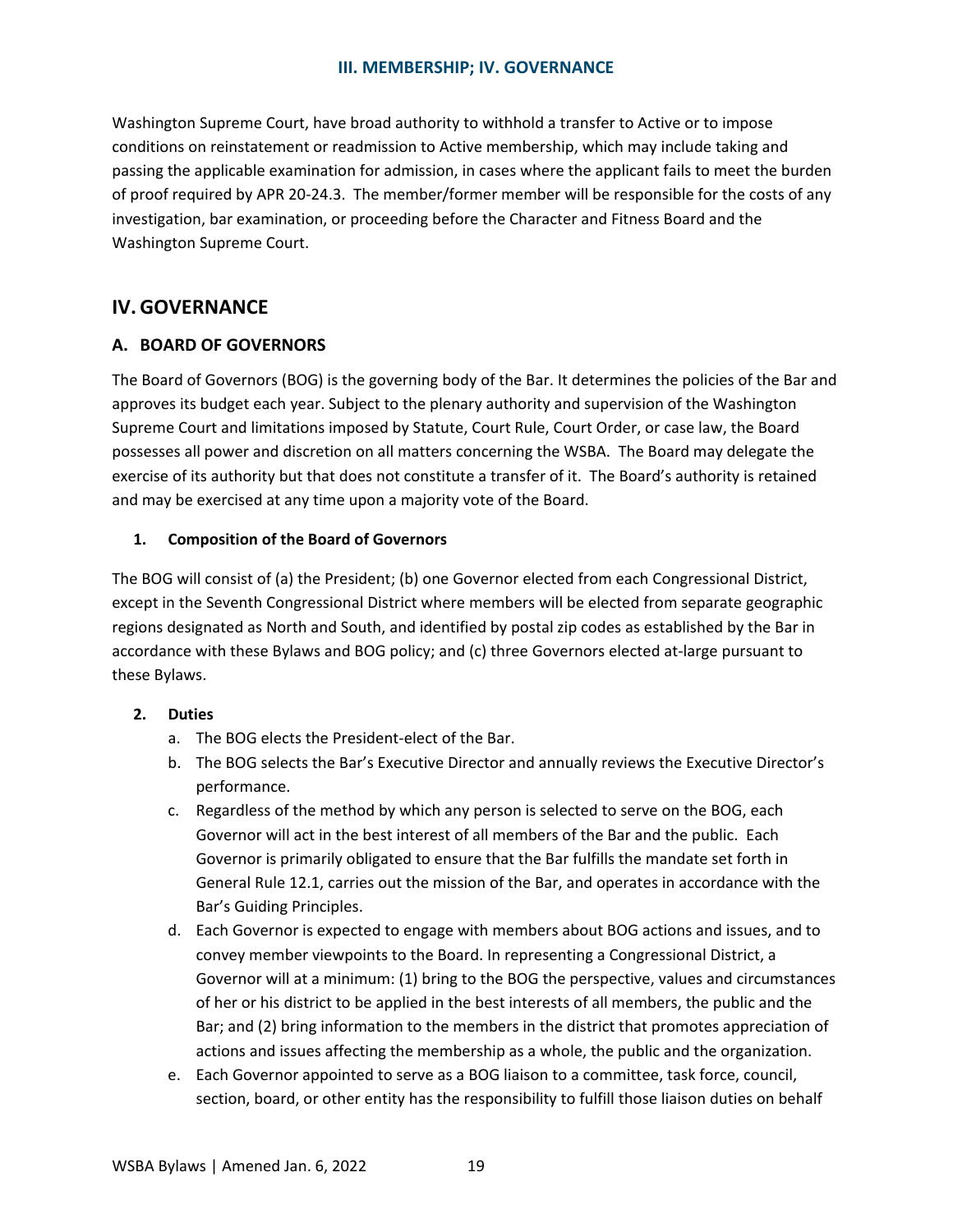of the BOG. Governors appointed to serve as BOG liaisons are not voting members of those entities. BOG liaisons must not be excluded but will not participate in those entities' executive sessions or confidential deliberations except when requested to do so as a resource.

f. Meetings of the BOG will be held as provided in these Bylaws. Each Governor must attend all board meetings except in cases of emergency or compelling circumstance that prevents participation.

### **3. Term**

Governors will assume their duties at the close of the final regularly scheduled BOG meeting of the fiscal year in which they were elected. Governors serve a term of three years, except as may be otherwise provided by these Bylaws.

### **4. Vacancy**

- a. A vacancy may arise due to resignation, death, removal by BOG, or recall by members.
	- 1) Removal by the Board of Governors. Any Governor may be removed from office for good cause by a 75% vote of the entire BOG exclusive of the Governor subject to removal, who will not vote. The vote will be by secret written ballot. Good cause for removal includes, without limitation, incapacity to serve, serious or repeated failures to meet the duties outlined in these Bylaws, or conduct or activities that bring discredit to the Bar.
	- 2) Recall by Members. Any Governor may be removed from the BOG by a recall by members, in accordance with the procedures set forth in these Bylaws.
- b. Response to a Vacancy
	- 1) If a vacancy occurs for any reason and 12 months or less remain in that Governor's term, in the BOG's sole discretion the position may remain vacant until the next regularly scheduled election for that Governor position. In that event, no interim governor will be elected or appointed to the position.
	- 2) If a vacancy occurs due to resignation, death, or the removal of a Governor by the BOG, and more than 12 months remain in that Governor's term, the BOG must elect a candidate eligible for that position to serve as Governor until the next regularly scheduled election for that Governor position.
	- 3) If a Governor is removed due to recall and more than 12 months remain in that Governor's term, a special election will be conducted using the general procedures set forth in the "Election of Governors from Congressional Districts" provisions of these Bylaws. The application period for any special election held pursuant to this paragraph must be no less than 30 days and must, at a minimum, be prominently posted on the Bar's website and e-mailed to all members eligible to vote in the election.
	- 4) Regardless of whether a special election will be held to fill a Governor position that is vacant due to recall by the members, such position will not be filled by any interim governors selected by the BOG or appointed by the President.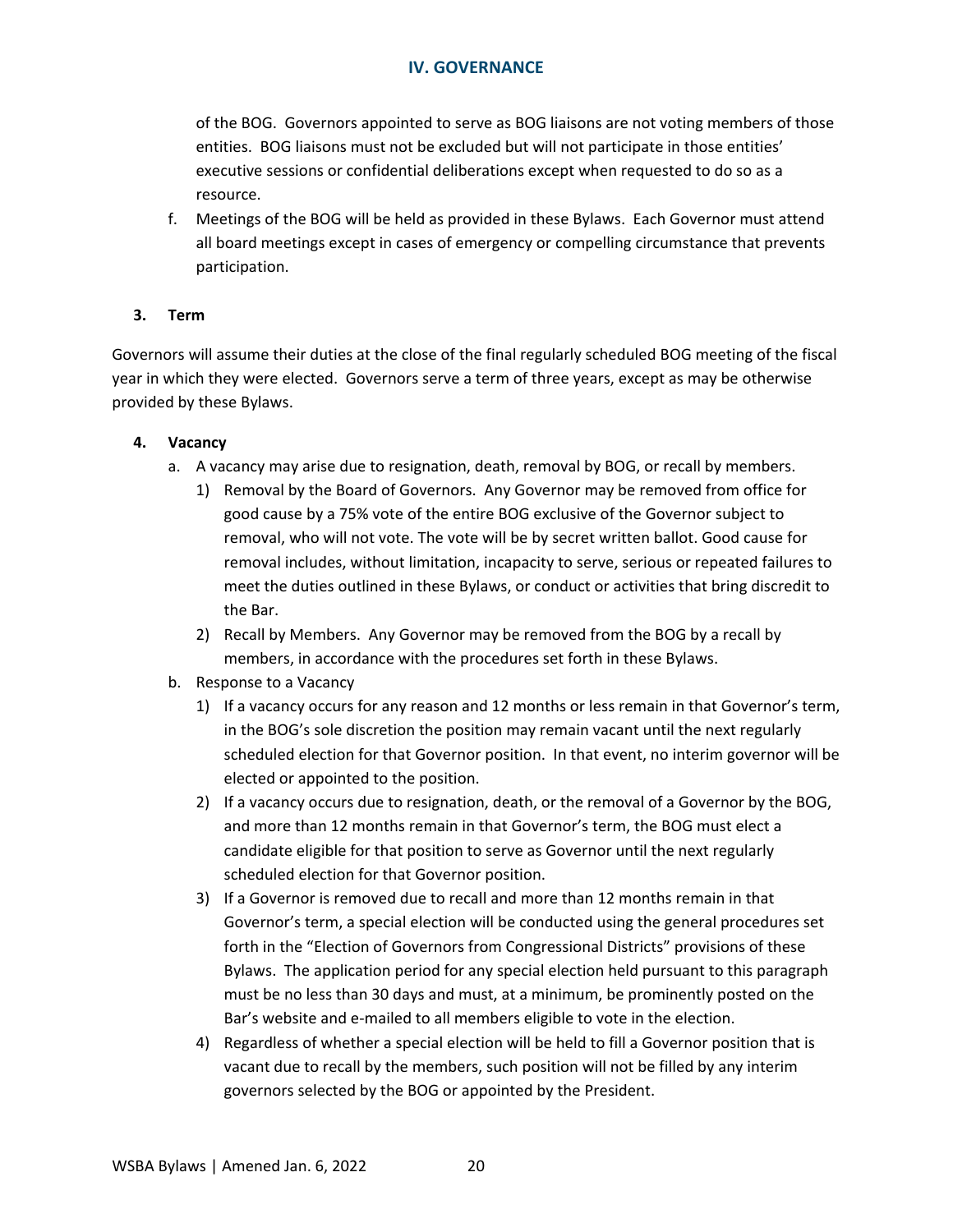### <span id="page-24-0"></span>**B. OFFICERS OF THE BAR**

The officers of the Bar consist of a President, President-elect, Immediate Past-President, and Treasurer. The Executive Director of the Bar serves as secretary in an ex officio capacity. Except for the Executive Director, all officers must be Active lawyer members of the Bar.

#### **1. President**

The President is the chief spokesperson of the Bar, and presides at all meetings of the BOG. The President has the authority to: set the agenda however that authority is secondary to the authority of the Board of Governors at any Board meeting to take action on any issue raised by a duly seconded motion; take action to execute the policies established by the BOG; assign Governors as liaisons to Bar sections, committees, or task forces, specialty bar associations, and other law related organizations; and to appoint task forces, BOG committees, or other ad hoc entities to carry out policies established by the BOG. The President also performs any other duties typically performed by an organization's President. The President may vote only if the President's vote will affect the result. The President must present a report to the membership covering the principal activities of the Bar during the President's tenure.

#### **2. President-elect**

The President-elect performs the duties of the President at the request of the President, or in the absence, inability, recusal, or refusal of the President to perform those duties. The President-elect also performs such other duties as may be assigned by the President or the BOG. The President-elect is not a voting member of the BOG except when acting in the President's place at a meeting of the BOG and then only if the vote will affect the result.

#### **3. Immediate Past President**

The Immediate Past President performs such duties as may be assigned by the President or the BOG. The Immediate Past President will perform the duties of the President in the absence, inability, recusal, or refusal of the President, President-elect, and Treasurer to perform those duties. Among the duties specifically assigned to the Immediate Past President is to work on behalf of the BOG and the officers to ensure appropriate training and education of new BOG members and officers during their term.

The Immediate Past President is not a voting member of the BOG except when acting in the President's place at a meeting of the BOG and then only if the vote will affect the result.

#### **4. Treasurer**

The Treasurer chairs the Budget and Audit Committee and is responsible for ensuring that the BOG and officers are informed about the finances of the Bar. The Treasurer will perform the duties of the President in the absence, inability, recusal, or refusal of the President and the President-elect to perform those duties. The Treasurer also performs such other duties as are assigned by the President or the BOG.

#### **5. Executive Director**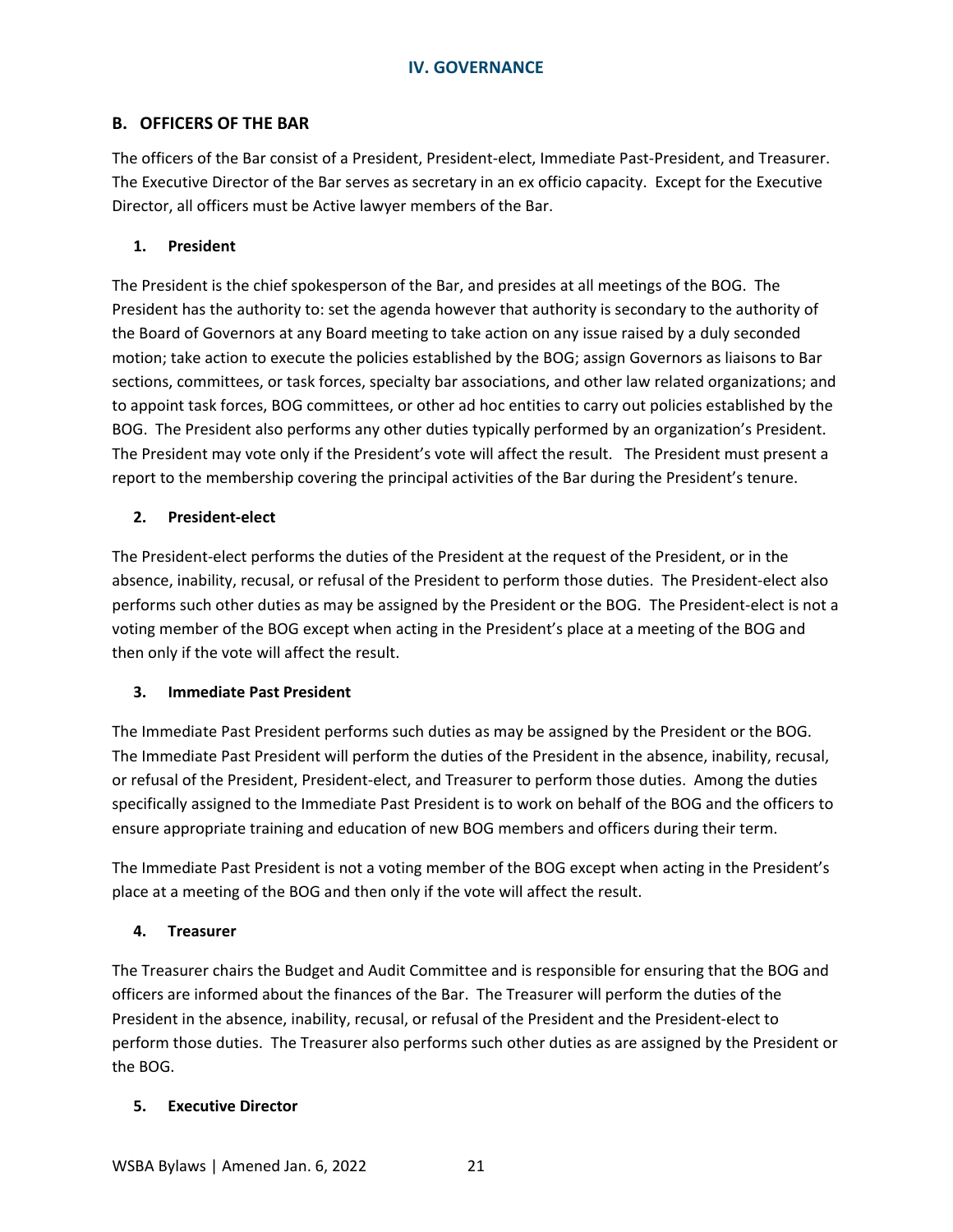The Executive Director is the principal administrative officer of the Bar. The Executive Director is responsible for the day-to-day operations of the Bar including, without limitation: (1) hiring, managing and terminating Bar personnel, (2) negotiating and executing contracts, (3) communicating with Bar members, the judiciary, elected officials, and the community at large regarding Bar matters, (4) preparing an annual budget for the Budget and Audit Committee, (5) ensuring that the Bar's books are kept in proper order and are audited annually, (6) ensuring that the annual audited financial report is made available to all Active members, (7) collecting debts owed to the bar and assigning debts for collection as deemed appropriate, (8) acquiring, managing, and disposing of personal property related to the Bar's operations within the budget approved by the BOG, (9) attending all BOG meetings, (10) reporting to the BOG regarding Bar operations, (11) ensuring that minutes are made and kept of all BOG meetings, and (12) performing such other duties as the BOG may assign. The Executive Director serves in an ex officio capacity and is not a voting member of the BOG.

### **6. Terms of Office**

- a. The President-elect is elected by the BOG, as set forth in these Bylaws. The President-elect succeeds the President unless removed from office pursuant to these Bylaws.
- b. The President-elect and Treasurer take office at the close of the final regularly scheduled BOG meeting of the fiscal year in which they were elected to those positions. The President takes office at the close of the final regularly scheduled BOG meeting of the fiscal year in which he or she served as President-elect. The Immediate Past President takes office at the close of the final regularly scheduled BOG meeting of the fiscal year in which he or she served as President.
- c. The term of office of each officer position is one year; however, the Executive Director serves at the direction of the BOG and has an annual performance review. No individual shall serve as Executive Director for more than ten years, except that the Board of Governors may extend the contract for the Executive Director past that period, in its discretion, by a 66% super-majority vote for terms of two year increments.

#### **7. Vacancy**

- a. The President, President-Elect, Immediate Past President, and Treasurer may resign or be removed from office for good cause by an affirmative vote of 75% of the entire BOG. Good cause for removal includes, without limitation, incapacity to serve, serious or repeated failures to meet the duties outlined in these Bylaws, or conduct or activities that bring discredit to the Bar.
	- 1) Upon removal or resignation of the President, the President-elect will fill the unexpired term of the President and then serve the term for which he or she was elected President. If there is no President-elect, then the BOG will elect such other person as it may determine, with the Treasurer performing the duties of the President until the BOG elects a new President.
	- 2) Upon removal or resignation of the President-elect, or ascendancy of the Presidentelect to the Presidency pursuant to paragraph (1) above, the BOG will elect a new President-elect (from Eastern Washington if the President-elect is mandated to be from Eastern Washington per these Bylaws).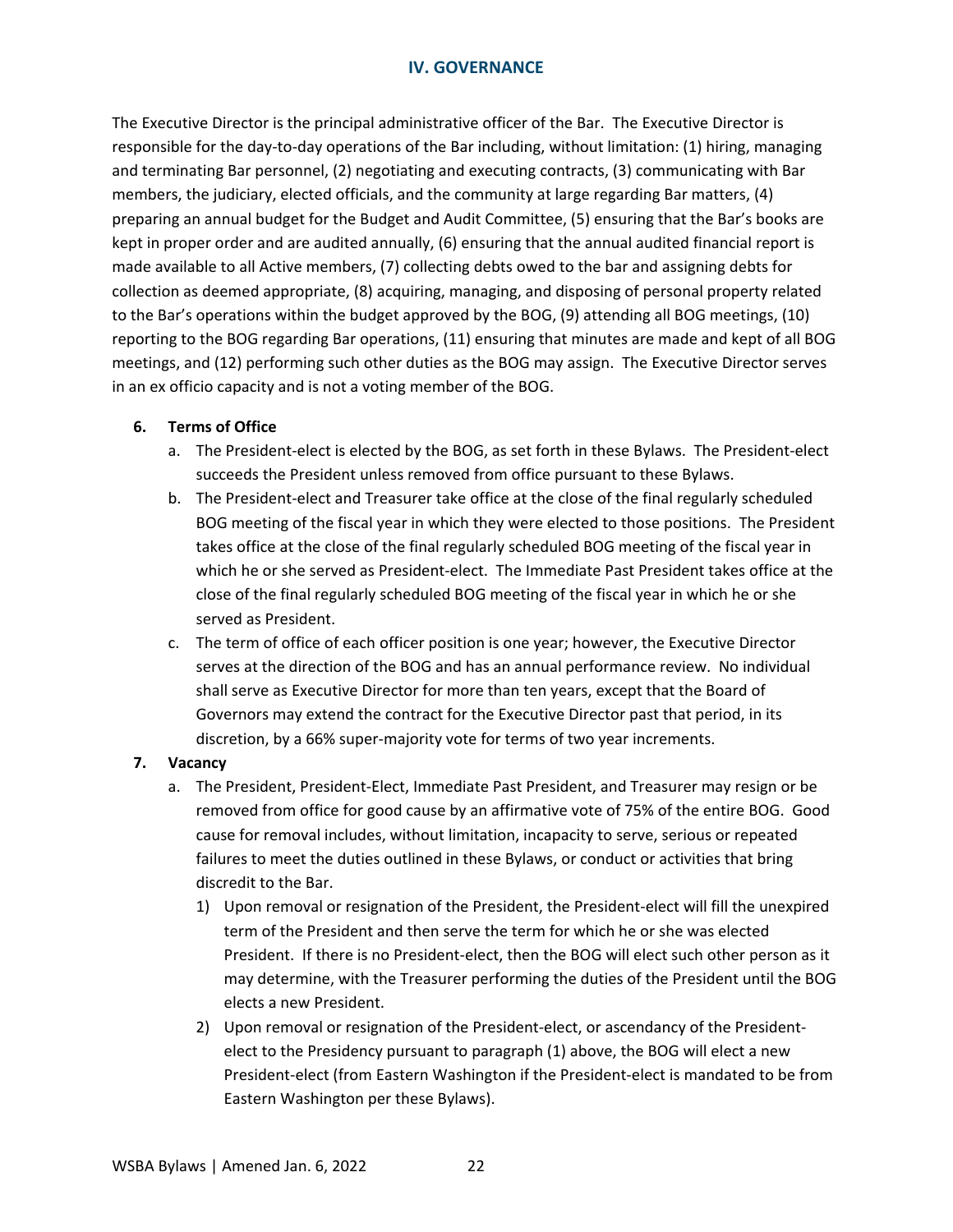- 3) Upon disqualification, removal, or resignation of the Immediate Past President, the office will remain vacant until the close of the term of the then-current President. If the office of Immediate Past President would otherwise become vacant because the President was removed or resigned during his or her term, the most recent Immediate Past President will remain in office for another term. If the most recent Immediate Past President is unable or unwilling to serve another term, the President may appoint, subject to approval of the BOG, a person eligible to serve as an officer to act as Immediate Past President for the otherwise vacant term. This appointment may be done prior to the start of the otherwise vacant term, but the appointed Immediate Past President will not assume office until the close of the term of the then-current Immediate Past President. If the appointment is done after the otherwise vacant term begins, the appointed Immediate Past President will assume office immediately upon BOG approval.
- 4) Upon removal or resignation of the Treasurer, the BOG will elect a new Treasurer pursuant to the procedures set forth in these Bylaws.
- b. The Executive Director is appointed by the BOG, serves at the direction of the BOG, and may be dismissed at any time by the BOG without cause by a majority vote of the entire BOG. If dismissed by the BOG, the Executive Director may, within 14 days of receipt of a notice terminating employment, file with the Supreme Court and serve on the President, a written request for review of the dismissal. If the Supreme Court finds that the dismissal of the Executive Director is based on the Executive Director's refusal to accede to a BOG directive to disregard or violate a Court order or rule, the Court may veto the dismissal and the Executive Director will be retained.

## <span id="page-26-0"></span>**C. BOARD OF GOVERNORS COMMITTEES**

- 1. The BOG may delegate work to BOG standing committees, special committees, work groups, or other subgroups however defined, the membership of which will be established by the President with due consideration given to Governors' membership requests. The BOG standing committees include, at a minimum, the following: Executive Committee; Awards Committee; Budget and Audit Committee; Legislative Committee; Personnel Committee; and Diversity Committee.
- 2. The purpose of BOG committees, regardless of what they are called, is to make recommendations and make the work of the BOG more efficient. Consensus should govern meetings of BOG committees whenever possible. If a BOG committee is unable to reach a consensus, the committee will vote. Only Governors may vote on standing Board committees. Voting members of ad hoc committees will be determined by the Board on a case-by-case basis.
- 3. Meetings of BOG committees are open to the public, unless provided otherwise in these Bylaws or by court rule. The ability to participate in and comment at BOG committee meetings is in the discretion of the Chair as provided in these Bylaws.
- 4. BOG Legislative Committee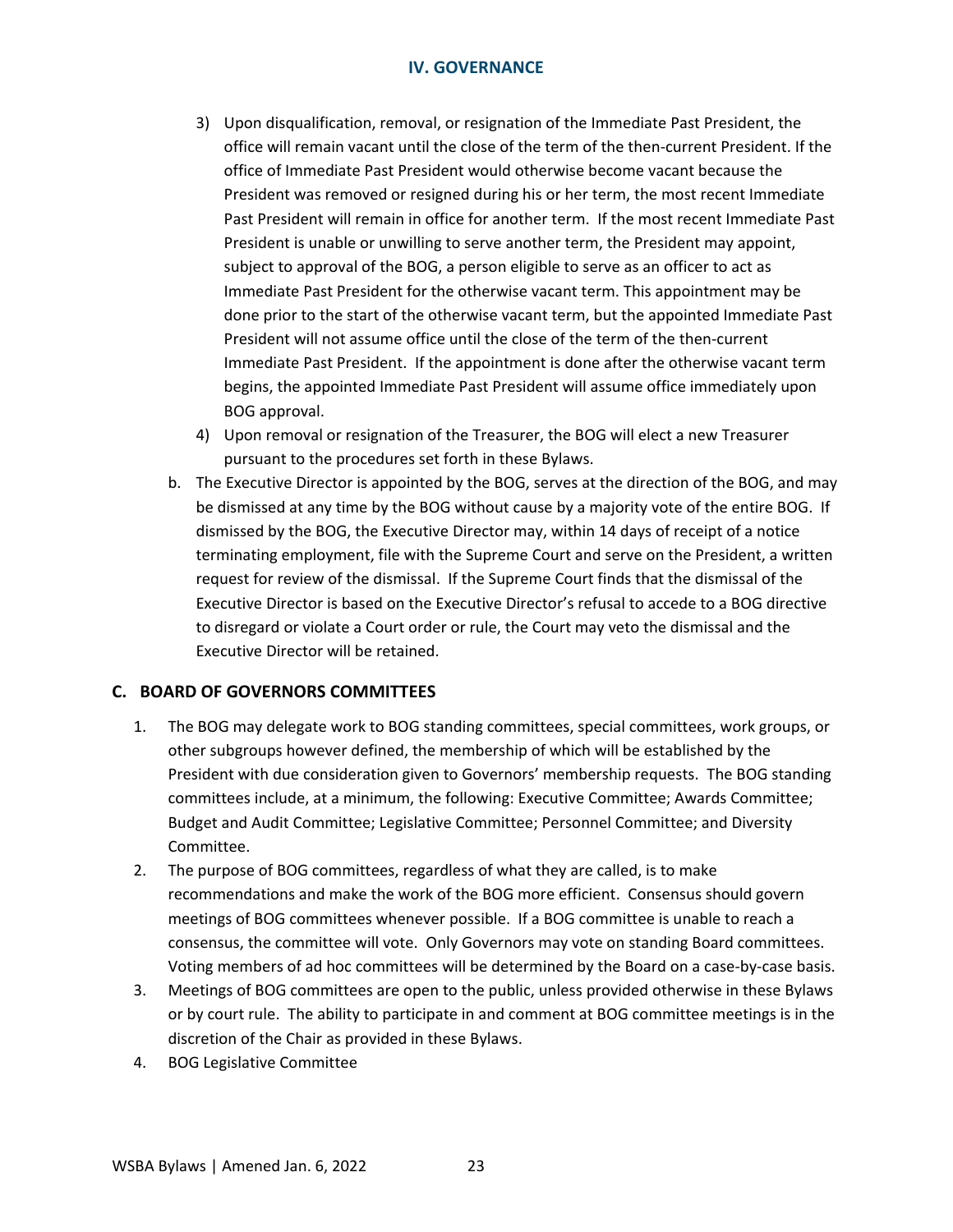- a. Purpose: The BOG Legislative Committee is authorized to propose or adopt positions on behalf of the BOG with respect to legislation that has been introduced or is expected to be introduced in the Washington State Legislature, including the authority to propose amendments to legislation or to adopt positions on amendments to legislation.
- b. Membership: The President appoints the Committee, which consists of the following voting members:
	- 1) Eight Governors, including the Treasurer;
	- 2) the President;
	- 3) the President-elect; and
	- 4) the Immediate Past President.

The President selects the Chair from among the Governors appointed to the Committee.

- c. Procedure: Consideration of legislation by the Committee proceeds in the following order:
	- 1) The Committee first determines, by a two-thirds majority vote of those voting, whether the legislation is within the scope of GR 12.1 and whether it is appropriate under the circumstances for the Committee to determine a position on the legislation on behalf of the BOG.
	- 2) If the determination in subsection (1) above is affirmative, then the Committee will determine by a two-thirds majority vote of those voting what position, if any, to adopt on the legislation on behalf of the BOG.
	- 3) The Committee may determine that major or novel legislative issues will be referred to the BOG for consideration.
	- 4) Any issues to be considered or actions taken by the Committee must be promptly communicated to the BOG by electronic delivery; and actions taken by the Committee must also be communicated at the next BOG meeting.
	- 5) Due to the Committee's unique need to be able to act quickly to address issues that arise during a regular or special legislative session, between meetings the Committee may discuss and vote on issues by e-mail; however, if any Committee member objects to using an e-mail process for any particular issue, the Committee will take up that issue at its next scheduled Committee meeting.
- d. Quorum: A quorum consists of a majority of the Committee's voting members.
- e. Committee Meetings: The Committee may meet in executive session, with no persons present except the members of the Committee, other members of the BOG, the Executive Director, the Legislative Liaison, and such others as the Committee may authorize. Committee meetings may be held electronically.

# <span id="page-27-0"></span>**D. POLITICAL ACTIVITY**

## **1. Board of Governors**

a. The BOG acting as a board must not publicly support or oppose, in any election, any candidate for public office.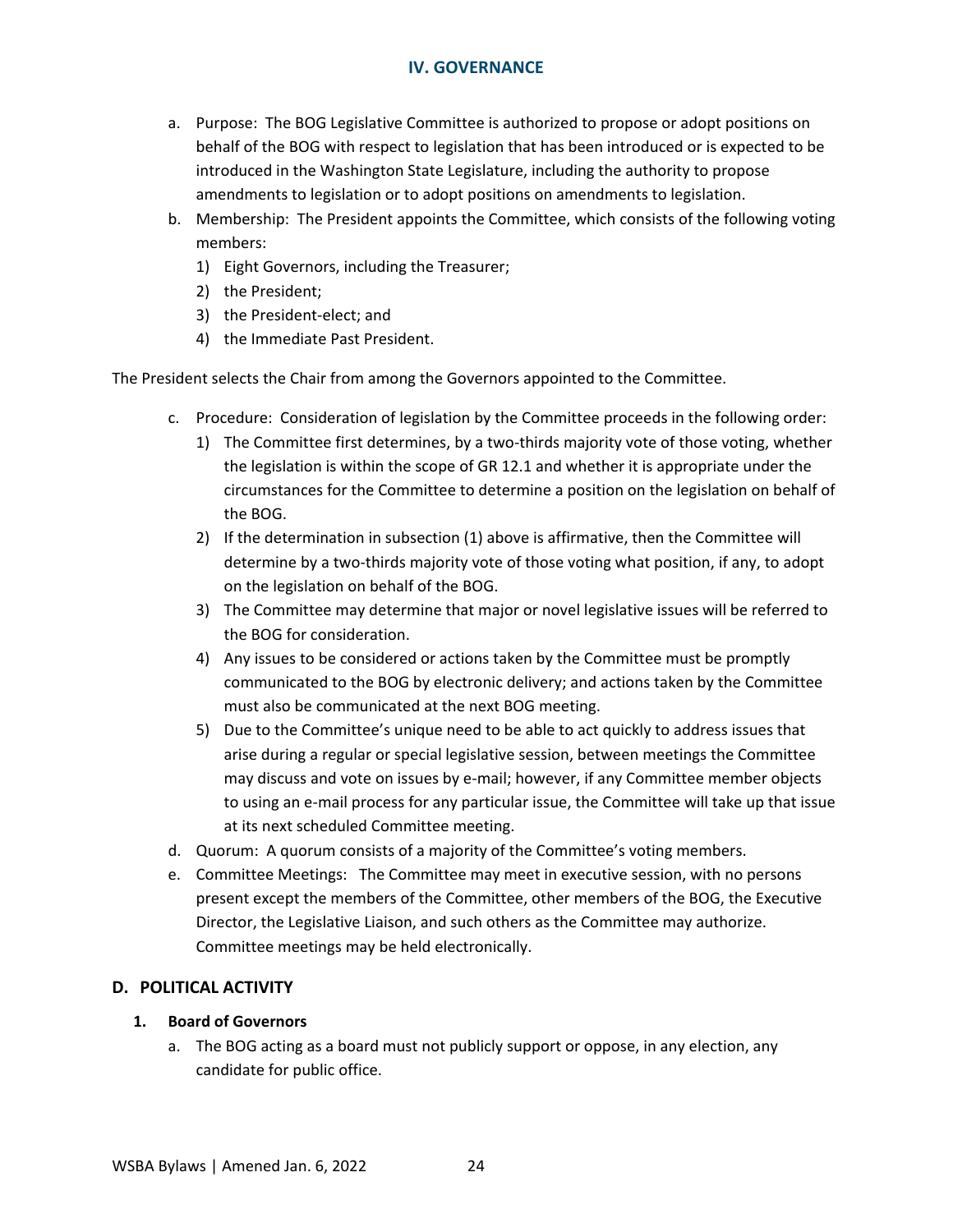- b. The BOG acting as a board must not take a side or position publicly or authorize any officer or the Executive Director to take a side or position publicly on any issue being submitted to the voters or pending before the legislature, unless the matter is considered in public session at a meeting of the BOG with advance notice to the Bar's membership, and the following requirements are met:
	- 1) The BOG first votes to determine whether the issue is within the scope of GR 12.1; and
	- 2) If the BOG determines that the matter is within the scope of GR 12.1, then the BOG will vote to determine what position, if any, to adopt on the issue.
- c. The restriction applies fully to prohibit:
	- 1) the use of the name or logo of the Bar;
	- 2) the contribution of funds, facility use, or Bar staff time;
	- 3) participation or support to any degree in the candidate's campaign, or the campaign on either side of the issue.
- d. The restriction does not apply to matters that are exclusively related to the administration of the Bar's functions or to any issue put to a vote of the Bar's membership.

Notice of any BOG position or authorization to the President or Executive Director to take a position must be published on the Bar's website as soon as possible after the meeting at which the final action is taken.

#### **2. President and President-elect**

The President and President-elect must not publicly support or oppose, in an election, any candidate for public office. This restriction applies fully to prohibit:

- a. the use of the President's and President-elect's name,
- b. the contribution of funds, or
- c. participation or support to any degree in the candidate's campaign.

Further, the President and President-elect must not take a side publicly on any issue being submitted to the voters, pending before the legislature or otherwise in the public domain except when specifically authorized or instructed by the BOG to do so on a matter relating to the function or purposes of the Bar.

#### **3. Governors, other Officers, and Executive Director**

Governors, other officers, and the Executive Director must not publicly support or oppose, in an election, any candidate for public elective office in the State of Washington the prerequisites for which include being an attorney, except where the candidate is a member of that person's immediate family. This restriction applies fully to prohibit:

- a. the use of the Governor's, officer's, or Executive Director's name,
- b. the contribution of funds, or
- c. participation or support to any degree in the candidate's campaign.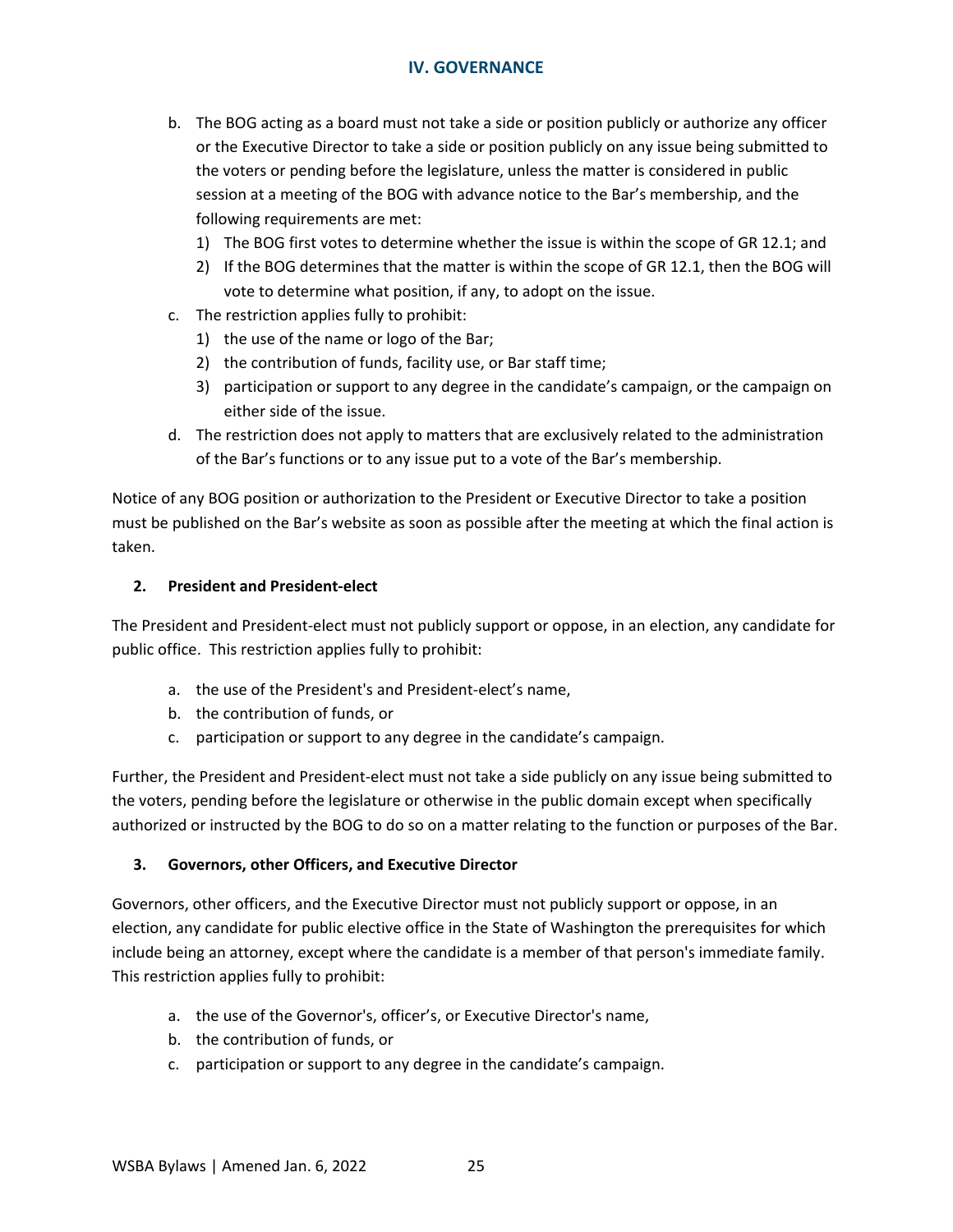The term "immediate family" as used in this Article includes a sibling, parent, spouse, domestic partner, child and the child of a spouse or domestic partner.

# **4. Other**

If any officer, Governor, or the Executive Director supports or opposes any candidate or issue as permitted in this Article, then that person must not state or imply that he or she is acting in his or her capacity as officer, Governor or Executive Director of the Bar unless specifically authorized to do so by the BOG.

## **5. Letterhead**

Use of Bar letterhead is limited to official business of the Bar and specifically must not be used for personal or charitable purposes, or in connection with any political campaign or to support or oppose any political candidate. Bar letterhead must not be used to support or oppose any public issue unless the BOG has taken a position on the issue.

# <span id="page-29-0"></span>**E. REPRESENTATION OF THE BAR**

Except as specifically set forth in these Bylaws, no committee, section, task force, or other Bar entity, or member thereof, member of the BOG, or officer or employee of the Bar is permitted to speak for or represent the Bar, or any committee, section, task force, or entity thereof, before any legislative body, in any court, before any other tribunal or in any communication to the Governor or the Attorney General of the State, unless prior authorization to do so has been specifically granted by the BOG by policy adopted by the BOG or by specific BOG action.

- 1. As the chief spokesperson of the Bar, the President has the authority to take action to execute the policies established by the BOG, and to serve as the representative of the Bar in connection therewith.
- 2. The BOG Legislative Committee is specifically authorized, under the terms of these Bylaws, to propose or adopt positions on behalf of the BOG with respect to legislation that has been introduced or is expected to be introduced in the Washington State Legislature, including the authority to propose amendments to legislation or to adopt positions on amendments to legislation.
- 3. The Executive Director may communicate with Bar members, the judiciary, elected officials, and the community at large regarding Bar matters and policies established by the BOG, and is not required to obtain prior approval from the BOG before doing so.
- 4. Bar employees whose job duties require them to do so, and independent counsel retained at the direction of the President or the BOG, are specifically authorized to represent the Bar, or any committee, section, or task force thereof, before any legislative body, in any court, before any other tribunal or in any communication to the Governor or the Attorney General of the State as may be necessary to perform their job duties.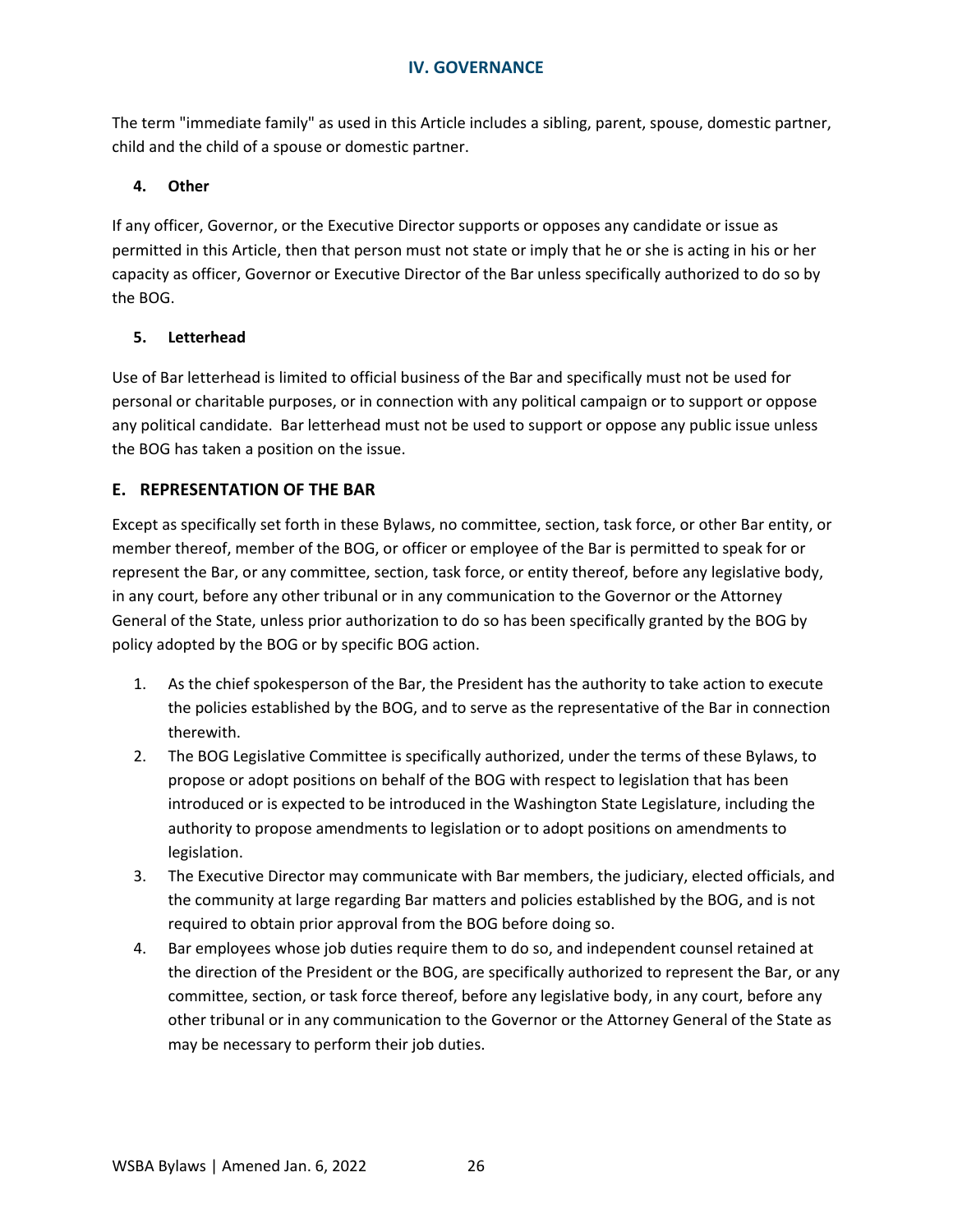# <span id="page-30-0"></span>**V. APPROPRIATIONS AND EXPENSES**

# <span id="page-30-1"></span>**A. APPROPRIATIONS**

Appropriations of Bar funds and authorization for payment of expenses will be made by the BOG through the adoption of an annual budget or by special appropriation as required.

- 1. The President appoints a BOG Budget and Audit Committee, which consists of a minimum of two Governors from each class, not to exceed eight Governors, one of whom must be the Treasurer. The President, President-Elect, Executive Director and Chief Financial Officer serve as ex officio, non voting members, and the Treasurer serves as Chair of the Committee and has a vote on the committee.
- 2. The Treasurer, together with the Budget and Audit Committee, will present a proposed Annual Budget to the BOG for approval prior to each fiscal year.
- 3. Decisions regarding non-budgeted appropriations must be made in accordance with the BOGapproved fiscal policies and procedures.

# <span id="page-30-2"></span>**B. EXPENSES; LIMITED LIABILITY**

- 1. Requests for payment must be in such form and supported by such documentation as the BOG prescribes.
- 2. The financial obligation of the Bar to any Bar entity is limited to the amount budgeted and ceases upon payment of that amount unless the BOG authorizes otherwise.
- 3. Any liability incurred by any Bar entity, or by its members, in excess of the funds budgeted, will be the personal liability of the person or persons responsible for incurring or authorizing the liability.
- 4. Any liability incurred by any Bar entity, or by its members, not in accordance with the policies of the BOG or in conflict with any part of these Bylaws, will be the personal liability of the person or persons responsible for incurring or authorizing the liability.

# <span id="page-30-3"></span>**VI. ELECTIONS**

# <span id="page-30-4"></span>**A. ELIGIBILITY FOR MEMBERSHIP ON BOARD OF GOVERNORS**

1. Governors from Congressional Districts: Any Active member of the Bar, except a person who has previously served as a Governor for more than 48 consecutive months, may be nominated or apply for election as Governor from the Congressional District, or geographic regions within the Seventh Congressional District, in which such person resides.

Members that have served as Governors for more than 48 consecutive months at time of filing an application, are not eligible to be nominated or apply for election or appointment as Governor from the Congressional District, At-Large Governor position, or geographic regions within the Seventh Congressional District, in which such person resides, for a period of 36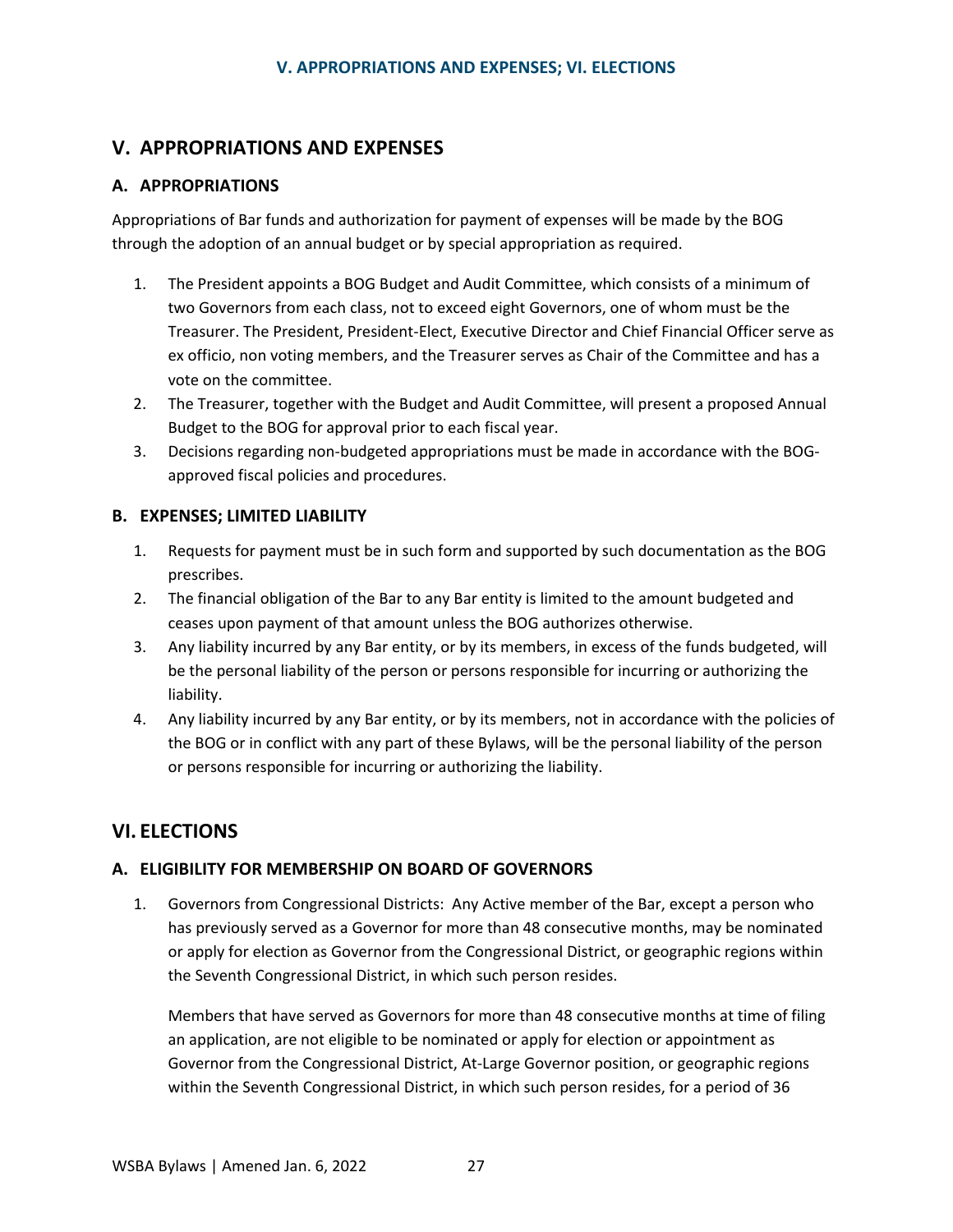months after the conclusion of that term of service. Any disputes regarding the eligibility of a member to serve on the Board of Governors shall be addressed by the Board of Governors.

- 2. At Large Governors: There will be a total of three At Large Governor positions.
	- a. Two At Large ("Member At Large Governor") Positions: Any Active member of the Bar, except a person who has previously served as a Governor for more than 48 consecutive months, may be nominated or apply.
	- b. One Young Lawyer ("Young Lawyer At Large Governor") Position: Any Active lawyer member of the Bar who qualifies as a Young Lawyer as set forth in these Bylaws, except for a person who has previously served as a Governor for more than 48 consecutive months, may be nominated or apply.
- 3. Filing of nominations and applications must be in accordance with this Article.

# <span id="page-31-0"></span>**B. NOMINATIONS AND APPLICATIONS**

- 1. Applications for the Board of Governors elected from Congressional Districts must be filed in the office of the Bar not later than 5:00 p.m., on the 15th day of February of the year in which the election is to be held. If this deadline falls on a day in which the office of the Bar is closed, the deadline will be 5:00 p.m. of the following business day.
- 2. Applications and nominations for At Large Governor positions must be filed in the office of the Bar not later than 5:00 p.m. on the 15<sup>th</sup> day of April of the year in which the election or nomination is to be held.
- 3. Applications for the position of President-elect must be filed by the deadline set forth in the notice published in the Bar's official publication and posted on the Bar's website. Notice must be given not less than 30 days before the filing deadline.
- 4. In the event no application is made for a seat, the position will be treated, advertised, and filled by Board appointment until the next election cycle only, in which the position will be included in the election cycle for the remainder of the term.

# <span id="page-31-1"></span>**C. ELECTION OF GOVERNORS**

- 1. Election of one Governor from each Congressional District and for the At Large positions will be held every three years as follows:
	- a. Third, Sixth, Eighth Congressional Districts and the North region of the Seventh Congressional District and one At Large Member Governor – 2014 and every three years thereafter.
	- b. First, Fourth, Fifth Congressional Districts and the South region of the Seventh Congressional District and one At Large Young Lawyer Governor – 2015 and every three years thereafter.
	- c. Second, Ninth and Tenth Congressional Districts and one At Large Member Governor 2013 and every three years thereafter.
- 2. Voting in the Election of Governors from Congressional Districts will be conducted in the following manner:
	- a. Eligibility to Vote. All Active members, as of March 1st of each year, are eligible to vote in the BOG election for their district, subject to the election schedule shown above. Active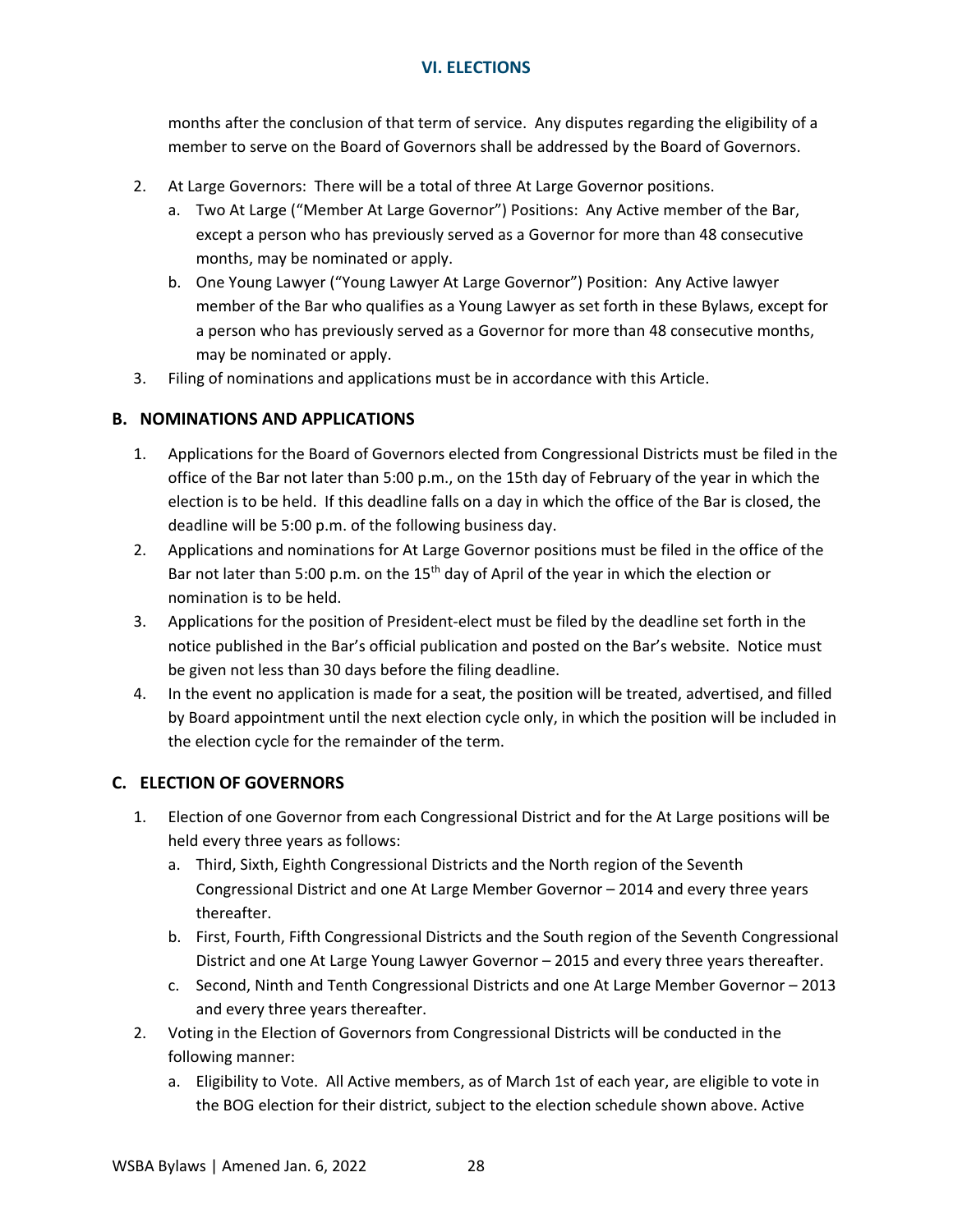members residing in the State of Washington may only vote in the district in which they reside. Active members residing outside the State of Washington may only vote in the district of the address of the agent they have designated within the State of Washington for the purpose of receiving service of process as required by APR 13, or, if specifically designated to the Executive Director, within the district of their primary Washington practice.

- b. Ballots. On March 15th of each election year, the Executive Director will ensure delivery of ballots containing the names of all candidates for Governor for each District in which an election is to be held to each Active member eligible to vote in that District. Elections will be conducted electronically using a secure process ("electronic voting"). Active members who are eligible to vote in an election may request a paper ballot to be used in place of the electronic ballot. Electronic ballots will be sent to active members eligible to vote in an election, and will include information about how to vote by electronic voting. Should any Active member eligible to vote fail to receive a ballot, or receive a defective ballot, the member may obtain a replacement ballot by furnishing proof of eligibility to the Executive Director, and upon returning the defective ballot if the member received a paper ballot.
- c. Voting Procedure. Each Active member eligible to vote in the election may vote in one of the following ways. Each member has only one vote. Only one vote will be counted from any member who inadvertently votes both by paper ballot and by electronic means:
	- 1) By paper ballot. Paper ballots will be available upon request. The member must submit the request by March 15<sup>th</sup> and cause the envelope containing the ballot to be delivered to the office of the Bar by no later than 5:00 p.m. (PDT) on April 1st of that election year. Alteration of or addition to the ballot, other than the marking of the member's choice, invalidates the ballot.
	- 2) By electronic voting. Voters will be sent links to their ballots via email. Voting must be completed by no later than 5:00 p.m. (PDT) on April 1st of that election year.
- d. Voting System. In any election for membership on the BOG, if there is only one qualified candidate nominated, then that candidate will be declared elected. If there are only two candidates for a position, then the candidate receiving the highest number of votes will be declared elected. If there are more than two candidates, and if no candidate receives more than 50% of the total vote, the two candidates receiving the highest number of votes will participate in a run-off election. In the event of a tie for the second highest vote total, all candidates who are tied will participate in the run-off election along with the candidate who received the most votes.

If a run-off election is necessary, the Executive Director in consultation with the President will designate the date for delivering the ballots and the deadline for voting, which will be no later than 5:00 p.m. (PDT), 10 days after the date the ballots are delivered. The candidate receiving the highest number of votes will be declared elected.

e. Checking and Custody of Ballots. The Executive Director will maintain custody of all satisfactorily identified and signed paper ballot envelopes, segregated as to position. The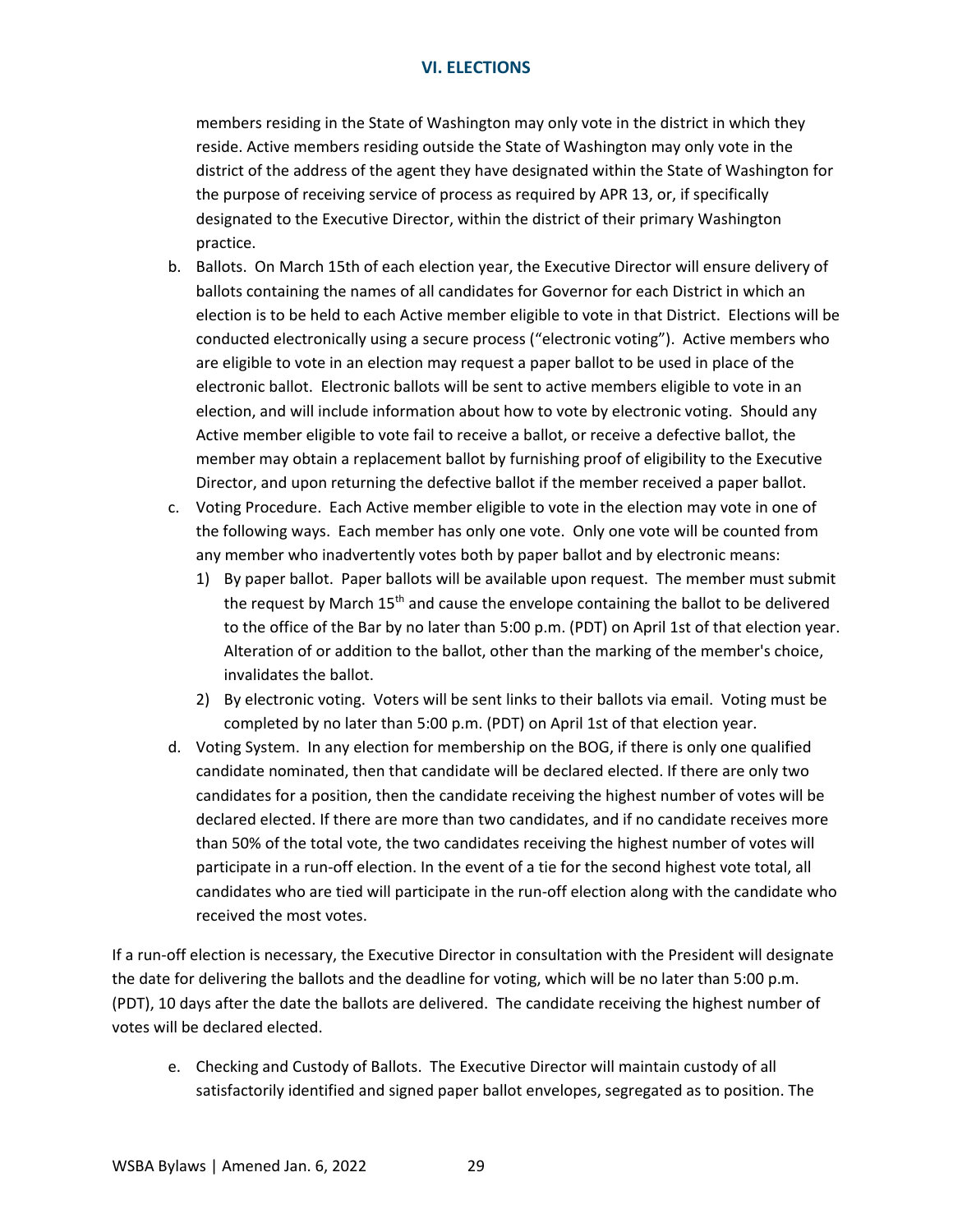paper ballot will remain in the custody of the Executive Director until counted. Any paper ballots not enclosed in an envelope, satisfactorily identified and signed, will not be counted.

- f. Electronic votes must be verified and securely stored by the online voting vendor.
- g. Counting of Ballots. Paper ballots will be counted by the Executive Director or their designee under the supervision of the Election Board, and electronic ballots will be counted by the online voting vendor. The ballot verification process will be supervised by an Election Board of not less than three Active members appointed by the President. At least two members of the Election Board must be present (in person or by video conference) at any count of paper ballots. Any Active member of the Bar may be present at such count of paper ballots.

The Executive Director will establish and follow a procedure that will ensure that no member's vote is counted more than once.

Promptly upon determination of the election results, the Election Board will forward the results to the Executive Director, who will notify each candidate as promptly as reasonably possible of the result of the election and publicly announce the election of the successful candidates. Official written notice of the election results also will be emailed to each candidate.

- h. Retaining Ballots. All paper ballots and identifying return envelopes must be retained in the custody of the Executive Director. The elections vendor must retain the electronic voting data, and maintain an auditable trail of the election, for no less than 90 days after the close of the election.
- i. If no challenge to the ballot count has been made after 90 days, the ballots and identifying return envelopes may be destroyed, and the Executive Director will notify the vendor to destroy the data and auditable trail for that election.
- 3. Eligibility Requirements: Election of At-Large Governors

At-Large Governors shall be elected by the Members as follows:

a. Member At Large Governors: After notice of the position has been adequately provided to all members, the Diversity Committee shall forward at least three candidates who have the experience and knowledge of the needs of those members whose membership is or may be historically underrepresented in governance, or who represent some of the diverse elements of the public of the State of Washington, to the end that the BOG will be a more diverse and representative body than the results of the election of Governors based solely on Congressional Districts may allow. Underrepresentation and diversity may be based upon, but not be limited to age, race, gender, sexual orientation, disability, geography, areas and types of practice, and years of membership, provided that no single factor will be determinative. The Executive Director shall then place all candidates forwarded by the Diversity Committee on the ballot to be elected by all eligible voting members. If the Diversity Committee forwards less than three candidates by May 1, the Executive Director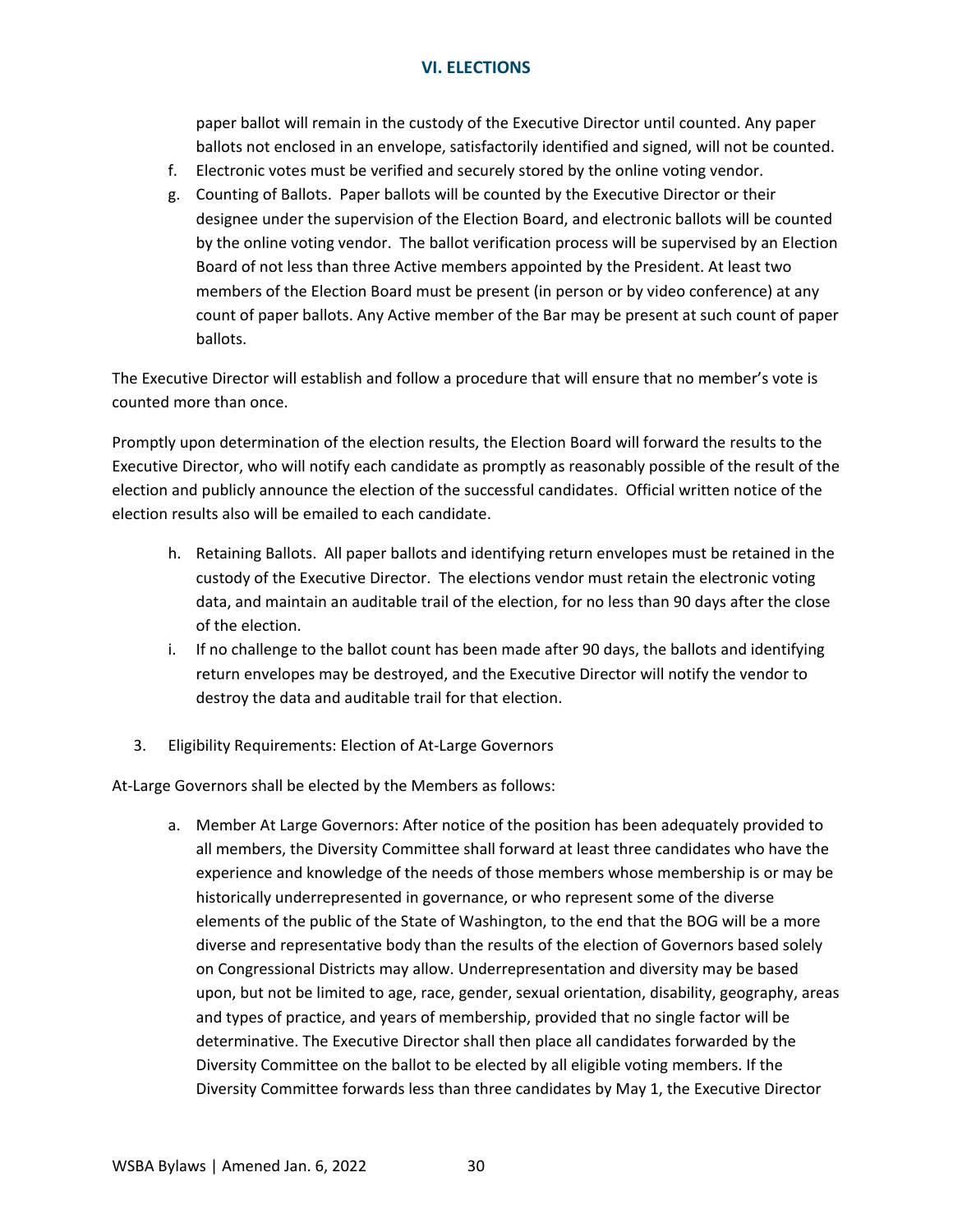shall notify the BOG, which may, at its option, select additional qualifying candidates on its own or place only those candidates forwarded by the Diversity Committee on the ballot to be elected by all eligible voting members.

- b. Young Lawyer At Large Governor: By May 1, the Washington Young Lawyers Committee shall forward at least three candidates to the BOG who qualify as Young Lawyers as defined by Article XII(B) of these Bylaws in the year of the election. The BOG shall then place all candidates forwarded by the Washington Young Lawyers Committee on the ballot to be elected by a vote of all Young Lawyer Members as defined in section XII(B) of these Bylaws. If the Washington Young Lawyers Committee forwards less than three candidates by May 1, the Executive Director shall notify the BOG, which may, at its option, select additional qualifying candidates on its own or place only those candidates forwarded by the Washington Young Lawyers Committee on the ballot to be elected by a vote of all Young Lawyer Members as defined in section XII(B) of these Bylaws.
- 4. Voting in the Election of Member At Large Governor positions will be conducted in the following manner:
	- a. Voting Procedure for the At Large Governor positions shall follow the procedures described above with the exception of the dates of the election.
	- b. Election will begin on May 15.
	- c. Voting must be completed no later than 5:00 p.m. (PDT) on June 1 of that election year.

# <span id="page-34-0"></span>**D. ELECTIONS BY BOARD OF GOVERNORS**

## <span id="page-34-1"></span>**1. Office of President-Elect.**

The BOG will elect an Active lawyer member of the Washington State Bar Association to serve as President-elect. The election shall take place during a BOG meeting not later than the 38th week of each fiscal year, and will be by secret written ballot. The President-elect will take office upon the incumbent President-elect becoming President or upon vacancy of the office of President-elect.

If at the time of election, no President-elect in the preceding three years was an individual whose primary place of business was located in Eastern Washington, the President-elect must be an individual whose primary place of business is located in Eastern Washington. For purposes of these Bylaws, "Eastern Washington" is defined as that area east of the Cascade mountain range generally known as Eastern Washington. In any year where the President-elect must be an individual from Eastern Washington and no qualifying application is received within the timeframe allowed, the President will advise the BOG, and the BOG, at any regular meeting or special meeting called for that purpose, will establish procedures to re-open and extend the application period or otherwise address the issue. Such action by the BOG may include waiver of any geographic limitation for the year in question.

## <span id="page-34-2"></span>**2. Treasurer**

The Treasurer must be a current lawyer Governor and will be nominated and elected by the BOG at the second to the last regularly scheduled BOG meeting of the fiscal year. The Treasurer will be elected by simple majority of Governors voting. In the event there is more than one nomination, the vote will be by secret written ballot.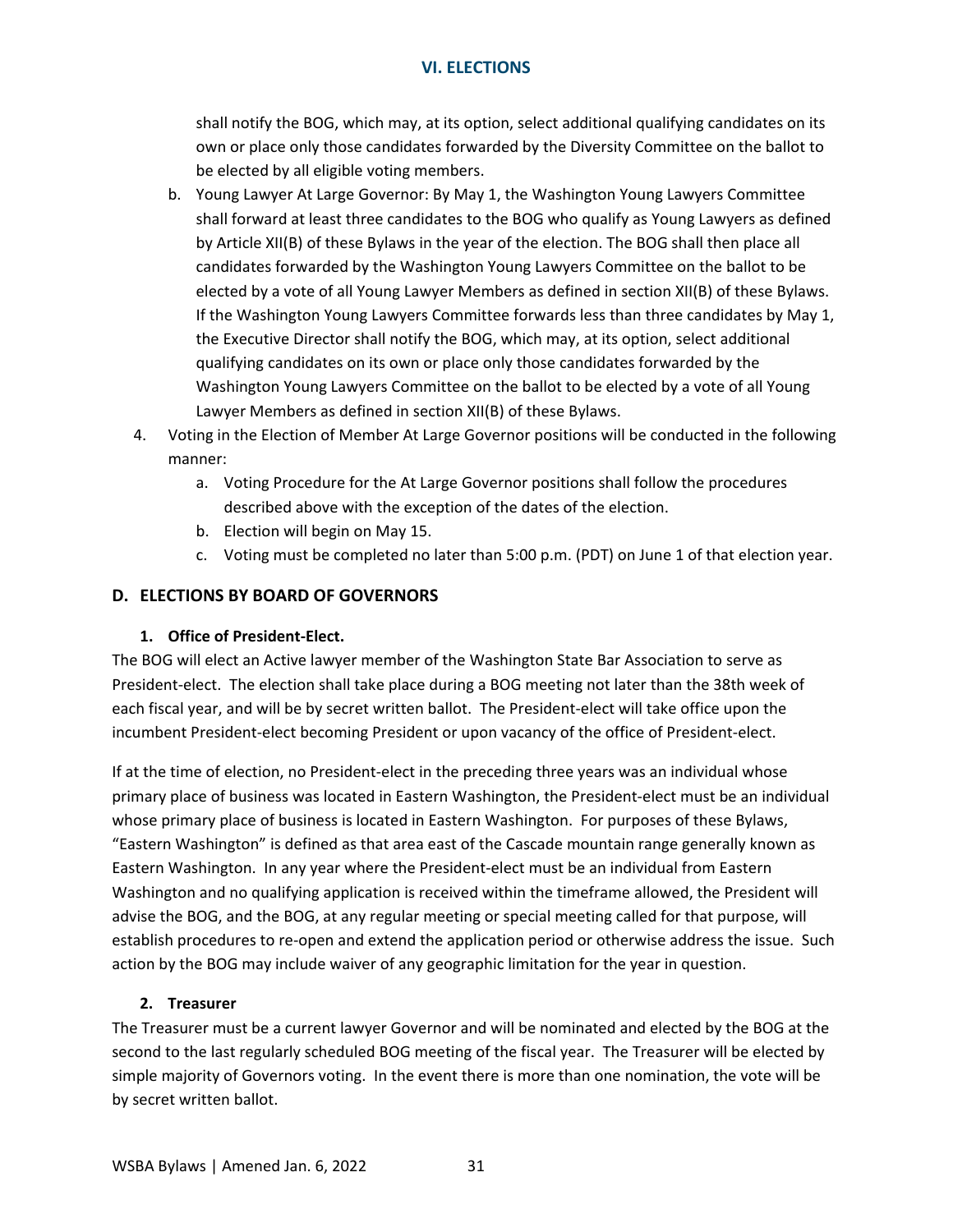### <span id="page-35-0"></span>**3. Election Procedures for President and President-elect**

Elections of President and President-elect elections, and any other elections held by the BOG under these Bylaws, are conducted as follows:

- a. Notice of the position will be advertised in the Bar's official publication and on the Bar's website no less than 30 days before the filing deadline and must include the closing date and time for filing candidate applications.
- b. Following expiration of the closing date and time identified, all candidate names will be posted publicly.
- c. The BOG may appoint a committee to recommend candidates to the BOG from all who have submitted their applications for a position in a timely manner.
- d. All recommended candidates, or others as determined at the discretion of the BOG, will be interviewed in public session of the BOG's meeting. Candidates who are competing for the same position must not be present for each other's interviews.
- e. Discussion of the candidates will be in public session but candidates will be asked by the President not to be present.
- f. Election of candidates will be conducted by secret written ballot.
- g. If no candidate for a given position receives a majority of the votes cast, the two candidates receiving the highest number of votes will be voted on in a run-off election. In the event of a tie for the second highest vote total, all candidates who are tied will participate in the run-off election along with the candidate who received the most votes. The candidate with the most votes in the run-off will be deemed the winner.
- h. Ballots will be tallied by three persons designated by the President, one of whom will be the Executive Director.
- i. Proxy votes are not allowed; however, a Governor who participated in the interview and discussion process by electronic means may cast a vote telephonically via a confidential phone call with the Executive Director and the other persons designated by the President to count the ballots.
- j. The elected candidate will be announced publicly following the vote. However, the vote count will not be announced and all ballots will be immediately sealed to both the BOG and the public and remain in the custody of the Executive Director for 90 days, when they will be destroyed.

## <span id="page-35-1"></span>**E. NEW GOVERNOR ORIENTATION**

Any newly elected Governor will undergo an orientation period commencing from the time of his or her election until being sworn in by the Supreme Court. This orientation must include attendance and participation in a New Governor Orientation to be held at a time and place specified by the Executive Director. In addition, the Governors-elect are expected to attend other meetings and/or activities as invited by or directed by the BOG. Governors-elect must also attend public meetings of the BOG as nonvoting Governors. This attendance does not include executive sessions, unless authorized by the BOG.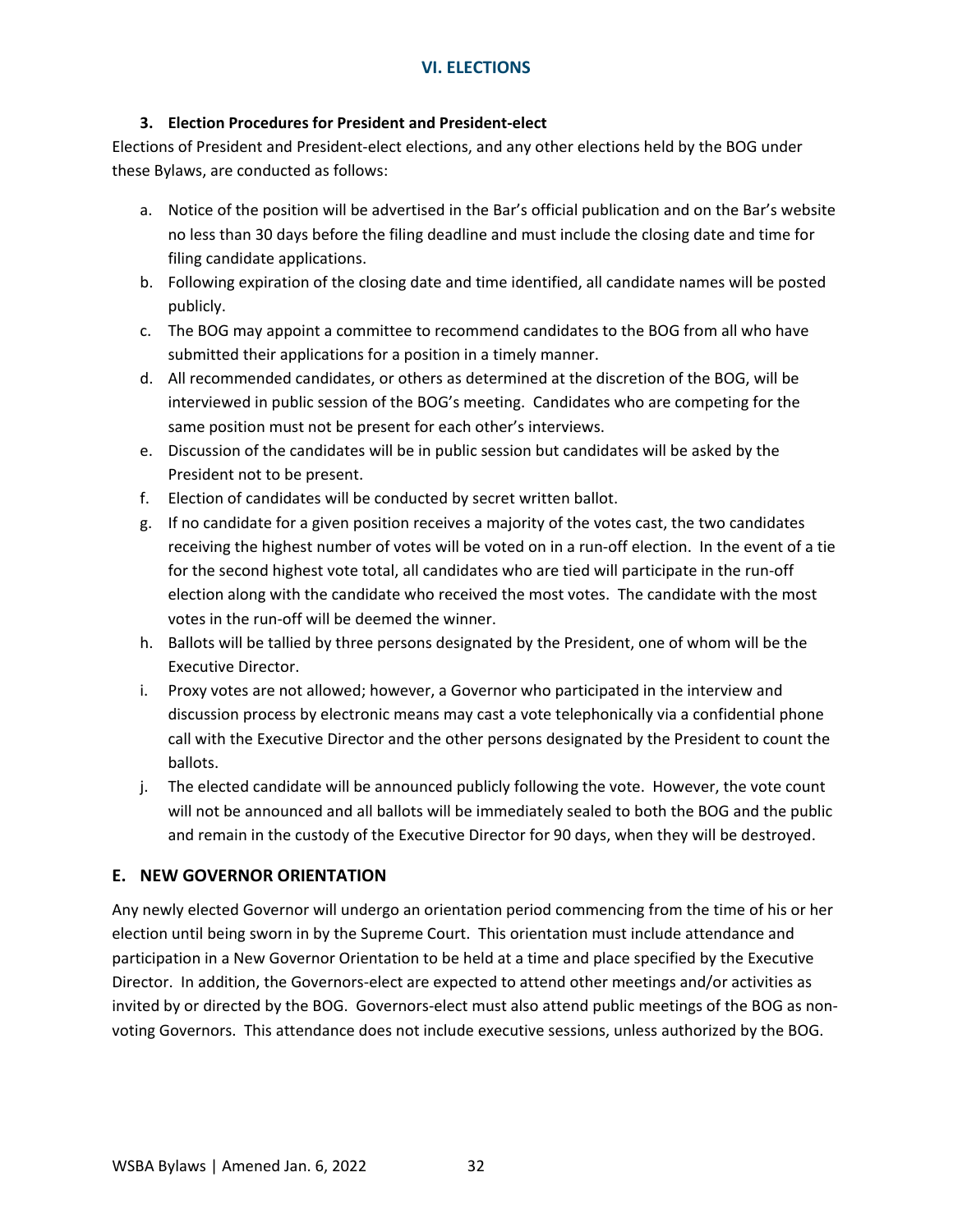## <span id="page-36-0"></span>**F. MEMBER RECALL OF GOVERNORS**

Any Governor may be removed from office by member recall. A recall vote is initiated by an Active member filing a petition for recall with the Executive Director. A petition for recall must identify the Governor, the Governor's congressional district or at-large status, and the Governor's term of office; set forth the basis for the recall; and contain the names and signatures of the Active members supporting the petition.

- 1. For congressional district Governors, the petition must be signed by five percent of the Active members of the Governor's congressional district at the time of filing. Only members of the Governor's district who are on Active status at the time of the vote are eligible to vote.
- 2. For the Young Lawyers At Large Governor, the petition must be signed by five percent of the Young Lawyers as defined in Article XII of these Bylaws at the time of filing. Only Young Lawyers who are on Active status at the time of the vote are eligible to vote. For all other At Large Governors, the petition must be signed by five percent of the Active members of the Bar at the time of filing, and only members on Active status at the time of the vote are eligible to vote.
- 3. The voting procedures set forth in the "Election of Governors from Congressional Districts" will be used as a procedural guideline for conducting a recall vote, and a majority vote is sufficient to pass a recall petition.

## <span id="page-36-1"></span>**G. 2020 ELECTIONS**

In response to the Corona virus and public safety concerns, the 2020 elections conducted by the Board of Governors pursuant to these Bylaws may be scheduled anytime prior to 44th week of the fiscal year.

# <span id="page-36-2"></span>**VII. MEETINGS**

## <span id="page-36-3"></span>**A. GENERAL PROVISIONS; DEFINITIONS**

#### <span id="page-36-4"></span>**1. Definitions**

As used in this Article unless the context indicates otherwise:

- a. "Meeting" means any regular or special meeting of the BOG or other Bar entity at which action is contemplated. A "special meeting" is a meeting limited to specific agenda topics.
- b. When these Bylaws refer to a "Bar entity" or "other Bar entity," this means any body, no matter how named, working under the authority of, or administered by, the Bar, pursuant to these Bylaws or court rule. The activities of such Bar entities subject to the Open Meetings Policy of this Article VII may include, but are not limited to, conducting meetings, taking actions, conducting hearings, or gathering information or member comment.
- c. "Action" means the transaction of the official business of the Bar by the BOG or other Bar entity including but not limited to receipt of member information, deliberations, discussions, considerations, reviews, evaluations, and final actions.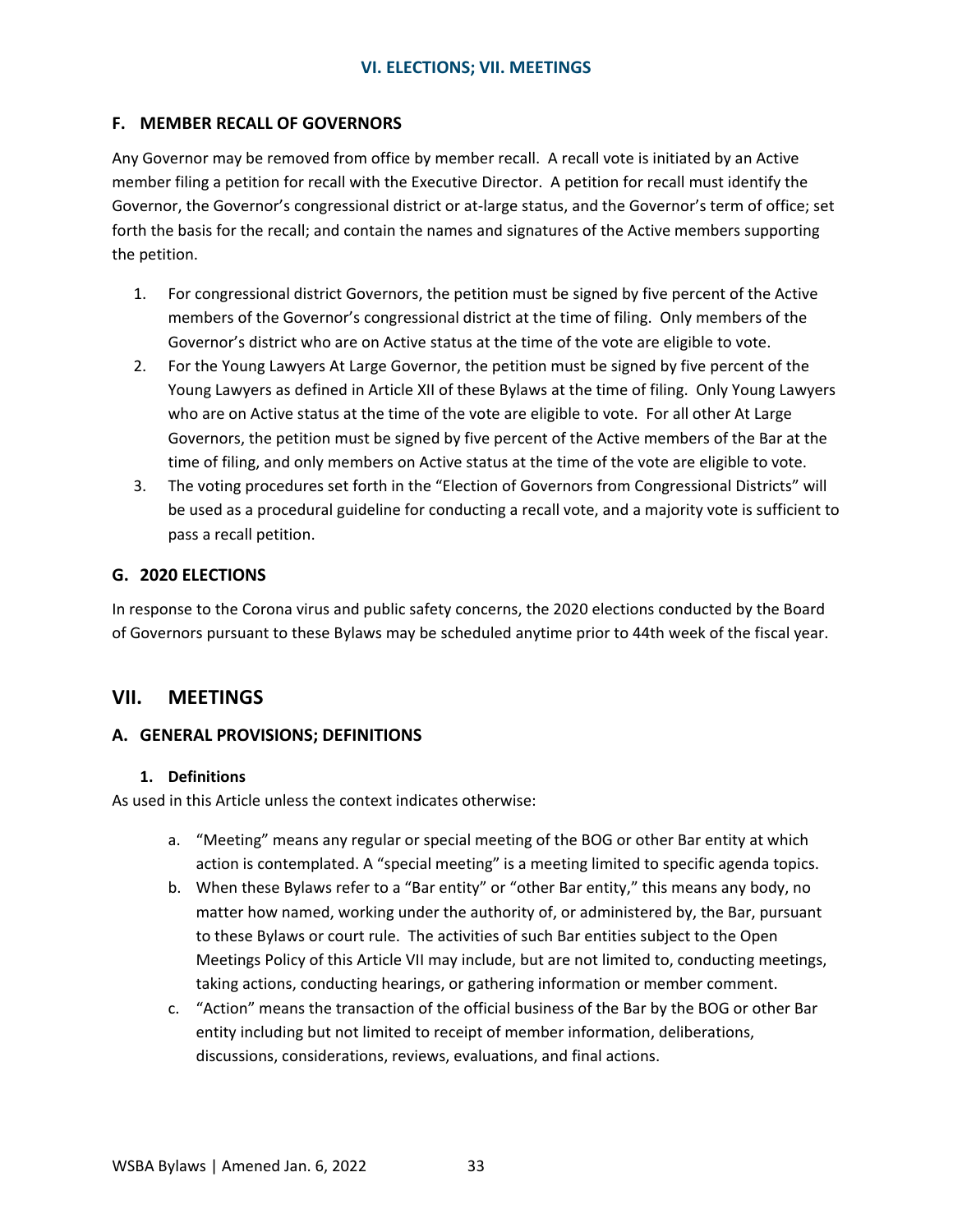- d. "Final action" means a collective positive or negative consensus, or an actual vote of the voting members present, whether in person or by electronic means, at the time of the vote, upon a motion, proposal, resolution, or order.
- e. "Minutes" means, at a minimum, recording the members of the Bar entity in attendance, the date and time of the meeting, the agenda of the meeting, the subject and results of any final action taken, and a reasonable summary of the issues and points raised during discussion.

### <span id="page-37-0"></span>**2. Order of Business**

The President or Chair of the meeting determines the order of the business of any meeting.

## <span id="page-37-1"></span>**B. OPEN MEETINGS POLICY**

- 1. All meetings of the BOG or other Bar entity must be open and public and all persons will be permitted to attend any meeting, except as otherwise provided in these Bylaws or under court rules. A meeting may be held in person or by videoconference and/or teleconference. Meeting schedules and contact information will be made reasonably available by the Bar.
- 2. This Open Meetings Policy does not apply to duly designated executive sessions, meetings otherwise excluded under the terms of these Bylaws, meetings of the BOG Personnel and Awards Committees, the Judicial Recommendation Committee, or to matters regulated by the Rules for Enforcement of Lawyer Conduct, the Admission and Practice Rules, or the Rules for Enforcement of Conduct of Limited Practice Officers.
- 3. Minutes of all meetings, except for executive sessions, must be recorded and approved minutes will be open to public inspection upon request. Minutes from every BOG public session will be posted on the Bar's website once approved by the BOG. Sub-entities (for example, subcommittees) need not record minutes, unless they are specifically delegated the authority to take final action on behalf of the entity.
- 4. A member of the public will not be required, as a condition of attendance at a meeting, to register his or her name and other information, to complete a questionnaire, or otherwise to fulfill any condition precedent to his or her attendance.
- 5. In the event that any meeting is interrupted by a group or groups of persons so as to render the orderly conduct of such meeting not feasible, and order cannot be restored by the removal of individuals who are interrupting the meeting, the persons presiding over the meeting may order the meeting room cleared and continue in session or may adjourn the meeting and reconvene at another location selected by majority vote of the members of the Bar entity. In such a session, final disposition may be taken only on matters appearing on the agenda. Representatives of the press or other news media, except those participating in the disturbance, will be allowed to attend any session held pursuant to this paragraph. Nothing in this paragraph prohibits the Bar entity from establishing a procedure for readmitting an individual or individuals not responsible for disturbing the orderly conduct of the meeting.
- 6. At any meeting required to be open to the public, no Bar entity is permitted to vote by secret ballot, except for elections for At Large Governors and the President-elect, as required by Article VI(D) for purposes of elections, or as otherwise provided by these Bylaws. A vote taken by email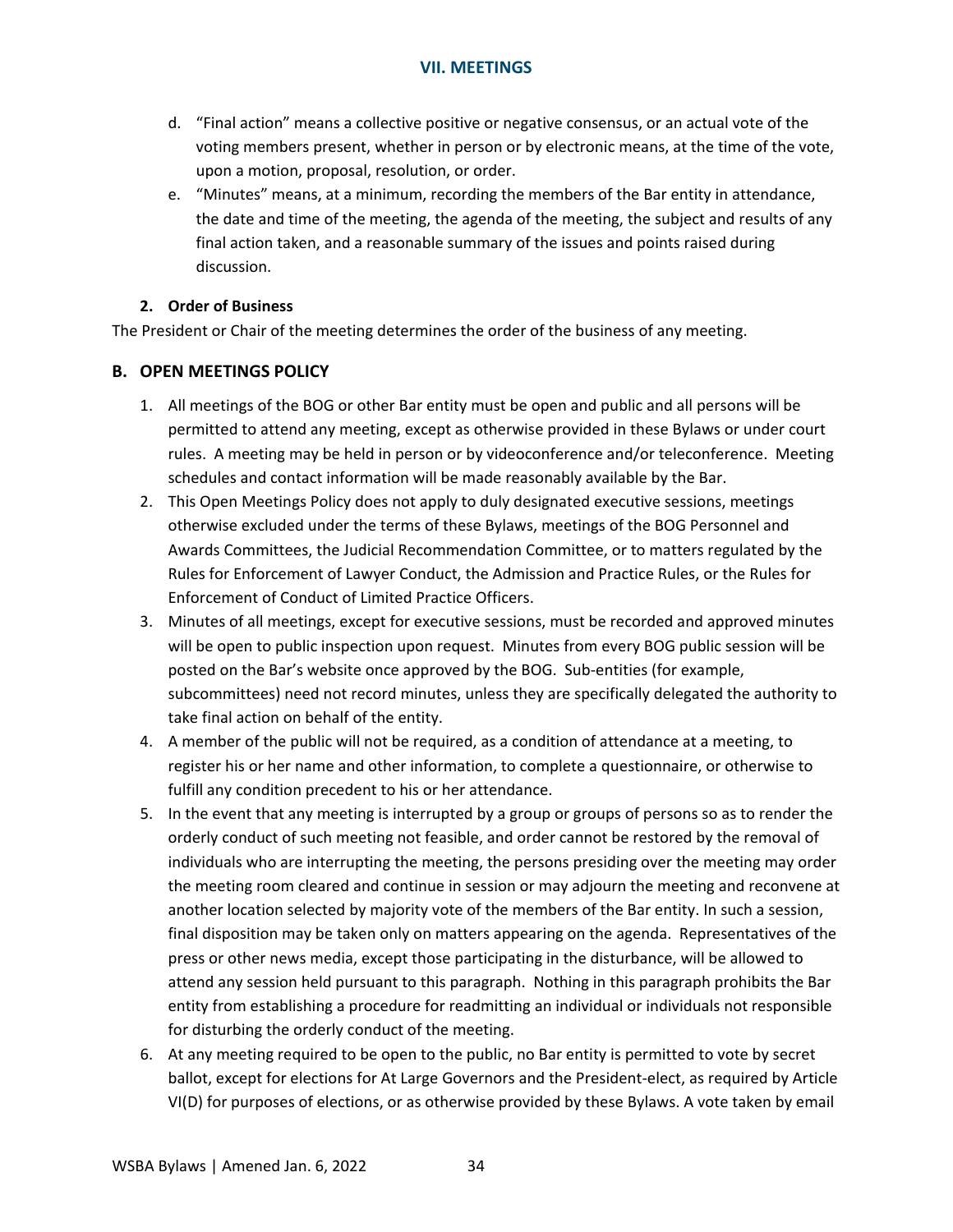will not be deemed a secret ballot so long as the vote, including the question voted on, the identity of each person voting, and vote cast by each person, is recorded and published with the minutes. Votes taken on matters in a duly designated executive session need not be recorded or published, unless otherwise required by these Bylaws or court rule.

- 7. Executive Session
	- a. The BOG may meet in Executive Session at the discretion of the President subject to a majority vote of the Board of Governors that an issue is not properly raised in Executive Session, or as specifically provided by court rule:
		- 1) To consider the selection of a site or the acquisition of real estate by lease or purchase when public knowledge regarding such consideration would cause a likelihood of increased price, or to consider the minimum price at which real estate will be offered for sale or lease when public knowledge regarding such consideration would cause a likelihood of decreased price;
		- 2) To discuss an individual disciplinary matter, character and fitness matter, Client Protection Fund claim, or other matter made confidential by court rule or these Bylaws;
		- 3) To evaluate the qualifications of an applicant for employment as Executive Director or General Counsel, or for appointment to a position with the Bar or on a Bar entity; to review the performance of the Executive Director; or to receive or evaluate complaints regarding Officers, Governors, Bar staff, or appointees to other Bar entities;
		- 4) To discuss with legal counsel representing the Bar in litigation or potential litigation to which the Bar, the Bar entity, or an employee or officer of the Bar or member of the Bar entity is or is likely to become a party, or to have other privileged or confidential communications with legal counsel representing the Bar;
		- 5) To discuss legislative strategy; or
		- 6) To discuss any other topic in which the President in his or her discretion believes the preservation of confidentiality is necessary or where public discussion might result in violation of individual rights or in unwarranted or unjustified private or personal harm. This subsection 6 shall be narrowly and strictly construed; mere embarrassment or criticism is insufficient standing alone to address an issue in Executive Session.

Executive session of the BOG may proceed with no persons present except the President, Presidentelect, Immediate Past President, Governors, Executive Director, General Counsel, and such other persons as the BOG may authorize on a case by case basis. Any others shall be presumptively excluded, but may be admitted upon approval of a majority of the Board. An individual may be recused from executive session for conflict of interest or other reasons at the person's request or by a majority vote of the BOG. The President will publicly announce the purpose for meeting in executive session and the time when the executive session will be concluded. The executive session may be extended to a stated later time by announcement of the President.

b. A BOG committee may meet in Executive Session subject to the same terms and conditions as the Board may meet in Executive Session as identified in the preceding section.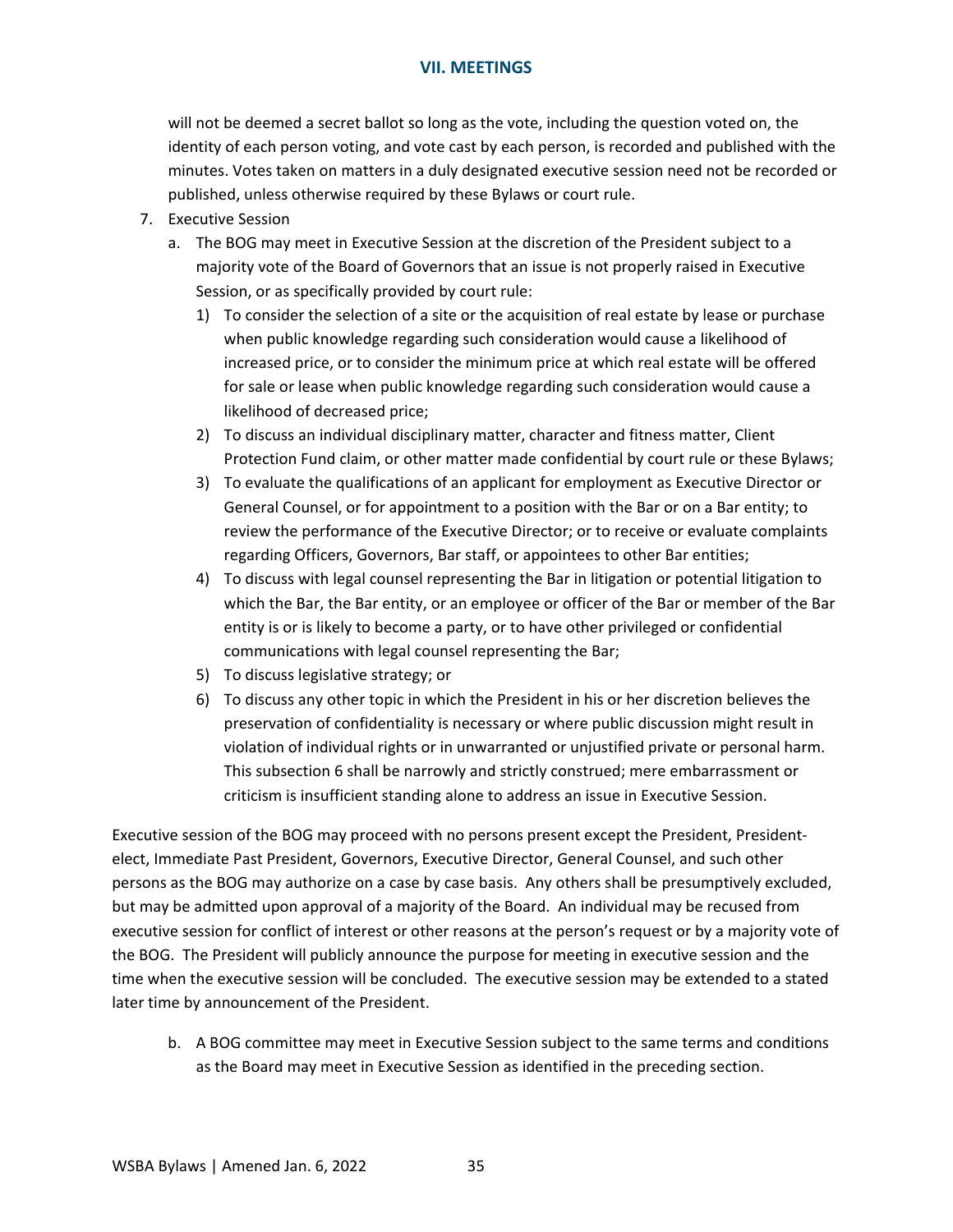- c. Other Bar entities may meet in Executive Session on matters within the scope of their work at the discretion of the Chair or as specifically provided by court rule:
	- 1) To discuss an individual disciplinary matter, character and fitness matter, Client Protection Fund claim, or other matter made confidential by court rule or these Bylaws;
	- 2) To evaluate the qualifications of an applicant for appointment to a Bar entity;
	- 3) To discuss with legal counsel representing the Bar in litigation or potential litigation to which the Bar, the Bar entity, or an employee or officer of the Bar or member of the Bar entity is or is likely to become a party, or to have other privileged or confidential communications with legal counsel representing the Bar; or
	- 4) To discuss legislative strategy.

Executive sessions of other Bar entities may proceed with no persons present except members of the entity and such other persons as the Chair may authorize, provided, however, that Bar staff and the BOG liaison may not be excluded from executive session. An individual may be recused from executive session for conflict of interest or other reasons at the person's request. The Chair will publicly announce the purpose for meeting in executive session and the time when the executive session will be concluded. The executive session may be extended to a stated later time by announcement of the Chair.

- 8. Each Bar entity will set regular and special meetings as needed. It will not be a violation of these Bylaws for a majority of the members of a Bar entity to travel together or gather for purposes other than a meeting or special meeting as these terms are used in these Bylaws, provided that they take no final action as defined in these Bylaws.
- 9. A Bar entity may adjourn any meeting to a time and place specified in the order of adjournment. A quorum is not required to adjourn. If all members are absent from any meeting the Chair of the Bar entity may declare the meeting adjourned to a stated time and place. He or she will cause written or electronic notice of the adjournment to be given to all members of the Bar entity within 48 hours of the adjournment.
- 10. Any member may timely petition the BOG to declare any BOG final action voidable for failing to comply with the provisions of these Bylaws. Any member may petition the BOG to stop violations or prevent threatened violations of these Bylaws.

# <span id="page-39-0"></span>**C. MEETINGS OF THE BOARD OF GOVERNORS**

## <span id="page-39-1"></span>**1. Regular Meetings**

Regular meetings of the BOG will be held at such times and locations as the President may designate. Notice of the date, time, and location of each regular meeting must be posted on the Bar's website no later than 45 days prior to the date of the meeting. The agenda for the meeting will be posted on the Bar's website once finalized. Late materials related to agenda items may be accepted. Any changes to the agenda will be posted as soon as practicable given the circumstances of the change.

## <span id="page-39-2"></span>**2. Special Meetings**

a. Special meetings of the BOG may be called by the President at his or her discretion, by the Executive Director, at the written request of five members of the BOG, or at the written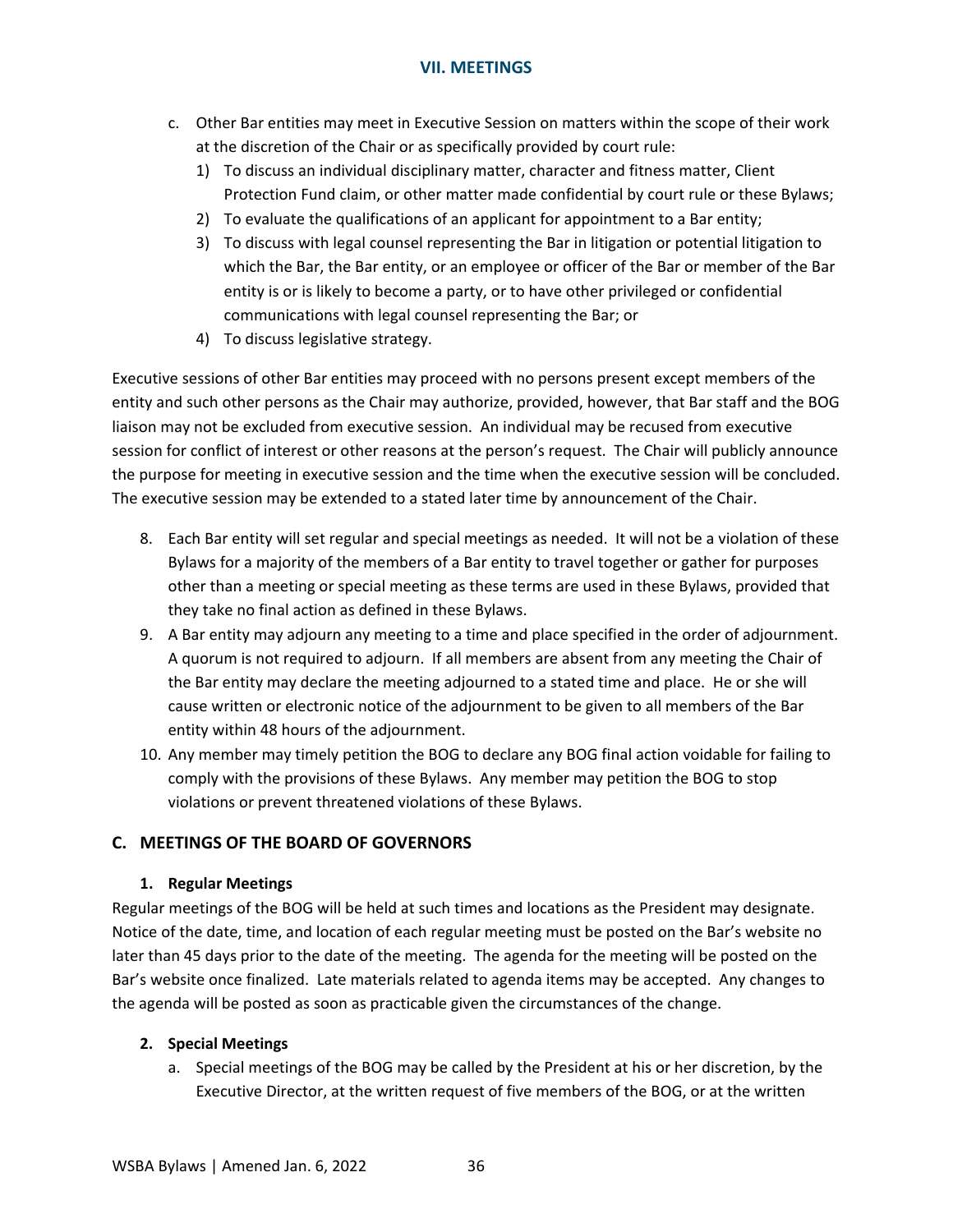request of three members of the BOG's Executive Committee. Special meetings will customarily be held at the Bar's offices. All reasonable efforts will be made to schedule special meetings so the maximum number of Governors may attend, and Governors who are unable to attend in person may attend by electronic means.

b. Notice of a special meeting must be in writing and must set forth the time, place and purpose thereof, and must be given to all members of the BOG, the officers, the Executive Director, and the General Counsel, and posted on the Bar's website, at least five days prior to the meeting. The five days' notice requirement may be waived by unanimous consent of the BOG. The special meeting will only consider such matters as set forth in the notice of the meeting. A special meeting may be canceled by the written consent of eight Governors, directed to the Executive Director, who in turn will transmit the cancellation notice and supporting documentation to all persons who were sent notice of the meeting.

### <span id="page-40-0"></span>**3. Emergency Meetings**

An emergency meeting may be called, with 24-hour electronic notice to all members of the BOG and the General Counsel:

- a. When the President determines that an extraordinary matter requires immediate attention of the BOG; or
- b. By the Executive Director when there has been a natural disaster or catastrophic event that significantly impacts the Bar's ability to function.

The emergency meeting will be held at a location designated by the President or Executive Director, and Governors who are unable to attend in person may attend by electronic means. Notice of the meeting must indicate the subject matter to be considered, and the meeting must only consider such noted subject matter.

#### <span id="page-40-1"></span>**4. Agenda**

For every BOG meeting, the President will establish the agenda and order of business. Upon request to the President, a Governor may add an item to the upcoming regular meeting's agenda. If in the President's good faith estimation the upcoming agenda is full, the requested item will be placed on the next regularly scheduled meeting's agenda, unless otherwise agreed by the President and the requesting Governor. However, nothing in this section shall prohibit the Board of Governors upon a duly seconded motion from addressing any issue or taking any action a majority of the Board determines to take if otherwise permitted by these Bylaws.

## <span id="page-40-2"></span>**5. Parliamentary Procedure**

Proceedings at BOG meetings shall be governed by the most current edition of Robert's Rules of Order.

## <span id="page-40-3"></span>**D. EXECUTIVE COMMITTEE OF THE BOG**

1. The BOG recognizes the need for an Executive Committee to address emergent but non-policy making matters that need timely attention in between BOG meetings. The Executive Committee's authority derives solely from the authority of the BOG, and is limited by the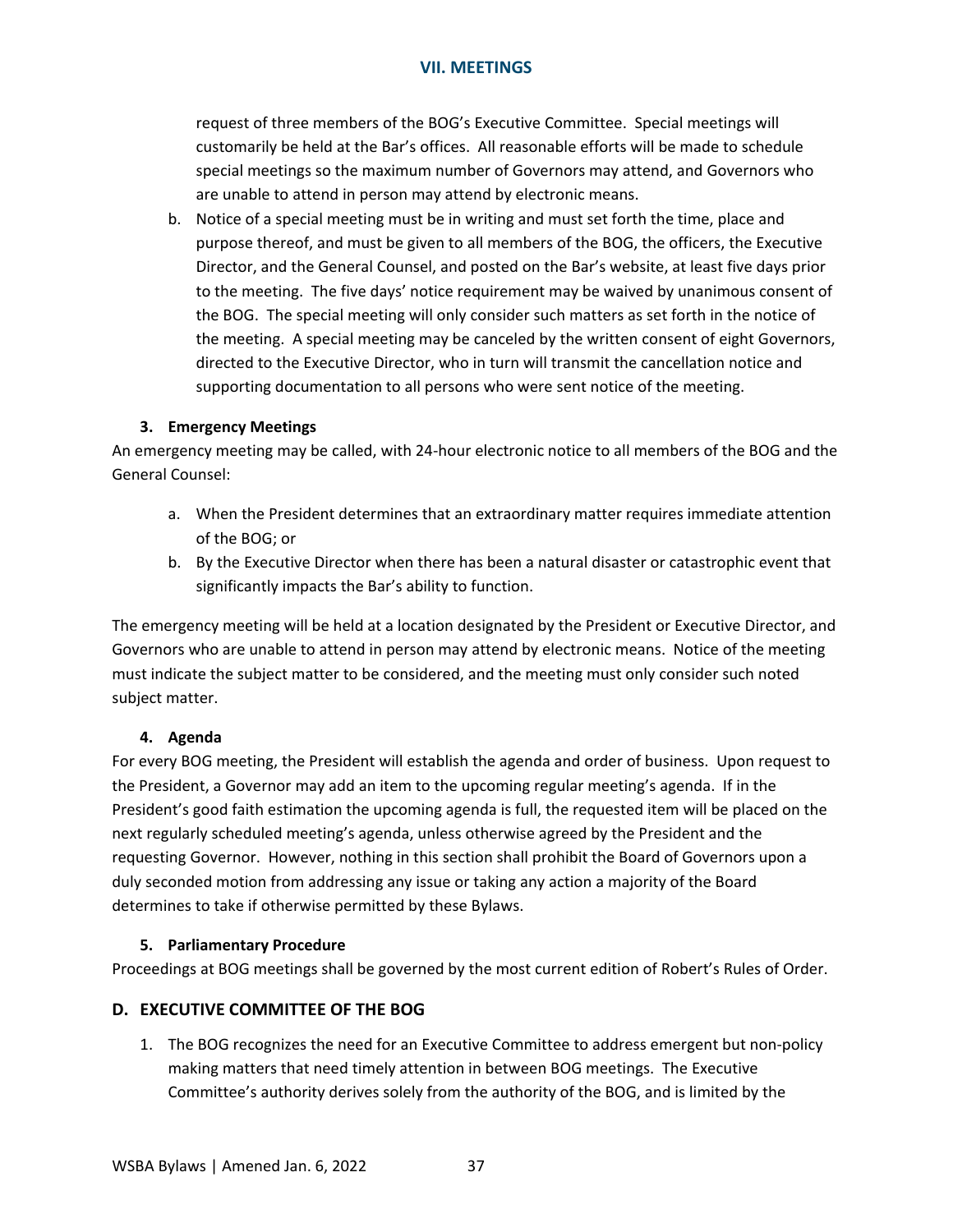### **VIII. MEMBER REFERENDA AND BOG REFERRALS TO MEMBERSHIP**

authority granted by the BOG. The BOG may establish a Charter specifically delineating the duties and functions of the Executive Committee.

- 2. The Executive Committee members shall include the President, the President- elect, the Immediate Past President, the Treasurer, the Chair of the BOG Personnel Committee, the Executive Director, and one member of each Governor class as elected by that class at or before the first Board meeting of the fiscal year unless that class is already represented. For any particular meeting, a governor class representative may designate an alternate from their class who is authorized to attend as the class representative for that particular meeting. Only the President, President-elect, and Governors may vote on the Executive Committee.
- 3. An Executive Committee meeting may be called by any member of the Executive Committee, provided that at least five days' notice is given to the Board of Governors and Executive Committee members. If an emergency situation requires less than five days' notice, the notice period may be waived by unanimous consent of the Executive Committee members but the full Board must be given notice at the same time of both the intent to consider an emergency meeting and the day and time of the meeting itself.
- 4. The Executive Committee may meet as necessary to develop the BOG meeting agenda or for discussion and action on matters within its scope. All agenda setting meetings will be set in advance and notice provided in writing to all Governors with the day, time, place, and agenda or purpose of the Executive Committee's meeting, and any Governor may attend the meeting. Although emergent issues may make it difficult to provide advanced notice of Executive Committee meetings not related to meeting and agenda setting, the Executive Committee must provide advance notice to all Governors to permit them to attend whenever feasible to do so.

## <span id="page-41-0"></span>**E. FINAL APPROVAL OF ACTION BY THE BOARD OF GOVERNORS**

Reports, recommendations, or proposals do not represent the view or action of the Bar, unless approved by a vote of the BOG.

# <span id="page-41-1"></span>**VIII. MEMBER REFERENDA AND BOG REFERRALS TO MEMBERSHIP**

#### <span id="page-41-2"></span>**A. MEMBER REFERENDA**

- 1. The Board of Governors sets the policy for the Bar. The membership, through a referendum, has the opportunity to affect policy set by the BOG. Membership referenda may accomplish the following:
	- a. Reverse a final action taken by the Board of Governors;
	- b. Modify a final action taken by the Board of Governors;
	- c. Enact a resolution; or
	- d. Amend these bylaws.
- 2. Any Active member may file a petition for a referendum. All petitions must meet the following requirements: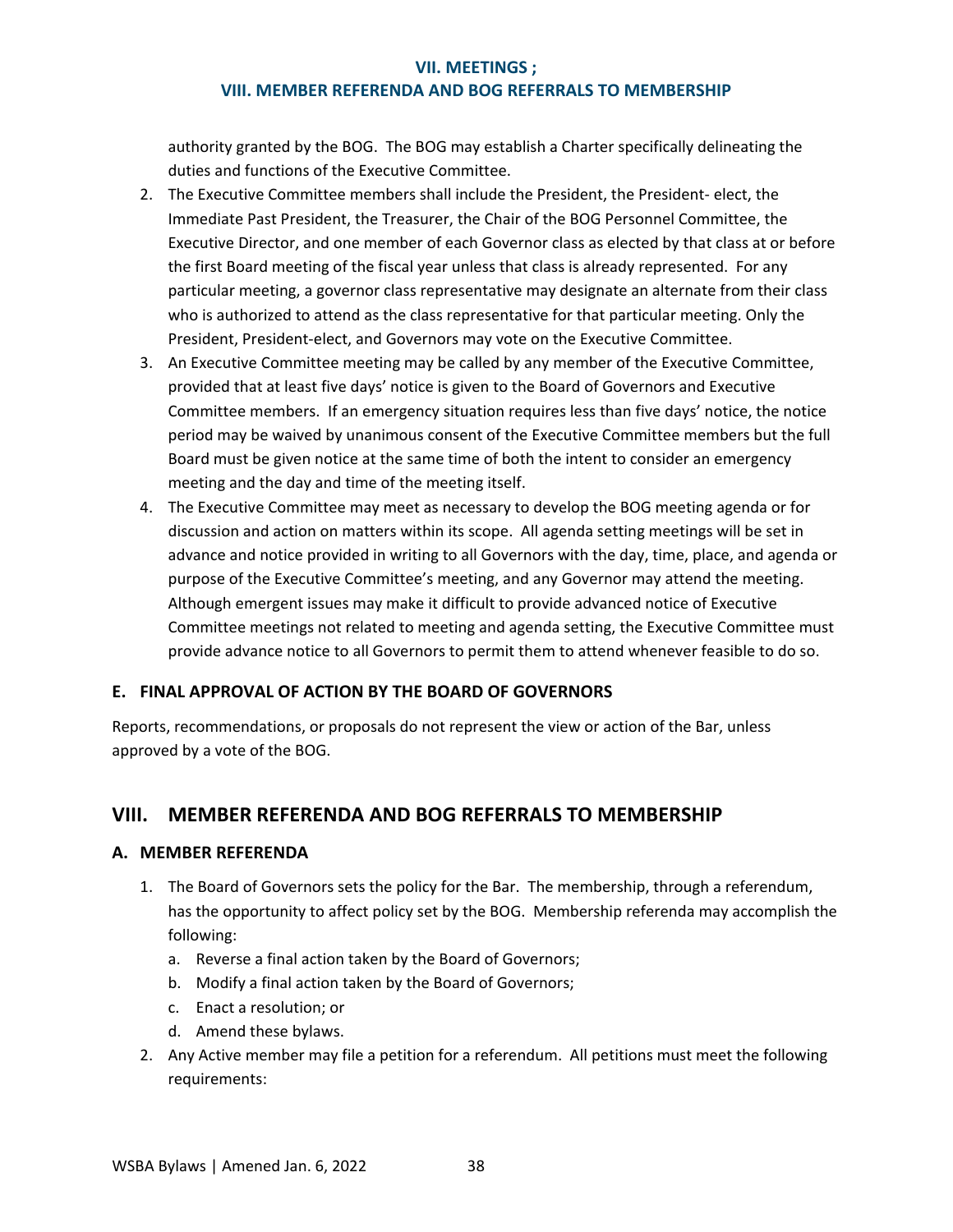- a. The petition must set forth the exact language of the proposed resolution, bylaw amendment, or modification/reversal of the BOG action.
- b. The petition must be signed by at least five percent of the Active membership of the Bar at the time the petition is filed.
- c. The petition must comply with GR 12. The BOG will determine, within 30 days of the filing of a petition for a referendum, if the subject of the petition falls within the requirements of GR 12.
- d. If the subject of the petition seeks to reverse or modify final action taken by the Board of Governors, then the petition must be filed with the Executive Director within 90 days of that final action.
- e. All petitions for a referendum must be filed with the WSBA Executive Director.
- 3. All qualifying petitions will be put to a vote of the active membership within 90 days of the date that the petition was filed.

## <span id="page-42-0"></span>**B. BOG REFFERALS TO MEMBERSHIP**

The Board of Governors may also refer a proposed resolution, bylaw amendment, or other proposal to a vote of the Active membership in accordance with the procedures set forth in these bylaws.

### <span id="page-42-1"></span>**C. BALLOT PREPARATION**

The Executive Director shall prepare ballots as directed by the BOG. The proponents of the action may submit, for inclusion with the ballot a "statement for" not to exceed 750 words and a "rebuttal of statement against" not to exceed 250 words. The opponents of the action may submit, for inclusion with the ballot, a "statement against" not to exceed 750 words and a "rebuttal of statement for" not to exceed 250 words. The Executive Director will determine the deadlines for filing all such statements with the Bar and provide notice of those deadlines. If more than one opponent statement is submitted, the WSBA President will determine which statement(s) will be submitted with the ballot.

## <span id="page-42-2"></span>**D. VOTING PROCEDURES**

The procedures set forth in the "Election of Governors from Congressional Districts" section of these bylaws shall be used as a procedural guideline. The ballot, petition, and accompanying statements shall be posted on the WSBA website, distributed electronically to Active members with e-mail addresses on record with the Bar, and mailed to all other Active members. The deadline for return of ballots shall be not less than 30 days from the date of distribution.

#### <span id="page-42-3"></span>**E. EFFECT OF VOTE**

- 1. All member referenda and BOG referrals only require a majority of those Active members voting to pass. No unsuccessful member referenda may be resubmitted to the membership until two years have passed from the date of the voting results.
- 2. The BOG may not alter the effects of a member referenda that passed sooner than two years from the date of the voting results.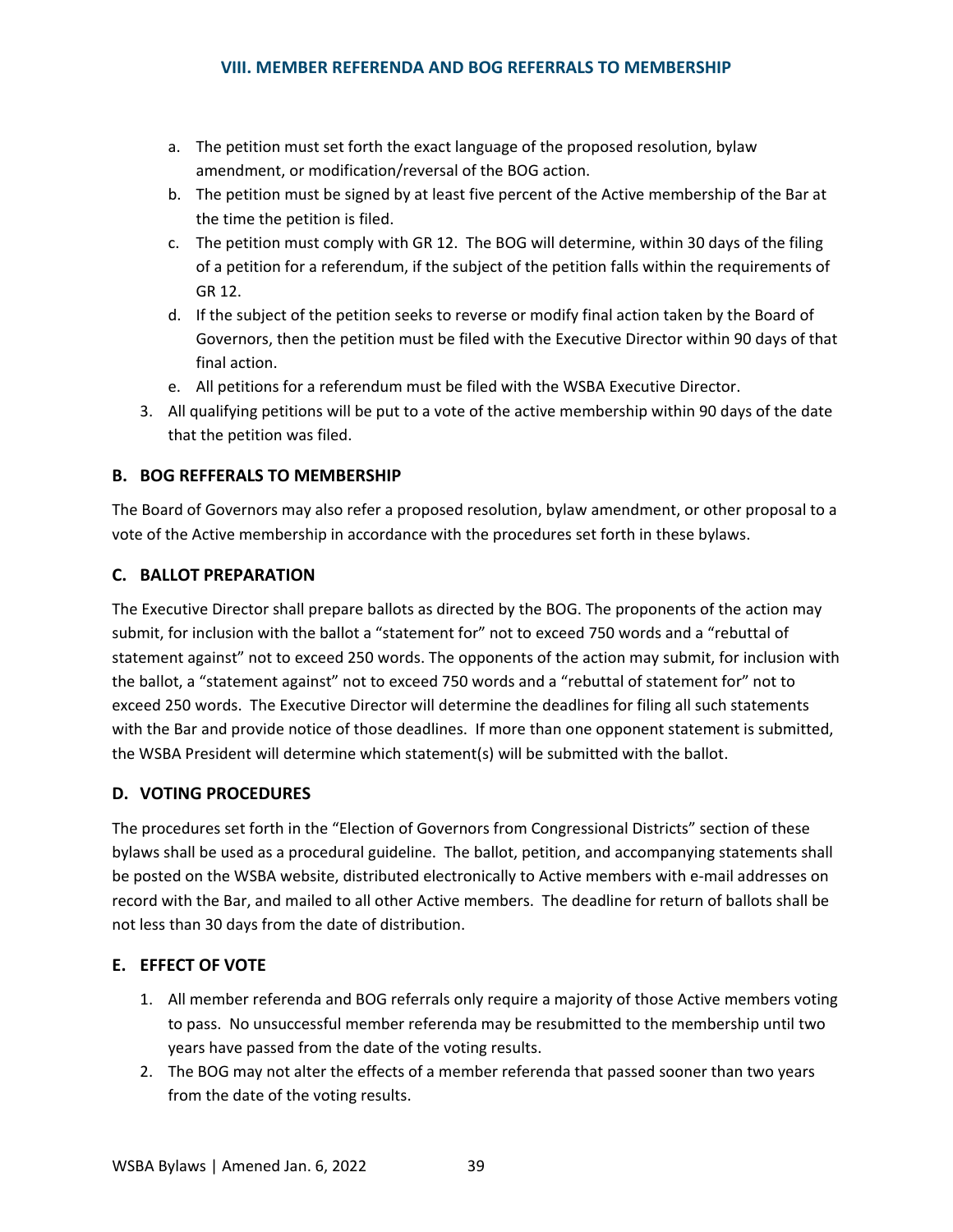# <span id="page-43-0"></span>**IX. COMMITTEES, COUNCILS, AND OTHER BAR ENTITIES**

# <span id="page-43-1"></span>**A. GENERALLY**

- 1. The work of the Bar shall be accomplished by the BOG, the officers, and the Bar staff. To facilitate the work of the Bar in accordance with its purposes as provided in Article I, the BOG may delegate such work to an appropriate Bar entity, such as sections, committees, councils, task forces, or other Bar entity, however that may be designated by the BOG.
- 2. The work of any Bar entity established by the BOG must:
	- a. have a defined scope that requires the active and continuing attention of the BOG;
	- b. further the Bar's Guiding Principles and/or the purposes of the Bar outlined in General Rules promulgated by the Supreme Court; and
	- c. enhance consideration of a topic that is beyond the time and expertise of the BOG and staff by incorporating expertise and additional viewpoints from the broader community.
- 3. A list of the current committees, councils, and task forces, and their functions, will be maintained by the Executive Director. The BOG may terminate any recurring committee whenever in its opinion such committee is no longer necessary. Any nonrecurring Bar entity shall automatically terminate pursuant to the terms of its charter or originating document.
- 4. Governors appointed to serve as BOG liaisons to any Bar entity are not voting members. However, if a Governor is appointed as a member of any Bar entity, then he or she may vote in accordance with the terms of the charter or originating document for that entity.

# <span id="page-43-2"></span>**B. COMMITTEES AND OTHER BAR ENTITIES**

## **1. Committees**

Committees are created and authorized by the BOG to study matters relating to the general purposes and business of the Bar which are of a continuous and recurring character. The number, size, and functions of each committee will be determined from time to time by the BOG.

- a. Committee members, Chairs, and Vice Chairs must be Active members of the Bar. Exceptions: (a) up to two Pro Bono members are permitted to serve on the Pro Bono and Public Service Committee (PBPSC) and may be appointed to serve as the Chair, Co-Chair, or Vice-Chair of that committee; and (b) faculty of Washington state law schools who are not Active members of the Bar are permitted to serve on the Committee on Professional Ethics (CPE).
- b. Committee members are appointed by the BOG. Appointments to committees are for a two-year term unless the BOG determines otherwise. A committee member's service on any committee is limited to two consecutive terms, after which the member cannot be reappointed to that committee for three years, subject to individual exceptions for cause as approved by the BOG. Appointments to the Legislative Committee will be made pursuant to the written BOG policy for that committee.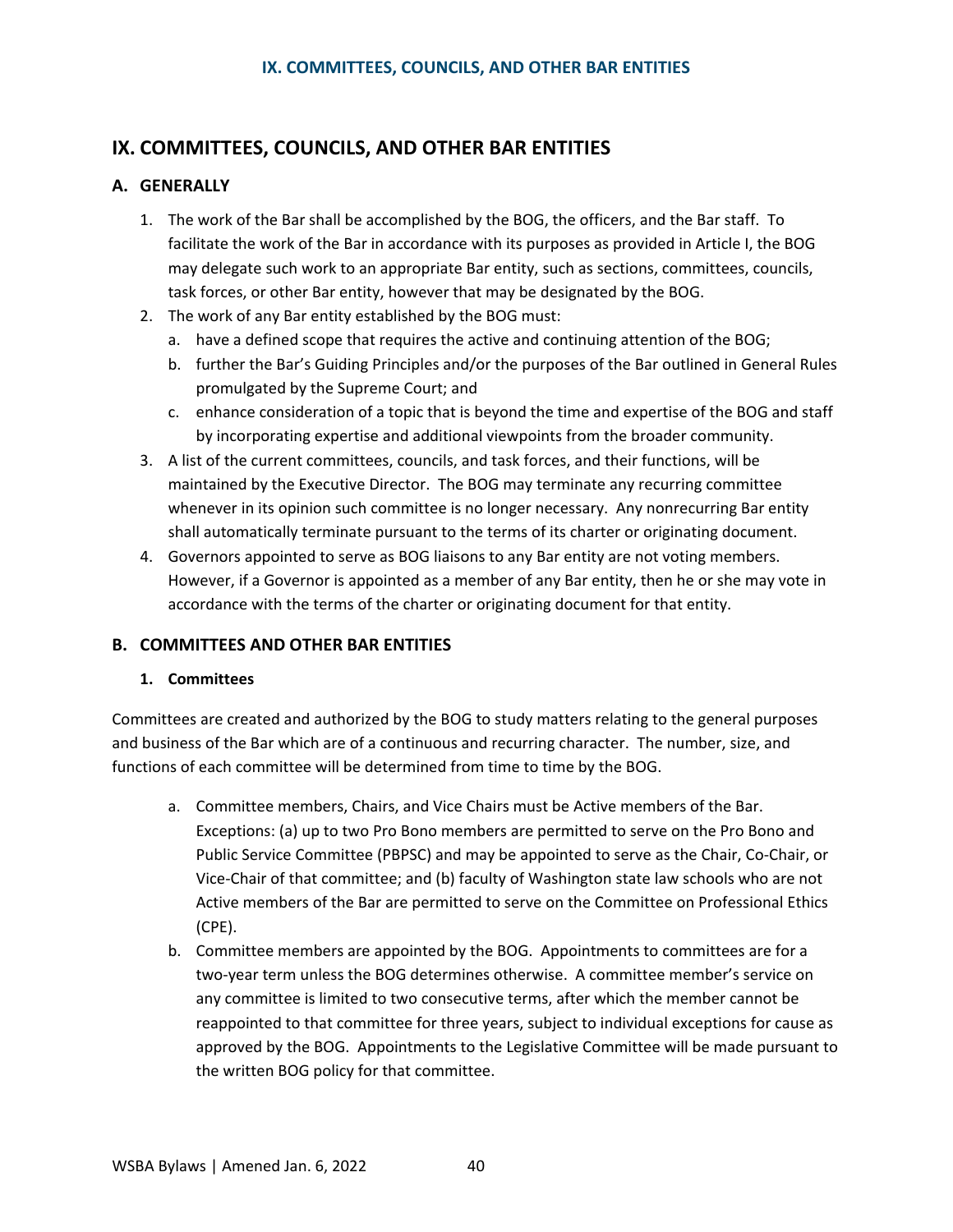# **IX. COMMITTEES, COUNCILS, AND OTHER BAR ENTITIES**

- c. The President-elect will annually select the Chair or Vice Chair of each committee, with the BOG having the authority to accept or reject that selection.
- d. In the event of the resignation, death, or removal of the Chair or any committee member, the BOG may appoint a successor to serve for the unexpired term.

# **2. Other Bar Entities**

The BOG may from time to time establish other Bar entities to study matters relating to specific purposes and business of the Bar which are of an immediate and/or non-recurring character. These other Bar entities may be titled as task forces, workgroups, or any other label the BOG may designate.

- a. The President will select the persons to be appointed to such other Bar entities, with the BOG having the authority to accept or reject those appointments. The term of appointments will be until the work of the entity has been concluded or until such committee member's successor is appointed.
- b. The Chair(s) of any other Bar entity shall be appointed by the President at the time of creation of the entity, with the BOG having the authority to accept or reject that selection, and will serve for the duration established by the BOG or until replaced.
- c. In the event of the resignation, death or removal of the Chair or any other member of the Bar entity, the President may appoint a successor to serve for the unexpired term.

## **3. General Duties and Responsibilities for Committees and Other Bar Entities**

- a. Each committee or other Bar entity will carry out various tasks and assignments as requested by the BOG or as the entity may determine to be consistent with its function or its charter or originating document.
- b. Each Bar entity must submit an annual report to the Executive Director and submit such other reports as requested by the BOG or Executive Director.
- c. These Bar entities are not permitted to issue any report, take a side publicly on any issue being submitted to the voters, pending before the legislature, or otherwise in the public domain, or otherwise communicate in a manner that may be construed as speaking on behalf of the Bar or the BOG without the specific authorization to do so by the BOG. Reports, recommendations, or proposals do not represent the view or action of the Bar unless approved by a vote of the BOG.
- d. Bar staff will work with each committee or other Bar entity to prepare and submit an annual budget request as part of the Bar's budget development process. Each committee and other Bar entity must confine its expenditures to the budget and appropriation as approved by the BOG as generally set forth in these Bylaws.
- e. Each committee and other Bar entity must prepare and distribute minutes of each meeting if required under Article VII of these Bylaws. The minutes will be distributed to its members and posted on the Bar's website, as soon as is reasonably possible after a meeting. The form of the minutes must comply with Article VII of these Bylaws.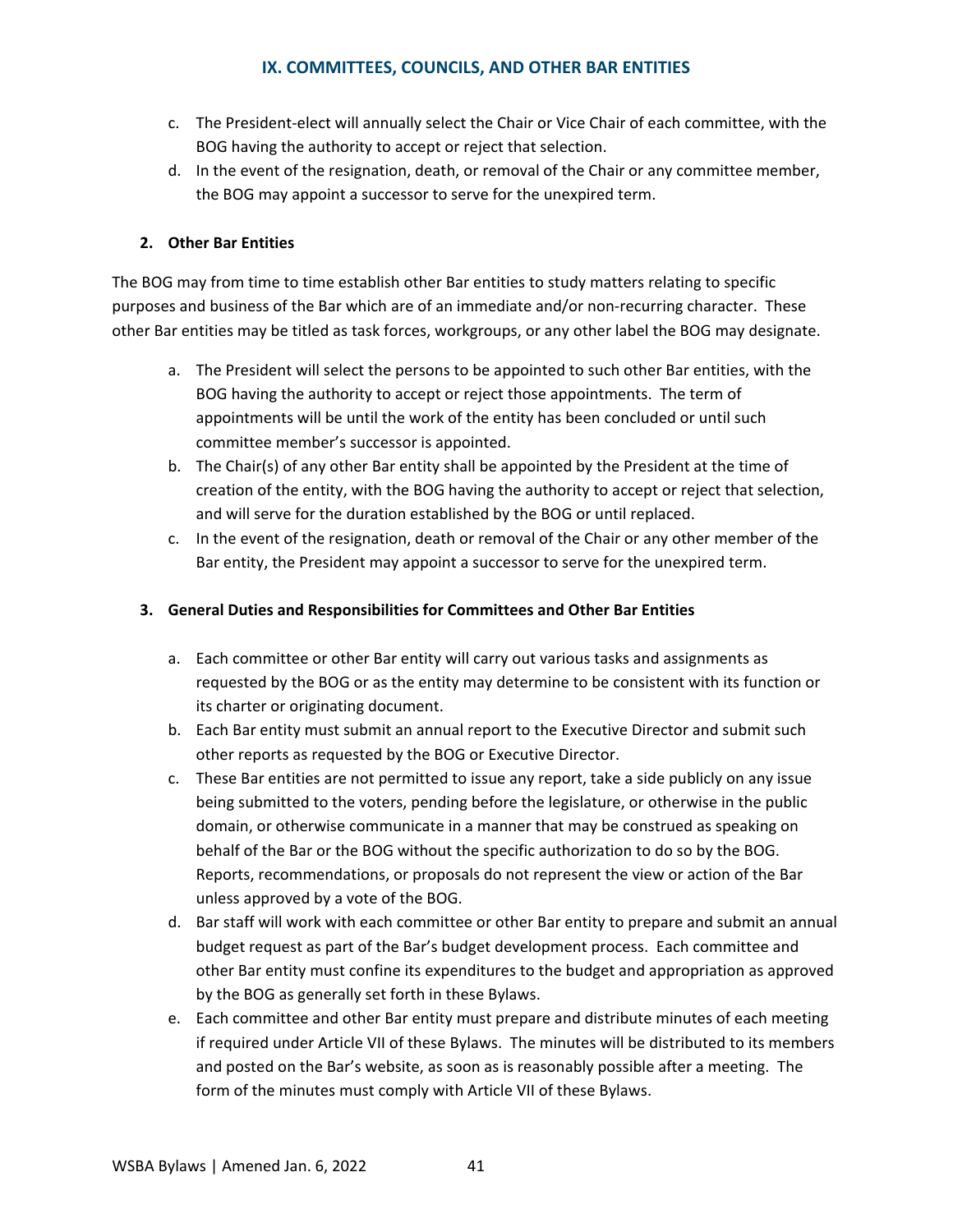# **IX. COMMITTEES, COUNCILS, AND OTHER BAR ENTITIES; X. REGULATORY BOARDS; XI. SECTIONS**

- f. The success of any committee or other Bar entity is dependent upon the active participation of its members.
	- 1) Chairs and committee members serve at the pleasure of, and may be removed by, the Board. Neither malfeasance nor misfeasance is required for removal.
	- 2) Any committee member who fails to attend two consecutive regularly called meetings may be removed by the BOG, in the absence of an excuse approved by the Chair.

# <span id="page-45-0"></span>**C. COUNCILS**

- 1. Councils are created and authorized by the BOG to serve as advisory committees to the BOG on matters and issues of particular import to the Bar.
- 2. Nominations to councils are made as set forth in the council's charter or originating document, and are confirmed by the BOG. Except as may be specifically required under the council's charter or originating document, council members are not required to be members of the Bar.
- 3. Terms of appointments to councils will be as set forth in the council's charter or originating document.
- 4. Each council will carry out the duties and tasks set forth in its charter or originating document.
- 5. Each council must submit an annual report, and such other reports as may be requested, to the BOG or Executive Director.
- 6. Bar staff will work with each council to prepare and submit an annual budget request as part of the Bar's budget development process.

# <span id="page-45-1"></span>**X. REGULATORY BOARDS**

The Bar administers regulatory boards created by court rules and has any powers necessary to administer those boards. Appointment to regulatory boards is as provided in the promulgating rule or as otherwise directed by the Supreme Court. A list of the current regulatory boards and their functions will be maintained by the Executive Director. Governors and Bar staff appointed as liaisons to regulatory boards are not voting members of those boards. Liaisons may not be excluded but will not participate in executive session or confidential deliberations except as a resource.

# <span id="page-45-2"></span>**XI. SECTIONS**

# <span id="page-45-3"></span>**A. DESIGNATION AND CONTINUATION**

Sections are entities of the Bar created and tasked to carry on the work of the Bar and further their purposes as defined in individual section bylaws. A list of all current sections will be maintained by the Executive Director. Once established, a section will continue until discontinued as provided in these Bylaws or in the section bylaws.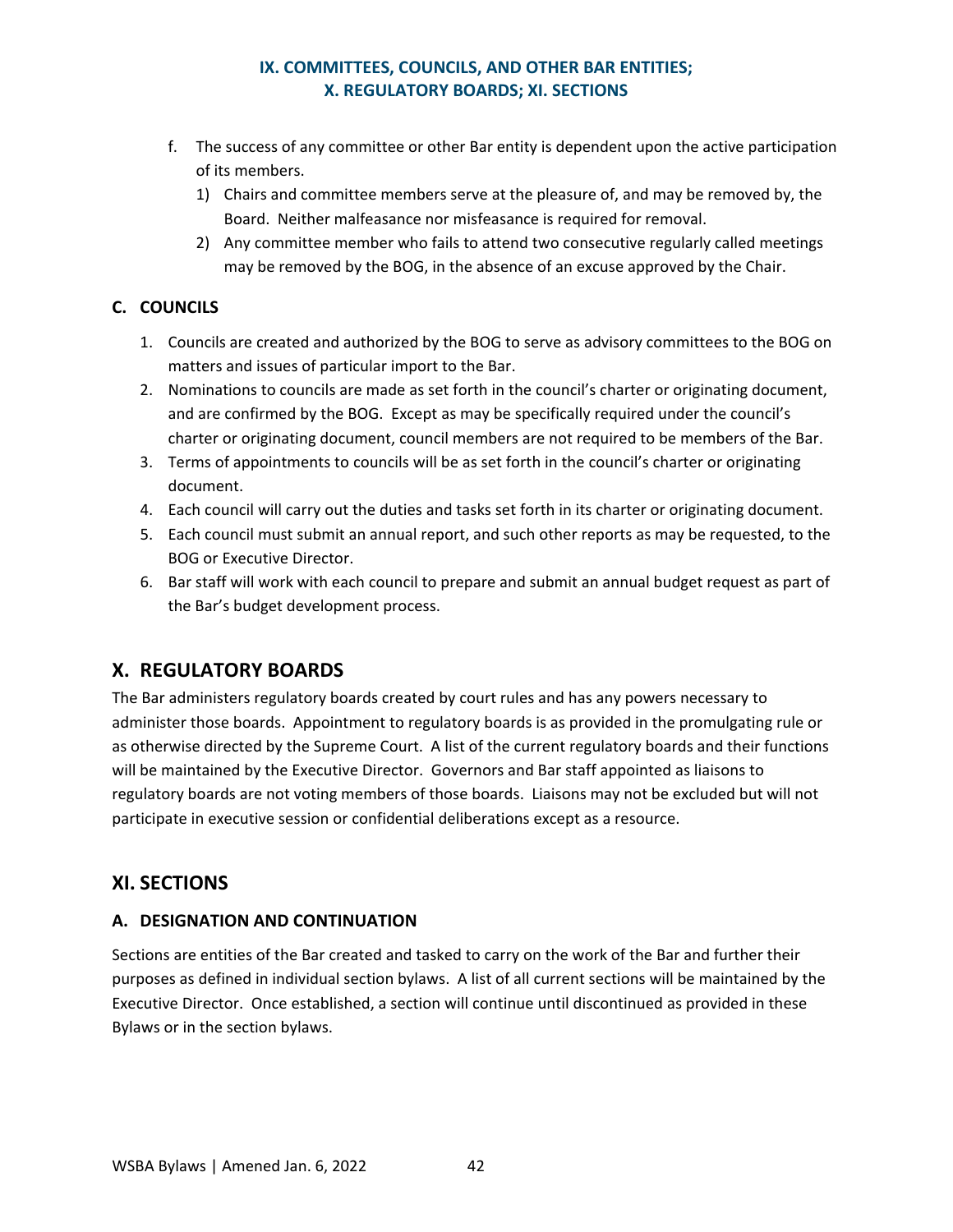## <span id="page-46-0"></span>**B. ESTABLISHING SECTIONS**

- 1. The BOG will consider the establishment of a new section on a petition and report endorsed by at least 150 Active members of the Bar. Any such petition must be filed with the Executive Director at least one BOG meeting prior to the meeting at which action on the proposal is contemplated and must substantially set forth:
	- a. The contemplated purpose of the section, which will be within the purposes of the Bar and not in substantial conflict with the purpose of any existing section or committee, the continuance of which is contemplated after the section is established;
	- b. Proposed bylaws of the section, which must contain a definition of its purpose;
	- c. The names of any proposed committees of the section;
	- d. A proposed budget of the section for the first two years of its operation;
	- e. A list of members of the Bar who have signed statements that they intend to apply for membership in the section;
	- f. A statement of the need for the proposed section.
- 2. The BOG may create a new section by combining sections as set forth in these Bylaws.

### <span id="page-46-1"></span>**C. MEMBERSHIP**

- 1. Any Active member of the Bar may be a voting member of a section and eligible for election to office in the section upon paying the annual dues established by the section. Inactive members may be voting members of sections, if permitted by a section's bylaws.
- 2. If provided for in the section bylaws, any Pro Bono member pursuant to APR  $3(g)$ , Judicial member, House Counsel under APR 8(f), professor at a Washington law school (whether licensed in Washington or not), or any lawyer who is a full time lawyer in a branch of the military who is stationed in Washington but not licensed in Washington, may be a voting member of the section and eligible for election to office in the section.
- 3. Law students will be allowed to be nonvoting members of any section at a standard annual dues amount set by the BOG.
- 4. Sections may adopt bylaw provisions authorizing inactive members to be voting members of the section. Article III.B.2.b of these Bylaws defines inactive WSBA members to include inactive, disability inactive, and honorary members. Sections may adopt bylaw provisions authorizing inactive members, and/or others not eligible for section membership as voting members, to be nonvoting members or "subscribers" of the section.

#### <span id="page-46-2"></span>**D. DUES**

Dues will be paid annually in the amount determined by the section executive committee and approved by the BOG. Any person who fails to pay the annual dues will cease to be a member of the section.

#### <span id="page-46-3"></span>**E. BYLAWS AND POLICIES**

Sections are subject to all Bar Bylaws, policies, and procedures. Each section must have bylaws consistent with the Bar Bylaws. Amendments to section bylaws may be made by a majority vote of the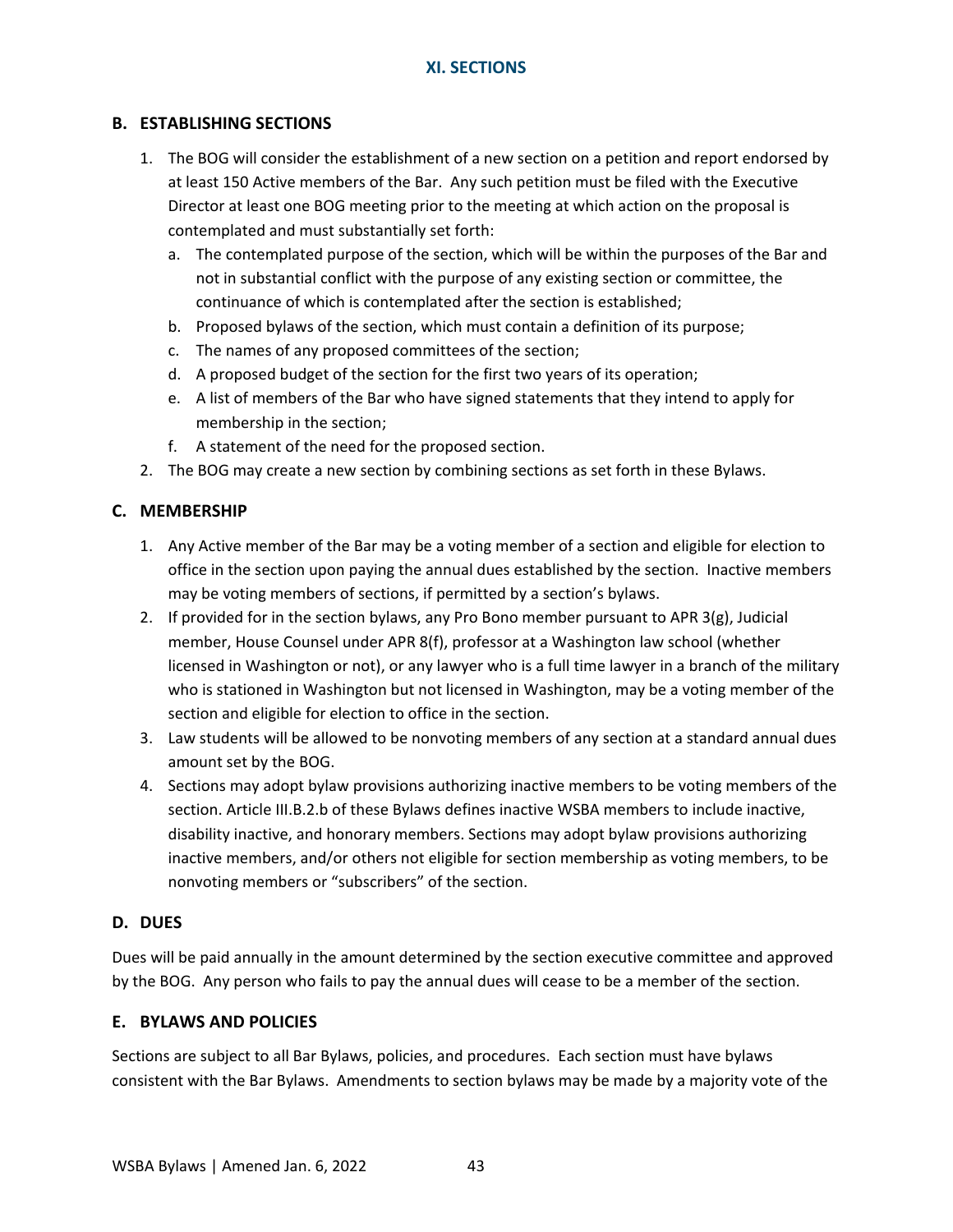voting executive committee members or by a majority vote of section members present at a section meeting. Section bylaws or amendments thereof will become effective when approved by the BOG.

## <span id="page-47-0"></span>**F. SECTION EXECUTIVE COMMITTEE**

- 1. Each section will have a section executive committee consisting of, at minimum, the following Officer positions: Chair, Secretary and Treasurer (or Secretary/Treasurer); and may have At-Large members. Unless otherwise permitted by a section's bylaws, voting members of a section executive committee must be Active members of the Bar and a member of the section for their entire term of office on the executive committee. Additionally, a section executive committee may have non-voting members. The section executive committee is empowered to act on behalf of the section unless it chooses to take a vote of the section membership.
- 2. Due to the section executive committee's unique need to be able to act quickly to address issues that arise during a regular or special legislative session, between executive committee meetings during a legislative session, upon notice to all section executive committee members, the section executive committee may discuss and vote on issues relating to the section's position on pending or proposed legislation by email. However, if any section executive committee member objects to using an email process for any particular issues, the section executive committee instead will take up that issue at its next section executive committee meeting.
- 3. Officers. Unless otherwise permitted by a section's bylaws, officers of a section executive committee must be Active members of the Bar and elected by the section membership to complete the one-year term of office.
	- a. Chair. The chair of the section presides at all meetings of the section and section executive committee, and will have such other executive powers and perform such other duties as are consistent with the Bar and section bylaws.
	- b. Secretary. The Secretary will take minutes at each meeting of the section and section executive committee, and provide approved minutes to the Bar for publication and record retention.
	- c. Treasurer. The Treasurer will work with the Bar to ensure that the section complies with Bar fiscal policies and procedures, work with the Bar to prepare the section's annual budget, and review the section's monthly financial statements for accuracy and comparison to budget.
	- d. A section may have additional officer positions as defined in its sections bylaws.
- 4. At-Large Members. At-large members of the section executive committee will be voting members. At-large members will be elected by the section membership for terms of up to three-years. A section executive committee may appoint its Young Lawyer Liaison (if any) as a voting member of the section's executive committee.
- 5. Non-voting Members. Voting members of the section executive committee may appoint nonvoting members from among the current members of the section to further the work of the Bar and section. Non-voting members serve at the discretion of the section executive committee.
- 6. Executive committee members are not subject to a limit on the number of the consecutive terms they may serve unless stated in a section's bylaws.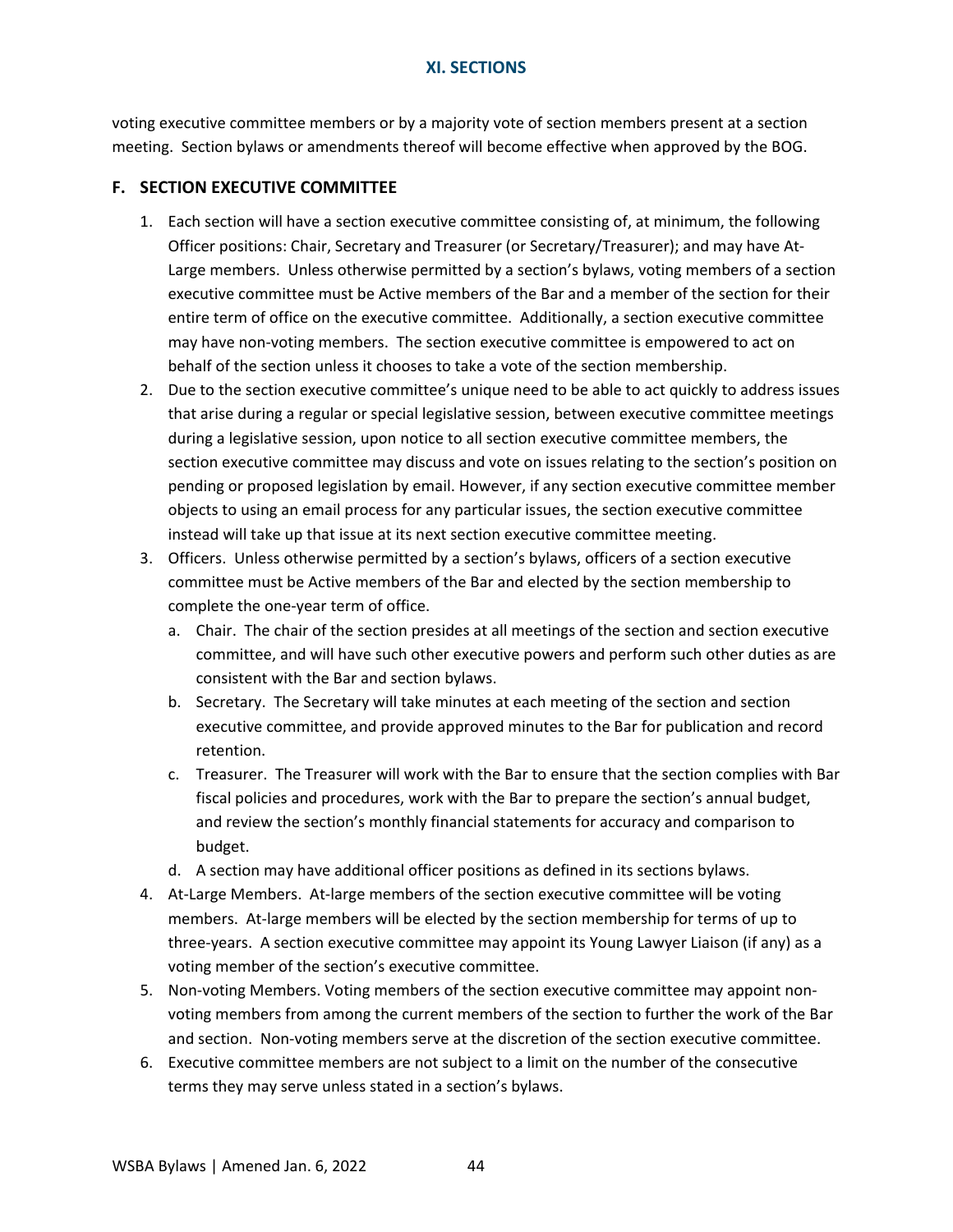7. All section executive committee positions will begin October 1 each year.

### <span id="page-48-0"></span>**G. NOMINATIONS AND ELECTIONS**

- 1. Nominations
	- a. Nominating Committee. Each section will have a nominating committee consisting of no less than three section members appointed annually by the Chair or executive committee. At least one member of the nominating committee should not be a current member of the section executive committee.
	- b. The executive committee should reflect diverse perspectives. To assist this, all applicants will apply through an electronic application process administered by the Bar. The application form will, on a voluntary basis, solicit information including, but not limited to, the person's ethnicity, gender, sexual orientation, disability status, area of practice, years of practice, employer, number of lawyers in law firm, previous involvement in section activities, and skills or knowledge relevant to the position. The nominating committee should actively take factors of diversity into account when making recommendations.
	- c. Alternate Nomination Process. The executive committee will also have an alternative process to allow for nominations to occur outside of the nominating committee process.
	- d. Executive Committee Approval. The executive committee will approve a list of nominees for each open position. Persons nominated through an alternative nomination process will be included on the final list of approved nominees.
- 2. Elections
	- a. Only voting members of the section may participate in section elections.
	- b. The Bar will administer the elections by electronic means and certify results, unless the section develops its own equivalent electronic election process. For sections that administer elections through an alternate equivalent electronic election process, the section must provide the Bar with the total number of votes cast and the number of votes received for each candidate immediately following the close of the election.
	- c. In the event of a tie, the section executive committee will implement a random tie-breaker of its choice, such as a coin toss or a drawing of lots, to determine the winner.
	- d. All election processes must comply with the Bar record retention policies.
- 3. Timing. Nominations and elections for open section executive committee positions will be held no later than June 30th of each year.

#### <span id="page-48-1"></span>**H. VACANCIES AND REMOVAL**

- 1. The section executive committee will appoint, by a majority vote, members to fill vacancies on the section executive committee. When a member is appointed to fill a vacancy in an unexpired term, the member will do so until the next annual election when an individual will be elected to serve the remainder of the vacated term.
- 2. Any member of the executive committee may be removed by a two-thirds majority vote of the section executive committee. Grounds for removal include, but are not limited to, regular absence from section executive committee meetings and events, failure to perform duties,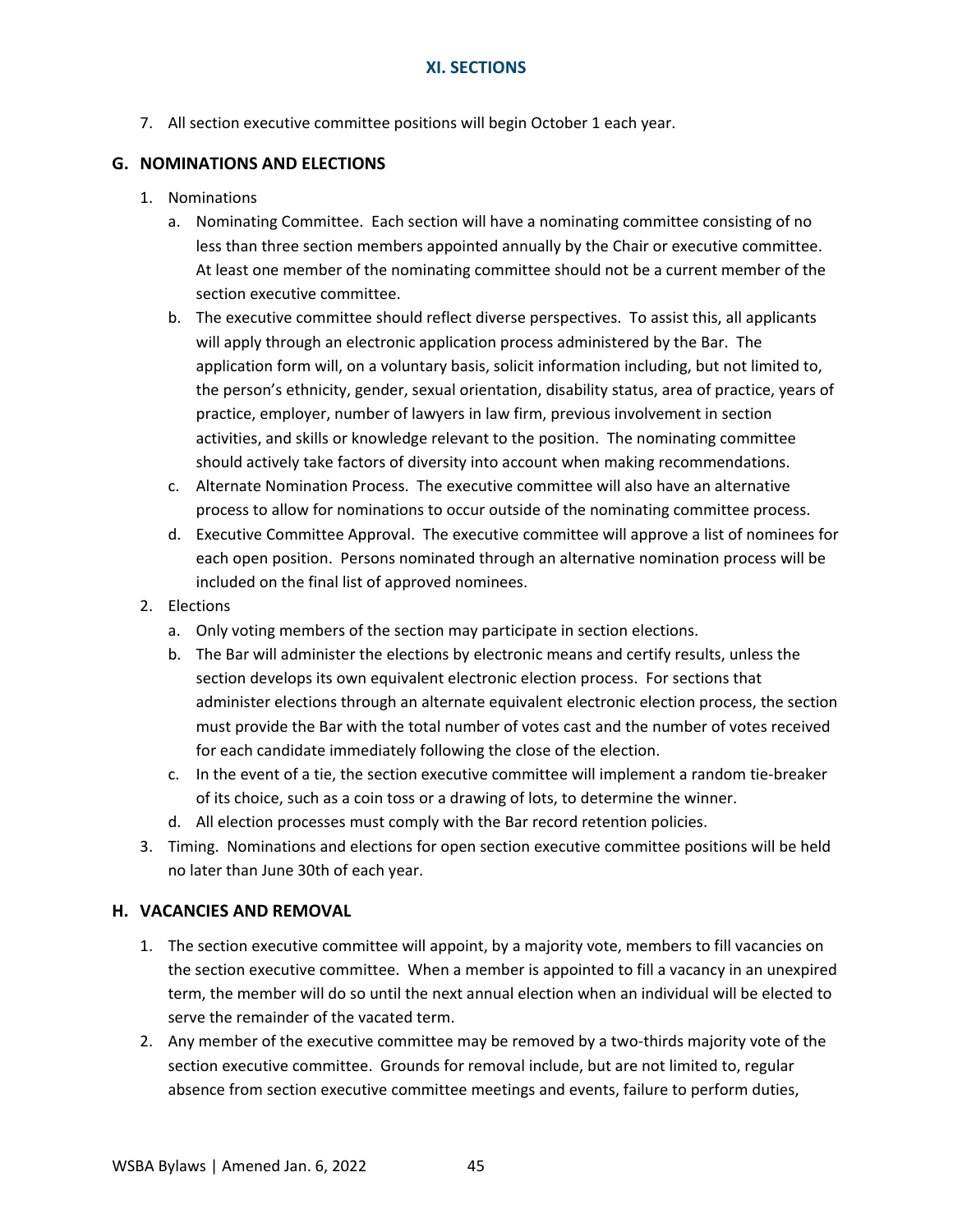unprofessional or discourteous conduct or whenever, in the executive committee's judgment, the executive committee member is not acting in the best interest of the section membership.

### <span id="page-49-0"></span>**I. OTHER COMMITTEEES**

The section executive committee may create other committees as necessary to further the purposes of the section. Section committees, section committee chairs, and section committee members serve at the discretion of the section executive committee.

### <span id="page-49-1"></span>**J. BUDGET**

Each section executive committee must submit an annual budget request for each fiscal year to the BOG for review. The BOG will approve final section budgets as part of the Bar's annual budget. The section executive committee expenditures must be consistent with the approved section budget and consistent with the Bar fiscal policies and procedures.

## <span id="page-49-2"></span>**K. SECTION REPORTS**

Each section must submit an annual report to the Executive Director and such other reports as requested by the BOG.

### <span id="page-49-3"></span>**L. TERMINATING SECTIONS**

- 1. The BOG may consider terminating a section when it appears the section is no longer carrying on the work of the Bar as defined in these Bylaws. The issue will be raised (a) on motion, (b) on petition, or (c) at a "viability review" as defined in these Bylaws.
- 2. A section that has less than 75 voting members for two consecutive years will be automatically placed on the BOG agenda for a "viability review." The BOG has the discretion to retain a section despite what might otherwise be considered to be a lack of viability when in the BOG's opinion the section is carrying on the work of the Bar as defined in these Bylaws, and the work is of value to the legal profession.
- 3. Any section subject to a motion, petition, or viability review pursuant to paragraph (1) above will be given notice and an opportunity to be heard by the BOG. Notice must be sent by the Bar to the current section officers and/or executive committee and posted on the Bar website at least one BOG meeting prior to the meeting at which the Board plans to vote on the proposal.
- 4. A section subject to potential termination may petition the BOG to be combined with another section, with that section's written approval, and will be given reasonable opportunity to present that petition to the BOG before the BOG votes on the section's termination.
- 5. If a section is terminated pursuant to these Bylaws, section members will be allowed to transfer to another section of their choosing, without payment of additional fees, for that remainder of the section dues year.
- 6. A section terminated pursuant to these Bylaws may apply for reactivation if they meet qualifications for establishing a new section.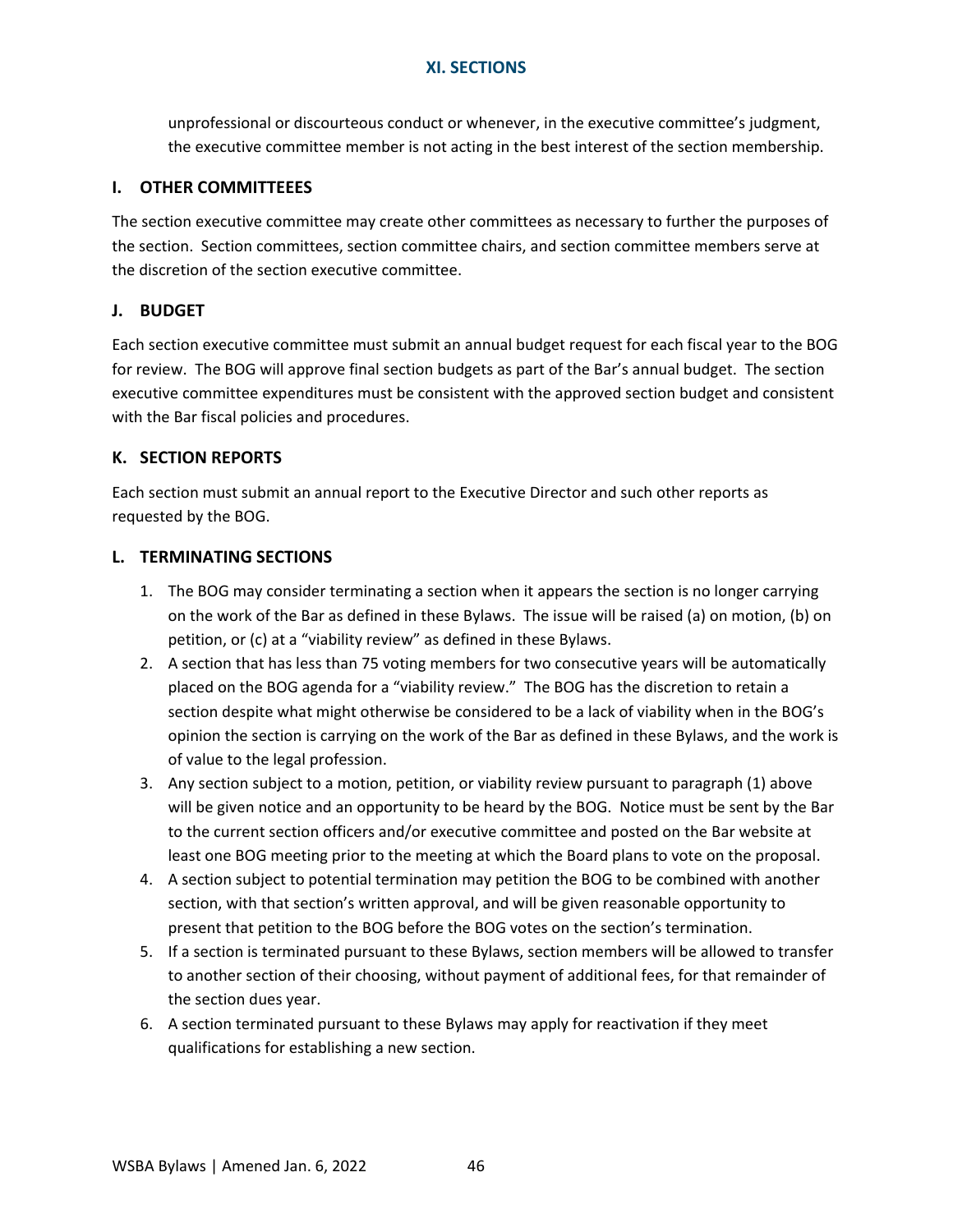# **XI. SECTIONS; XII. YOUNG LAWYERS XIII. RECORDS DISCLOSURE & PRESERVATION**

7. Any funds remaining in the treasury of a section at the time of termination will be transferred to the Bar's general operating fund unless otherwise designated by the BOG. Funds in the treasury of combined sections will be combined.

# <span id="page-50-0"></span>**XII. YOUNG LAWYERS**

# <span id="page-50-1"></span>**A. PURPOSE**

There will be a member segment within the Bar identified as "Young Lawyers" for the purposes of encouraging the interest and participation of (i) new and young lawyers and law students in the activities of the Bar; and (ii) developing and conducting programs of interest and value to new and young lawyers consistent with the focus areas of public service and pro bono programs, transition to practice, and member outreach and leadership; and (iii) upholding and supporting the Guiding Principles of the Bar.

## <span id="page-50-2"></span>**B. DEFINITION**

Active lawyer members of the Bar will be considered Young Lawyers until the last day of December of the year in which the member attains the age of 36 years or until the last day of December of the fifth year after the year in which such member first was admitted to practice as a lawyer in any state, whichever is later.

# <span id="page-50-3"></span>**XIII. RECORDS DISCLOSURE & PRESERVATION**

- A. These Bylaws apply to Bar records created before July 1, 2014. Access to Bar records created on or after July 1, 2014, is governed by GR 12.4.
- B. The Bar, in accordance with published rules, shall make available for its members and/or public inspection and copying all Bar records, unless the record falls within the specific exemptions of these bylaws or is made confidential by the Rules of Professional Conduct, the Rules for Enforcement of Lawyer Conduct, the Admission and Practice Rules, the Rules for Enforcement of Limited Practice Officer Conduct, GR 25, or any other applicable statute or rule. To the extent required to prevent an unreasonable invasion of personal privacy interests protected by these bylaws or the above-referenced rules or statutes, the Bar shall delete identifying details in a manner consistent with those rules when it makes available or publishes any Bar record; however, in each case, the justification for the deletion shall be explained fully in writing.
	- 1. The Bar shall establish, maintain, and make available for its members and/or public inspection and copying a statement of the actual per page cost or other costs, if any, that it charges for providing photocopies of Bar records and a statement of the factors and manner used to determine the actual per page cost or other costs, if any.
	- 2. No fee shall be charged for the inspection of Bar records. No fee shall be charged for locating Bar records or documents and making them available for copying unless the request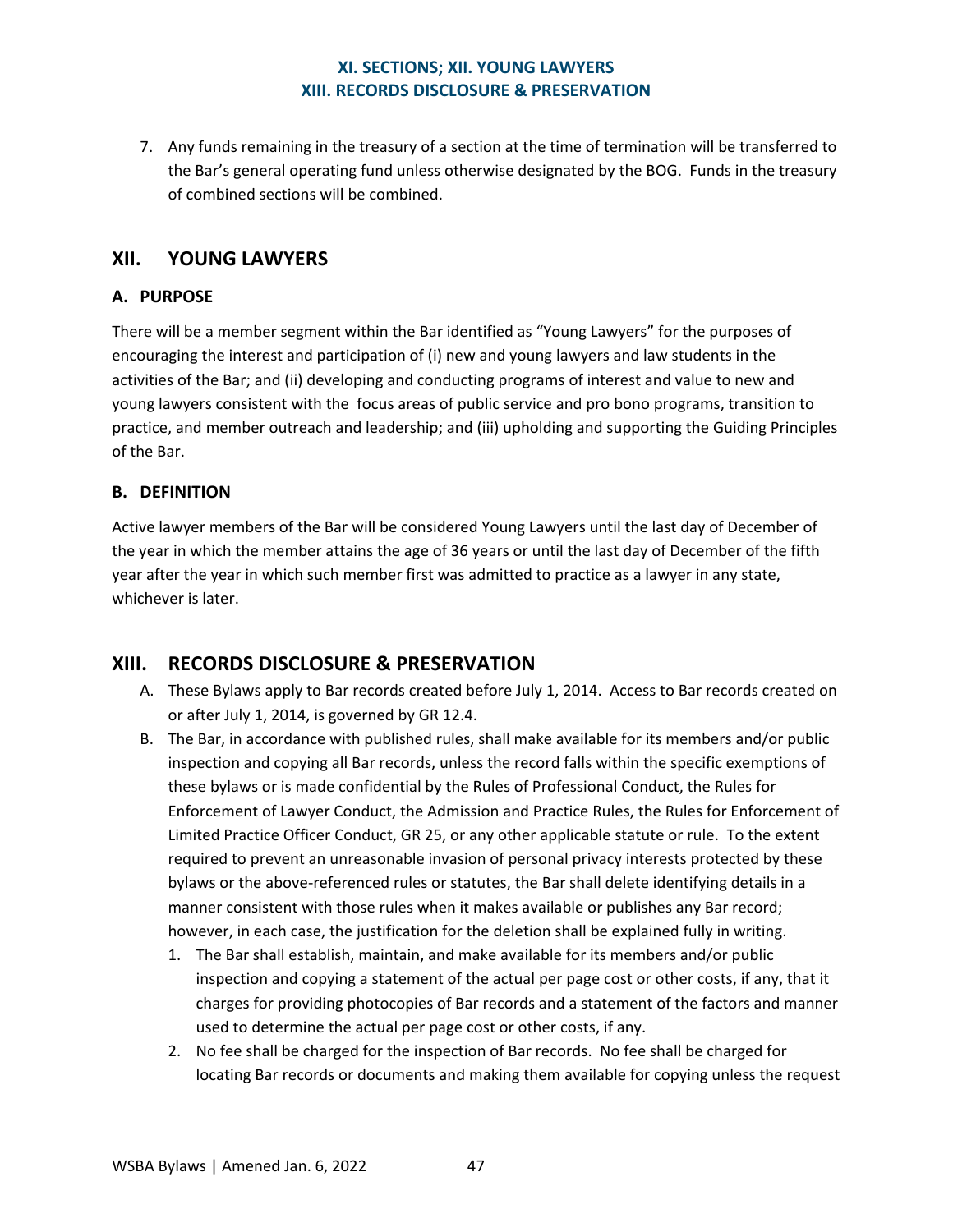#### **XIII. RECORDS DISCLOSURE & PRESERVATION**

entails a substantial use of staff time to locate and gather the documents. In no event may the Bar charge a per page cost greater than an actual per page cost established by the Bar.

- 3. The Bar shall not distinguish among persons requesting records and such persons shall not be required to provide information as to the purpose for the request except to establish whether inspection and copying would violate a statute, court order, or rule which exempts or prohibits disclosure of specific information or records to certain persons. Bar facilities shall be made available to any person for the copying of Bar records except when and to the extent that this would unreasonably disrupt the operations of the Bar. The Bar shall honor requests received by mail for identifiable Bar records unless exempted by provisions of these bylaws or other rules.
- 4. Bar records shall be available for inspection and copying during the customary office hours of the Bar.
- 5. The following are exempt from public inspection and copying:
	- a. Personal information in files maintained for employees, appointees, or elected officials of the Bar to the extent that disclosure would violate their right to privacy.
	- b. Specific information, records, or documents relating to lawyer or Limited Practice Officer discipline that is not expressly classified as public information or confidential information by court rule.
	- c. Information revealing the identity of persons who have assisted a Bar investigation or filed grievances or complaints with the Bar, if disclosure would endanger any person's life, physical safety, or property.
	- d. Test questions, scoring keys, and other examination data used by the Bar to administer a license, employment, or academic examination.
	- e. The contents of real estate appraisals made by the Bar relative to the acquisition or sale of property, until the project or prospective sale is abandoned or until such time as all of the property has been acquired or the property to which the sale appraisal relates is sold, but in no event shall disclosure be denied for more than three years after the appraisal.
	- f. Valuable formulae, designs, drawings, and research data obtained by the Bar within five years of the request for disclosure when disclosure would produce private gain and loss to the Bar.
	- g. Preliminary or intra-Bar memoranda, notes, and e-mails, and other documents in which recommendations or opinions are expressed or policies formulated or recommended, except that a specific record shall not be exempt when referenced during an open meeting or cited by the Bar in connection with any of its actions.
	- h. Manuals, policies, and procedures, developed by Bar staff, that are directly related to the performance of investigatory, disciplinary, or regulatory functions, except as may be specifically made public by court rule;
	- i. Applications for employment with the Bar, including the names of applicants, resumes, and other related materials submitted with respect to an applicant.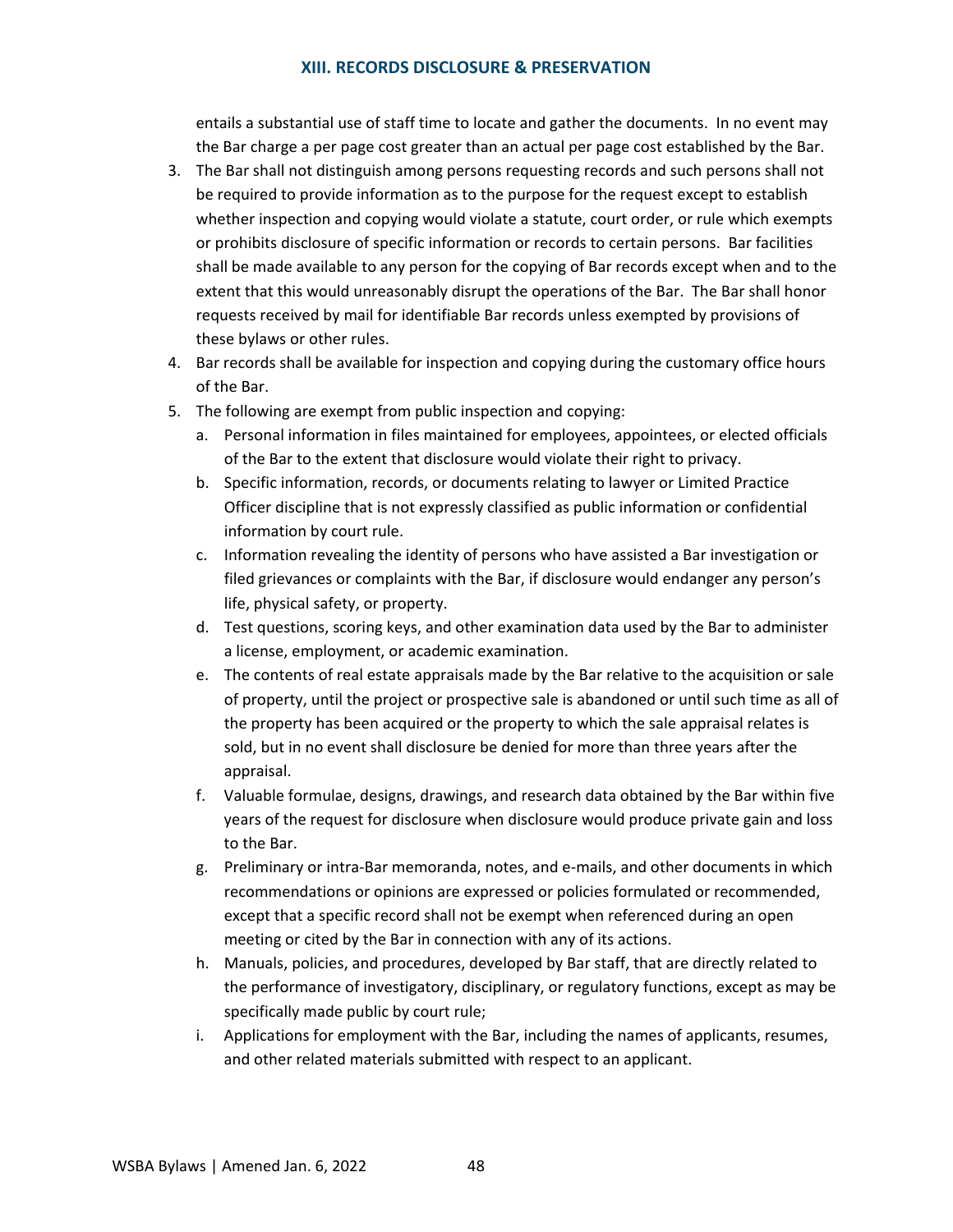### **XIII. RECORDS DISCLOSURE & PRESERVATION**

- j. The residential addresses and residential telephone numbers of Bar employees or volunteers which are held by the Bar in personnel records, employment or volunteer rosters, or mailing lists of employees or volunteers.
- k. Information that identifies a person who, while a Bar employee:
	- 1) Seeks advice, under an informal process established by the Bar, in order to ascertain his or her rights in connection with a potentially discriminatory or unfair employment practice; and
	- 2) requests his or her identity or any identifying information not be disclosed.
- l. Membership information; however
	- 1) status, business addresses, business telephones, facsimile numbers, electronic mail addresses (unless the member has requested that it not be made public), bar number, and dates of admission, shall not be exempt, provided that, for reasons of personal security or other compelling reason, the Executive Director may, on an annual basis, approve the confidentiality of any such information; and
	- 2) age information may be used as a criterion for eligibility for membership in a WSBA committee or section, but only when used in conjunction with year of admission.
- m. Applications for admission to the Bar and related records;
- n. Information which would identify bar examiners responsible for writing and/or grading specific bar exam questions;
- o. Proceedings and records of the Board of Bar Examiners;
- p. Proceedings and records of the Law Clerk Board, including information, records, or documents received or compiled that relate to any application for admission to the Law Clerk program, or to the retention of any current participant in the Law Clerk program;
- q. Proceedings and records of the Practice of Law Board, including information, records, or documents received or compiled regarding the investigation, or potential investigation, of any incident or alleged incident of the unauthorized practice of law;
- r. Proceedings and records of the Character and Fitness Board, including information, records, or documents received or compiled that relate to any application for admission, special admission, special licensing, or change of membership status or class, except where those proceedings are specifically made public by court rule;
- s. Records relating to requests by members for ethics opinions to the extent that they contain information identifying the member or a party to the inquiry,
- t. Proceedings and records of the Judicial Recommendation Committee,
- u. Records and proceedings of any Fee Arbitration Program, Mediation Program, or other alternative dispute resolution program which may be administered by the Bar,
- v. Records and proceedings of the Personnel and Awards Committees,
- w. Records and proceedings of the Hearing Officer Selection Panel, except as made public by the Panel;
- x. Personnel records of Bar employees, whether permanent, temporary, or contract, except for information relating to compensation for job classifications, verifying periods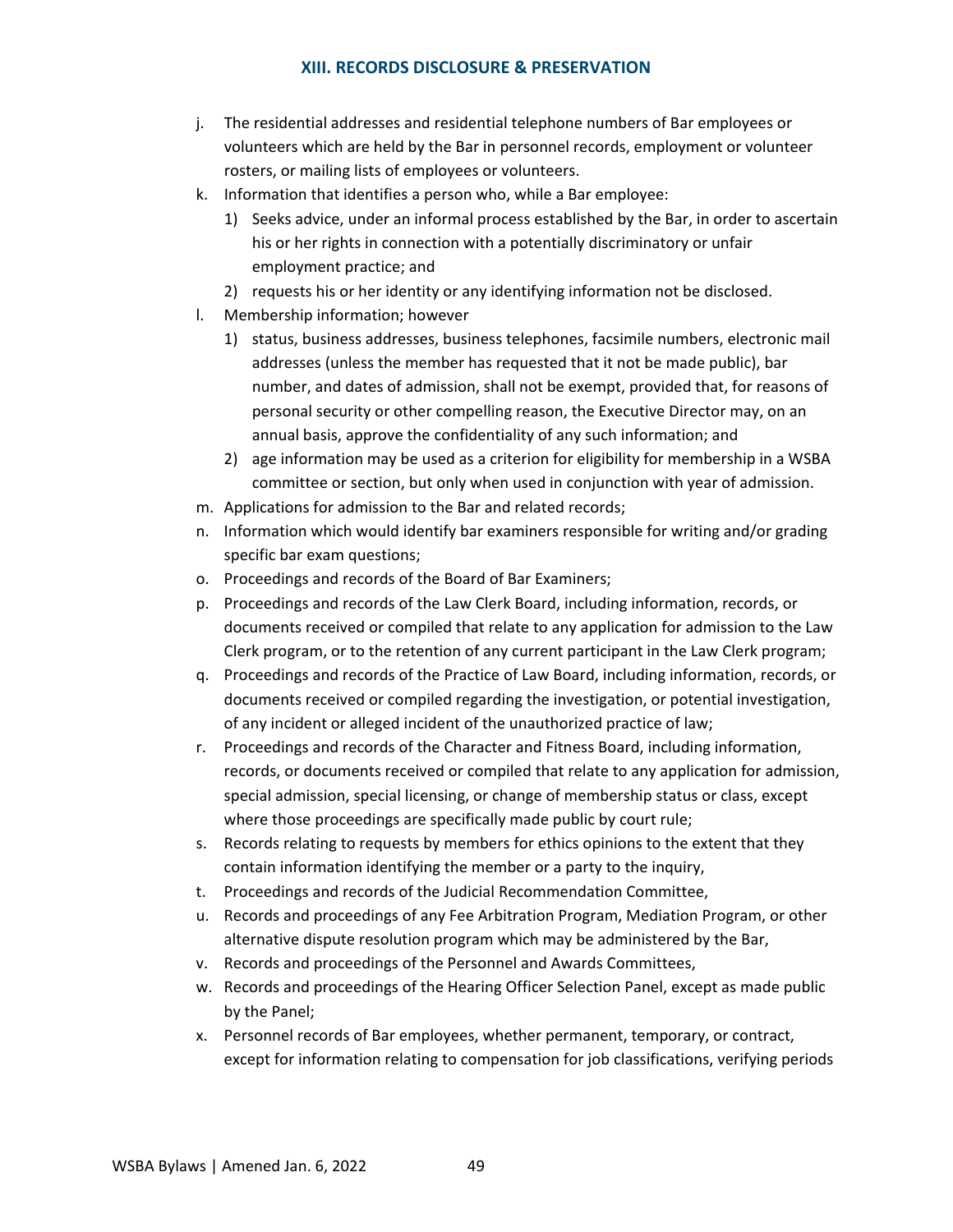# **XIII. RECORDS DISCLOSURE & PRESERVATION; XIV. INDEMNIFICATION**

of employment or, when specifically requested, the Executive Director's current annual compensation; and

y. Any other documents or records made confidential by statute, court rule, or court order.

The above exempted information will be redacted from the specific records sought. Statistical information not descriptive of any readily identifiable person or persons will be disclosed.

- 6. Responses to requests for Bar records shall be made promptly by the Bar. In acknowledging receipt of a records request that is unclear, the Bar may ask the requestor to clarify what information the requestor is seeking. If the requestor fails to clarify the request, the Bar need not respond to it. Denials of requests must be accompanied by a written statement of the specific reasons therefor.
- 7. Whenever the Executive Director concludes that a Bar record is exempt from disclosure and denies a person opportunity to inspect or copy such record for that reason, the person may appeal that decision to the Board of Governors. The Board of Governors shall provide the person with its written opinion on whether the record is exempt.
- 8. The disclosure of information under this section should not violate an individual's right to privacy by amounting to a disclosure of information about that person that 1) would be highly offensive to a reasonable person, or 2) is not of legitimate concern to the public.
- 9. Nothing in this section shall be construed to require publication in the Washington Administrative Code or the maintenance of indexes of records.

# <span id="page-53-0"></span>**XIV. INDEMNIFICATION**

# <span id="page-53-1"></span>**A. GENERALLY**

- 1. The Bar shall provide indemnification to qualified indemnitees for liabilities arising out of qualified actions.
	- a. A qualified indemnitee is a person who is or was an officer, member of the Board of Governors, member of the staff of the Bar, or is serving at the request or appointment of the Bar as a member of any board, committee, task force, or other WSBA entity.
	- b. A qualified action is an action in good faith within the course and scope of the authority expressly or impliedly delegated by applicable Supreme Court Rule, policy adopted by the Board of Governors, or by the Executive Director within his or her authority.
- 2. Each qualified indemnitee who is a party to, or is threatened to be made a party to, or is involved in any threatened, pending, or completed claim, action, suit, or proceeding, whether civil, criminal, administrative, or investigative, by reason of the fact that the indemnitee, or a person of whom the indemnitee is a legal representative, is, or was, an officer or member of the Board of Governors, member of the staff of the Bar, or a member of a board, committee, task force, or other WSBA entity formed by the Board of Governors, shall be defended, indemnified, and held harmless by the Bar against all expenses, liability, and losses (including, but not limited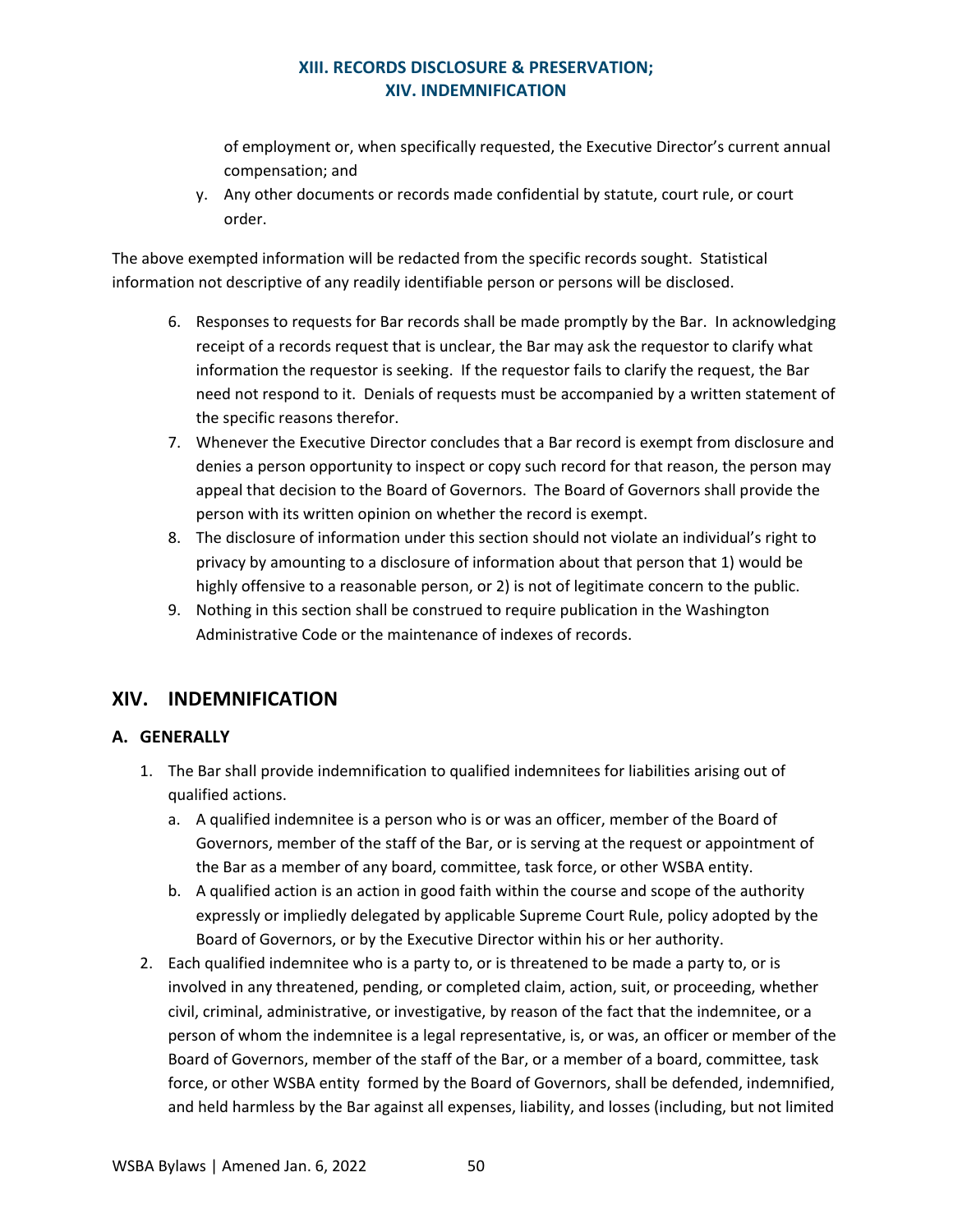#### **XIV. INDEMNIFICATION; XV. KELLER DEDUCTION**

to, attorneys' fees, judgments, fines, and amounts paid in settlement) reasonably incurred or suffered by the indemnitee in connection therewith. The Board of Governors shall have the right, as a condition of granting indemnification, to approve in advance the choice of counsel as well as any settlement by the person requesting indemnification. The Board shall not unreasonably withhold its approval.

### <span id="page-54-0"></span>**B. CUMULATIVE, NON-EXCLUSIVE RIGHT**

The indemnification provided by this Article shall not be deemed exclusive of any other rights to which any person seeking indemnification may be entitled under law or under any bylaw, agreement, vote of the Board of Governors or members of the Bar, or otherwise.

# <span id="page-54-1"></span>**XV. KELLER DEDUCTION**

As a mandatory bar association, the Bar may not use compulsory license fees of any member who objects to that use for political or ideological activities that are not germane, or reasonably related, to regulating the legal profession or improving the quality of legal services. Keller v. State Bar of California, 496 U.S. 1 (1990). These activities are considered "nonchargeable." The Bar may use compulsory license fees for all other activities.

- A. Under Keller, the Bar is required to identify that portion of mandatory license fees that go to "nonchargeable" activities and establish a system whereby objecting members may either deduct that portion of their fees or receive a refund. The Bar will calculate the Keller deduction prospectively for each fiscal year, using that fiscal year's budget and the actual activities of the Bar during the prior fiscal year. The process to be followed in calculating the Keller deduction will be as set forth in the Keller Deduction Policy. When calculating the Keller deduction, the Bar shall use a conservative test for determining whether an individual activity is chargeable or nonchargeable. When in doubt, the Bar will err in favor of the membership by considering activities to be nonchargeable even when a reasonable argument could be made that such activities were chargeable.
- B. Notice of the amount of the Keller deduction will be included with the annual licensing information provided to members, and detailed information regarding the calculation of the deduction will be posted on the Bar's website. Members admitted to the Bar during the course of a year will be advised of this notice with their initial fee statements. Such members may demand arbitration within 45 days following receipt of the notification. If arbitration is pending at the date of delivery of a demand for arbitration submitted pursuant to this paragraph, the newly admitted member's demand will be consolidated with the pending arbitration. All of the provisions of this Article shall otherwise apply to demands for arbitration filed by newly admitted members.
- C. Except for requests for arbitration submitted by newly admitted members pursuant to Paragraph (B) above, any member requesting arbitration of the calculation of the amount of the Keller deduction for a licensing year must deliver a written request for arbitration to the Executive Director on or before February 1 of the licensing year in which the deduction is being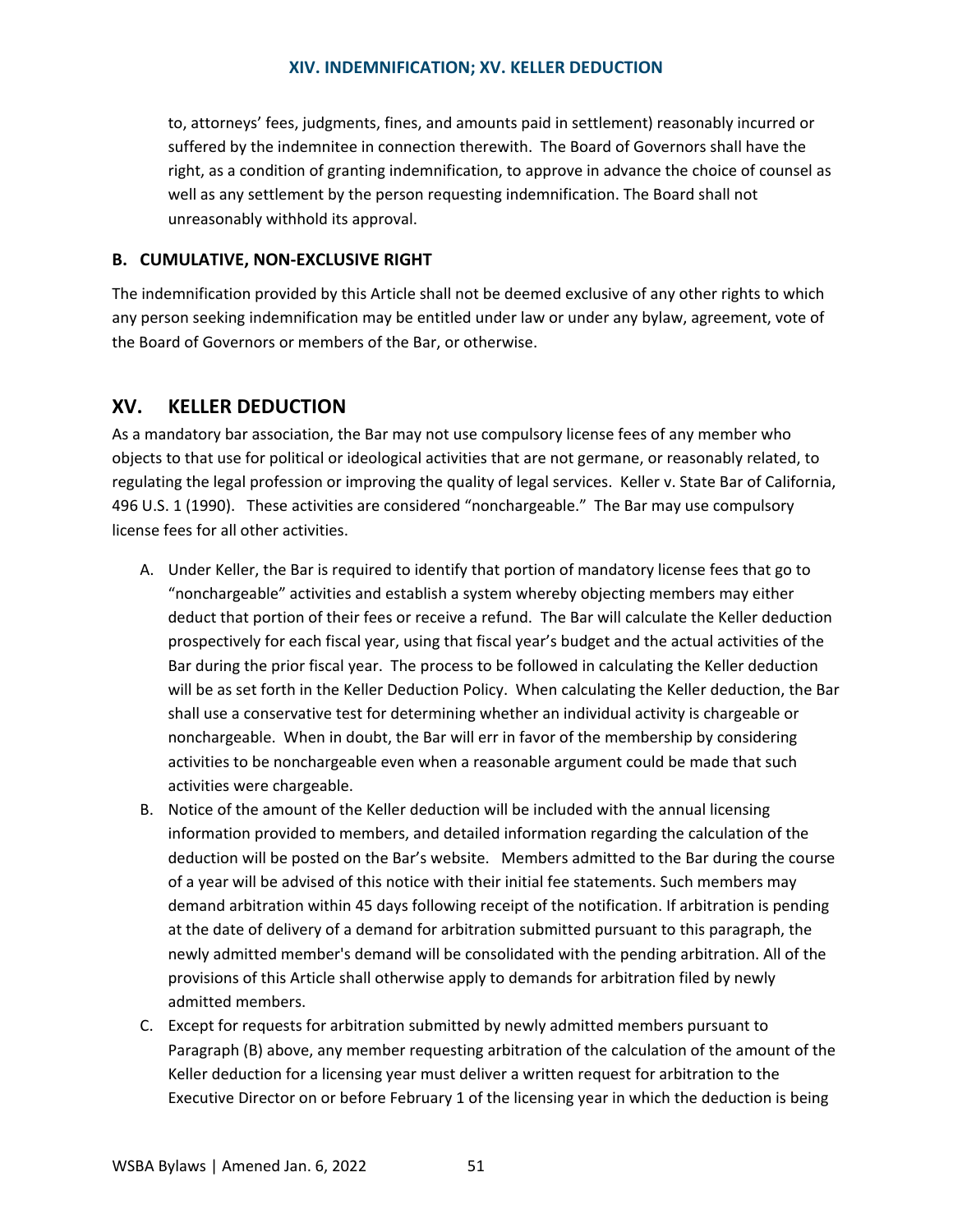## **XV. KELLER DEDUCTION**

challenged. Delivery may be made in person or by first-class mail, and mailed demands will be deemed delivered upon mailing. Demands shall include the name and address of the member or members demanding arbitration, a brief statement of the claim or objection, identifying each challenged activity with such specificity as to allow the Bar to respond, and the signature of each objecting member.

- 1. Within 14 days of receipt of a timely demand for arbitration, the Bar will submit the matter to the Chief Justice of the Washington Supreme Court for appointment of an impartial arbitrator.
- 2. All timely demands for arbitration, including any timely demands received after submission of one earlier received, will be consolidated.
- 3. A member demanding arbitration is required to pay his or her license fee and assessments, excepting the amount in dispute, on a timely basis as otherwise required by these Bylaws. Failure to pay the fees and assessments, other than the amount in dispute, by the requisite date may result in suspension as provided by these Bylaws or applicable court rules.
- 4. Unless the parties agree to a different schedule, a hearing will be held within 30 days of the appointment of the arbitrator. The arbitrator will determine the date, time, and location of the arbitration hearing(s) and will so notify the parties at least 15 days prior to the hearing(s).
- 5. The burden is on the member(s), as a condition of arbitration, to identify each challenged activity with such specificity as to allow the Bar to respond. The burden is on the Bar to establish the accuracy of the determination of the Keller calculation. Members demanding arbitration will have access to the financial records upon which the Bar based the determination of the amount of fee that can be withheld. These records will be available for inspection and copying during normal business hours. Copying will be at the member's expense.
- 6. At the hearing(s), the parties will be permitted to participate personally or through counsel admitted to practice in the state of Washington. All parties will be given the opportunity to present evidence and to present arguments in support of their positions. The following rules will apply to the arbitration proceedings:
	- a. There will be no transcripts or post-hearing briefs; except, however, post-arbitration motions for reconsideration or clarification are permitted.
	- b. The arbitrator will issue a written opinion, stating the reasons for the decision, within 14 days of the close of the hearing. The opinion will be brief and will be based on the evidence and arguments presented.
	- c. The arbitrator will be compensated at an hourly rate established pursuant to BOG policy for the hearing, preparation, and study time, and will be reimbursed for all necessary expenses of the arbitration. The Bar will pay for the arbitrator's services.
	- d. The arbitration is not a judicial proceeding but is sui generis. Except for production of documents as set forth in Paragraph 5 above, or as may be stipulated to by the parties, there is no discovery, and the civil rules, arbitration rules, rules of evidence, and other court rules will not apply.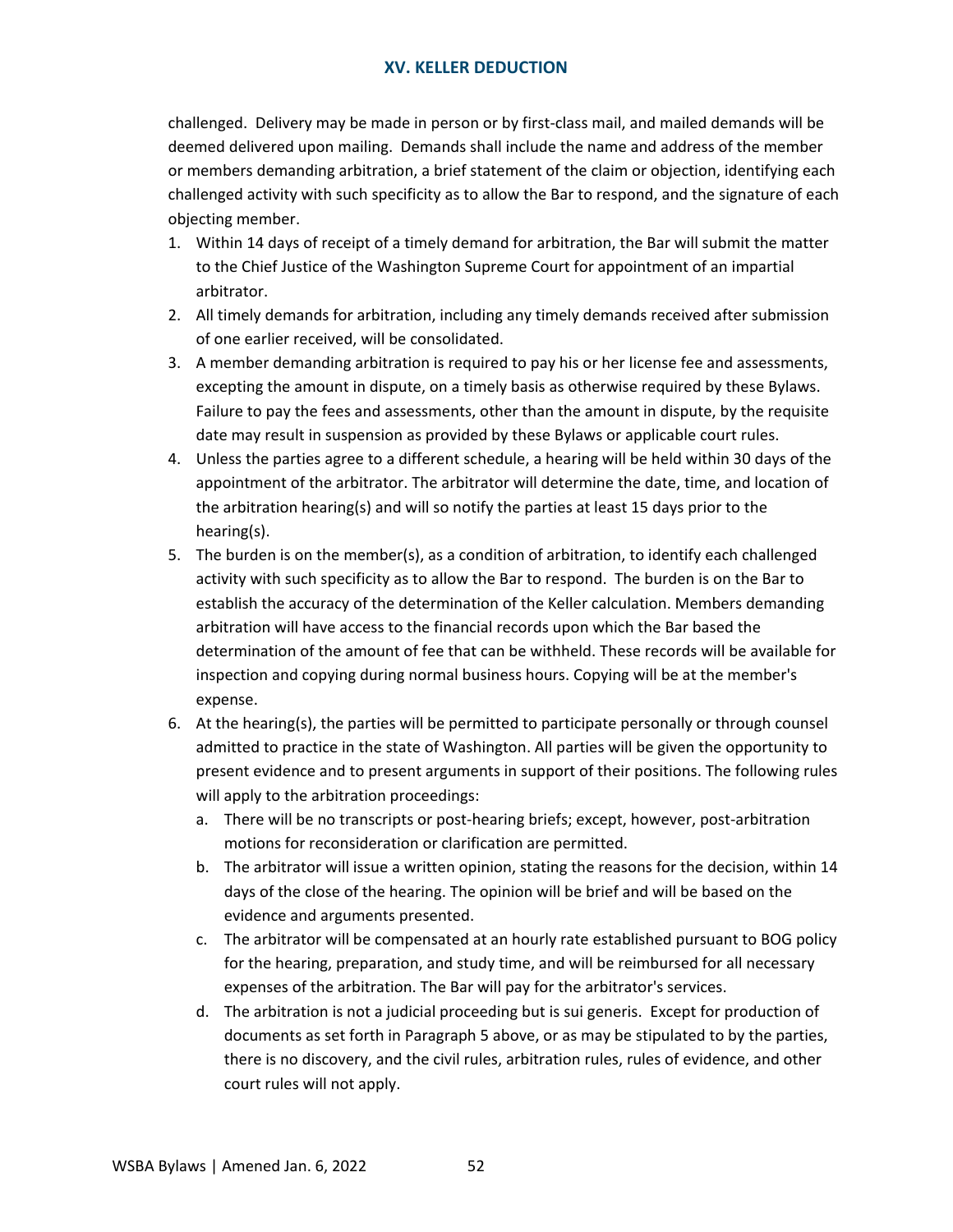#### **XV. KELLER DEDUCTION; XVI. AMENDMENTS;**

### **XVII. EMERGENCY AMENDMENT; PRESIDENTIAL AUTHORITY DURING COVID-19 EMERGENCY**

- 7. The arbitrator will have no authority to add, subtract, set aside, or delete from any court rule or these Bylaws.
- 8. The scope of the arbitration is limited to reviewing the challenged activities specified for the purpose of determining whether the Bar has correctly calculated the Keller deduction, and the sole relief potentially available through arbitration is a change in the amount of the named parties' Keller deduction for that licensing year.
- 9. The arbitration will be binding and the decision of the arbitrator final, with no right of trial de novo or appeal.

# <span id="page-56-0"></span>**XVI. AMENDMENTS**

- A. These Bylaws may be amended by the BOG at any regular meeting of the BOG, or at any special meeting of the BOG called for that purpose under the terms of these Bylaws.
- B. All proposed bylaw amendments must be posted on the Bar's website and presented for "first reading" at least one BOG meeting prior to the meeting at which the BOG votes on the proposed amendment, and the BOG will not vote on any proposed bylaw amendment at the meeting at which the amendment is originally proposed, except as may be allowed below.
- C. For good cause shown under exceptional circumstances these Bylaws may be amended on an emergency basis, without the prior notice required above, by an affirmative vote of two-thirds of the BOG; however, any such amendment will be effective only until notice is given and a vote taken pursuant to the procedures set forth above.
- D. Notice of all bylaw amendments adopted by the BOG must be prominently posted on the Bar's website within 14 days of the BOG's vote on the amendment.

# <span id="page-56-1"></span>**XVII. EMERGENCY AMENDMENT; PRESIDENTIAL AUTHORITY DURING COVID-19 EMERGENCY (EXPIRES APRIL 24, 2020)**

- A. During the COVID-19 emergency, the WSBA President is granted discretion to reasonably modify, extend, or make exceptions to the dates, deadlines, or communication procedures in the current Admissions Policies, and exam administration guidelines and policies, when necessary to comply with court, state, health department, or other authorized Coronavirus responses, on the condition that all actions must comply with court rules, court orders, and with the NCBE's requirements for secure administration of the bar exam.
- B. During the COVID-19 emergency, the WSBA President is granted limited authority to temporarily substitute electronic documents and processes for in-person or paper documents and processes outlined in the WSBA Bylaws. This specifically includes the authority to conduct elections electronically and permit the Election Board to be present electronically during the counting of any paper ballots received.
- C. During the COVID-19 emergency, the WSBA President is granted limited authority to temporarily substitute remote attendance at meetings when in person attendance is outlined in the WSBA